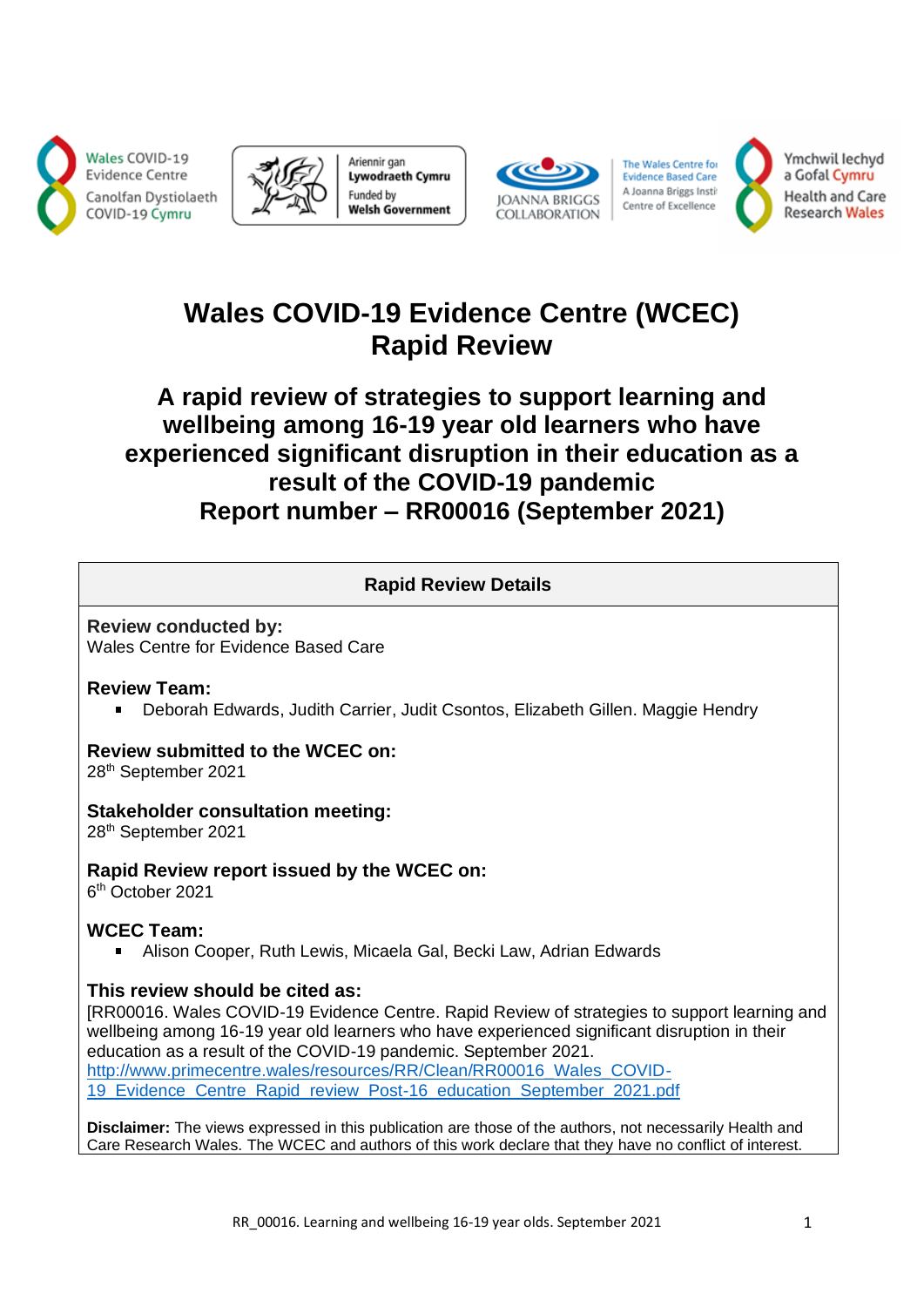# **A rapid review of strategies to support learning and wellbeing among 16-19 year old learners who have experienced significant disruption in their education as a result of the COVID-19 pandemic Report number – RR00016 (September 2021)**

## **TOPLINE SUMMARY**

## **Background / Aim of Rapid Review**

The COVID-19 pandemic has caused a significant disruption to all levels of education, especially pupils from disadvantaged and vulnerable groups. Students aged 16-19 years are at a crucial time in their lives as they transition into further study or employment. The pandemic has brought together a unique set of conditions, not only involving disruption to education, but also to environmental, economic, social and emotional areas of young people's and their families' lives. This rapid review investigated strategies to support learning and wellbeing among 16-19 years old learners engaged in full time education within a college or school setting who have experienced significant gaps in their education as a result of the COVID-19 pandemic.

## **What is a Rapid Review?**

Our rapid reviews use a variation of the systematic review approach, abbreviating or omitting some components to generate the evidence to inform stakeholders promptly whilst maintaining attention to bias. They follow the methodological recommendations and minimum standards for conducting and reporting rapid reviews, including a structured protocol, systematic search, screening, data extraction, critical appraisal, and evidence synthesis to answer a specific question and identify key research gaps. Literature searches were conducted on 15/8/21 and 26/9/21. Included systematic reviews were assessed for quality with the AMSTAR-2 tool and included rapid reviews were assessed with the RaPeer tool.

## **Key Findings**

## *Extent of the evidence base*

14 systematic reviews (nine including meta-analysis), three rapid reviews, one protocol and five UK organisational reports

*Recency of the evidence base*

Reviews were published 2016-2021 and included pre-COVID evidence

## *Evidence of effectiveness*

There was **no direct systematic review evidence** that evaluated strategies to support learning for **16-19 year old** learners **following the COVID-19 pandemic.**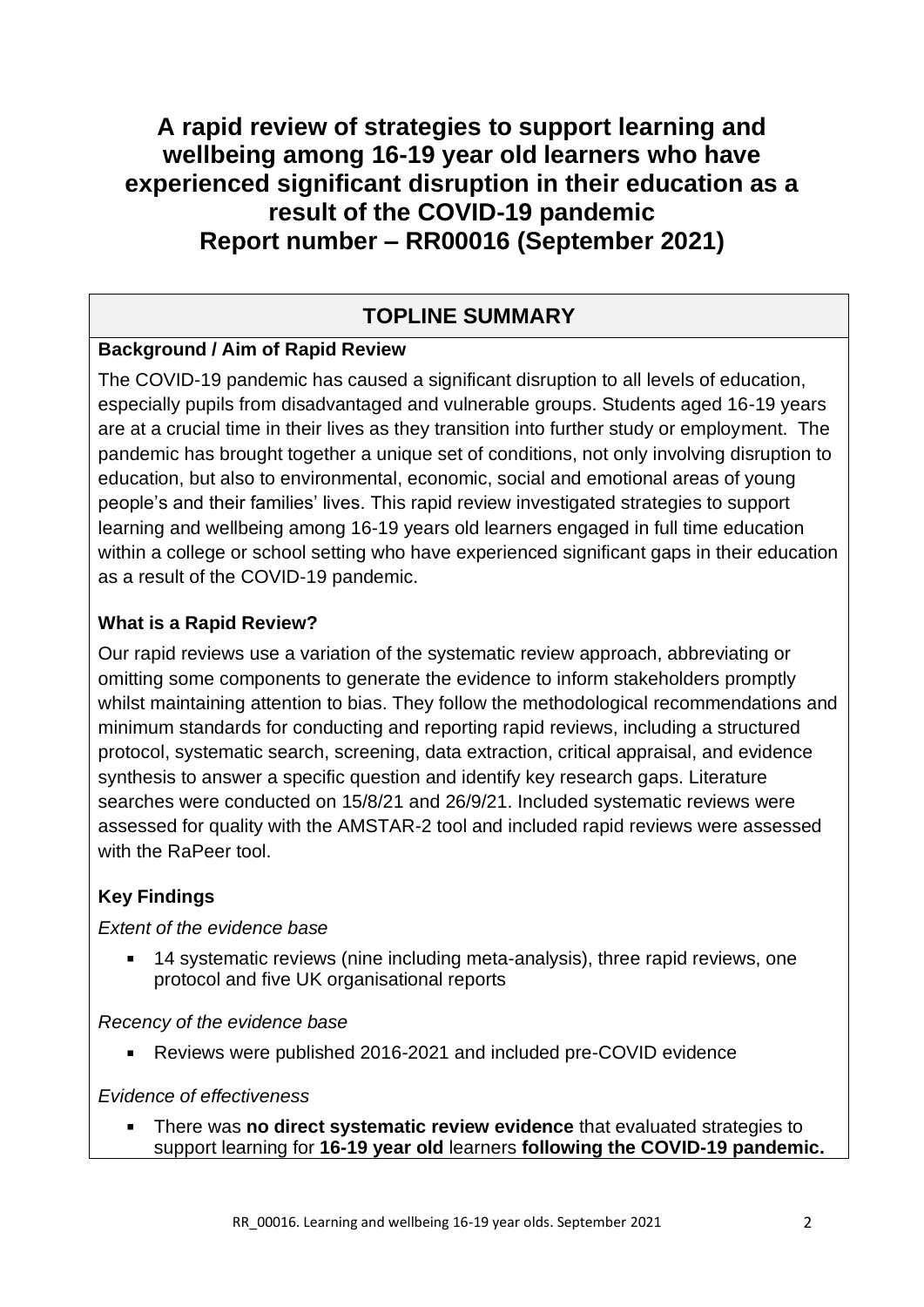- *Pre-COVID evidence* for several methods demonstrated a positive impact for 3-18 year old learners to enable them to progress with their learning. These included: **additional tutor support** (one to one, small group tuition, mentoring, peer support); **additional hours of tuition** (extension of the teaching day, or school holiday interventions**); metacognition and self-regulation; and additional maths and English tuition.**
- **Scholarships, financial aid** and **college information** have been found to help high-potential but low-income learners progress to higher education in the USA.
- The evidence showed **no benefit in withdrawing students from core lessons** for additional English tuition and there was no evidence that evaluated whole group additional tutor support and online additional tutor support.
- There was **no direct systematic review evidence** found for evaluating 16-19 years old **learners' wellbeing** related to the COVID-19 pandemic**.**
- *Pre-COVID evidence* showed that **screening and effective referral pathways** to clinical treatment are beneficial in improving student wellbeing for older teenagers and sixth form college students; and **counselling, physical activity and interventions aiming to improve sleep** are beneficial in improving student wellbeing across all the key-stages. Additionally, **mindfulness interventions** are successful in improving wellbeing for a wide range of learners especially in **postsecondary education.**
- Mixed evidence was found for therapy-based prevention programmes and social and emotional learning and no evidence found for evaluating support from family and friends .

## **Policy Implications**

- Evidence for strategies to support learning and wellbeing for 16-19 years old learners who have experienced significant disruption in their education is from **studies conducted before the COVID-19 pandemic.**
- Research is required to evaluate whether interventions that were successful in relatively "normal" circumstances will be as successful during / post-pandemic.
- Although supported by a limited volume of evidence, **targeting support activity** at learners from the **most deprived socio-economic backgrounds** has a significant positive impact on their progress.

## **Strength of Evidence**

Most included studies were appraised as **'critically low-quality'** (review) evidence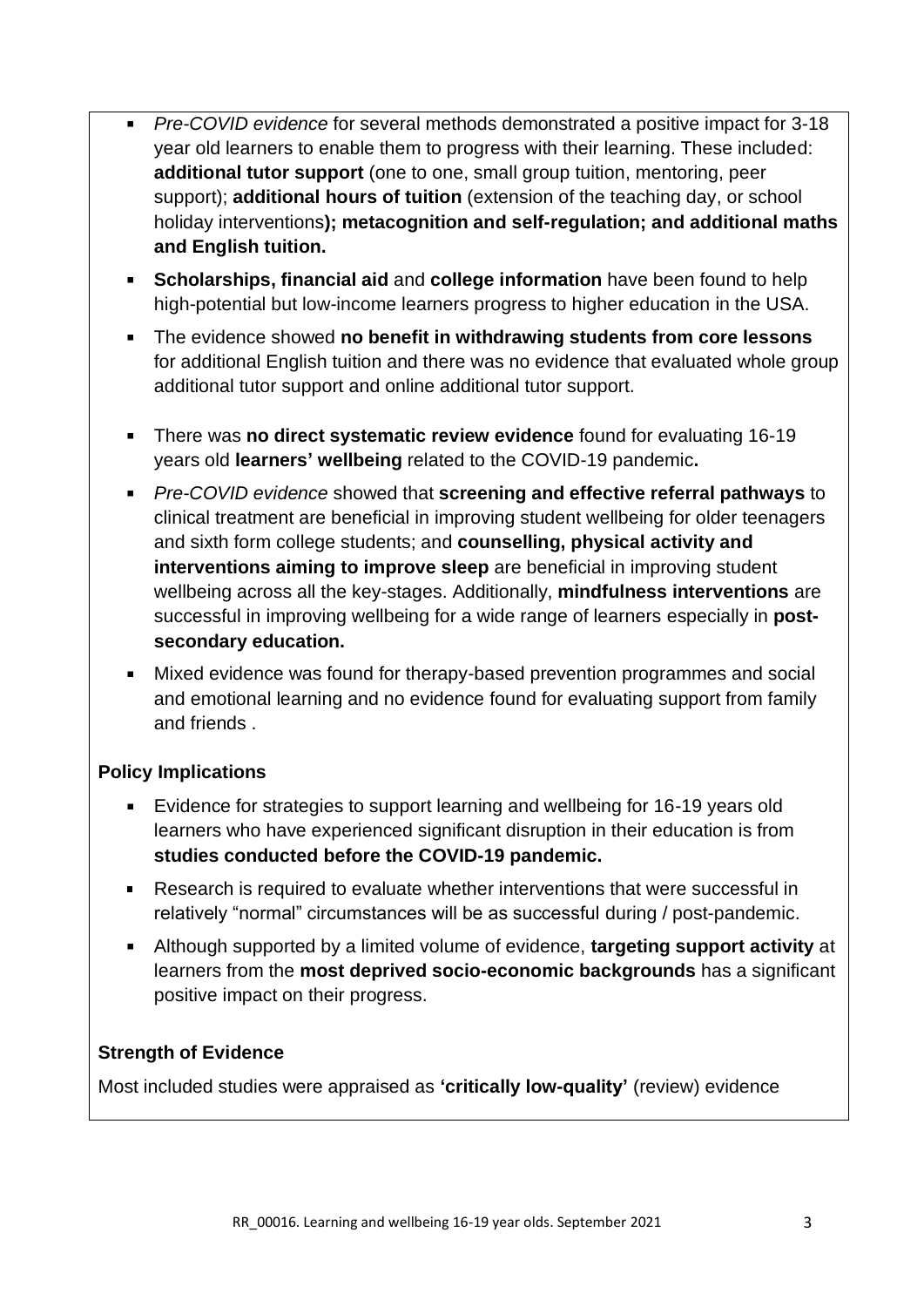# <span id="page-3-0"></span>**TABLE OF CONTENTS**

| 2.2 Effectiveness of methods of support for progressing with learning  9   |  |
|----------------------------------------------------------------------------|--|
| 2.2.1 Bottom line results for methods of support for progressing with      |  |
| 2.3 Effectiveness of methods of support for improving student wellbeing 11 |  |
| 2.3.1 Bottom line results for methods of support for improving student     |  |
|                                                                            |  |
|                                                                            |  |
|                                                                            |  |
|                                                                            |  |
|                                                                            |  |
|                                                                            |  |
|                                                                            |  |
|                                                                            |  |
|                                                                            |  |
|                                                                            |  |
|                                                                            |  |
|                                                                            |  |
|                                                                            |  |
|                                                                            |  |
|                                                                            |  |
|                                                                            |  |
|                                                                            |  |
|                                                                            |  |
|                                                                            |  |
|                                                                            |  |
| ABOUT THE WALES COVID-19 EVIDENCE CENTRE (WCEC) 32                         |  |
|                                                                            |  |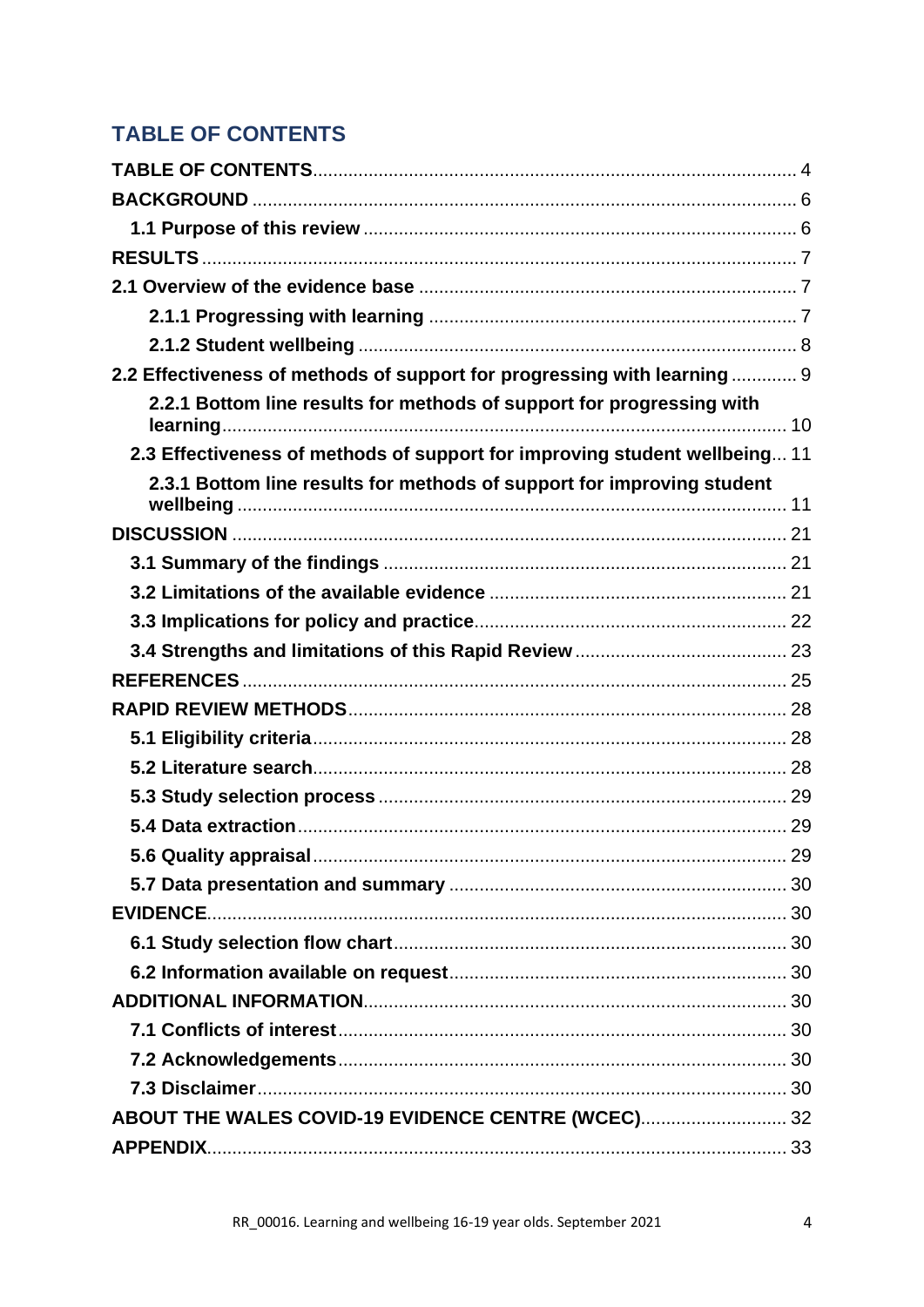## **Abbreviations:**

| Acronym        | <b>Full Description</b>                |
|----------------|----------------------------------------|
| EEF            | <b>Education Endowment Foundation</b>  |
| <b>FE</b>      | Further education                      |
| H <sub>E</sub> | Higher education                       |
| <b>SFCA</b>    | <b>Sixth Form Colleges Association</b> |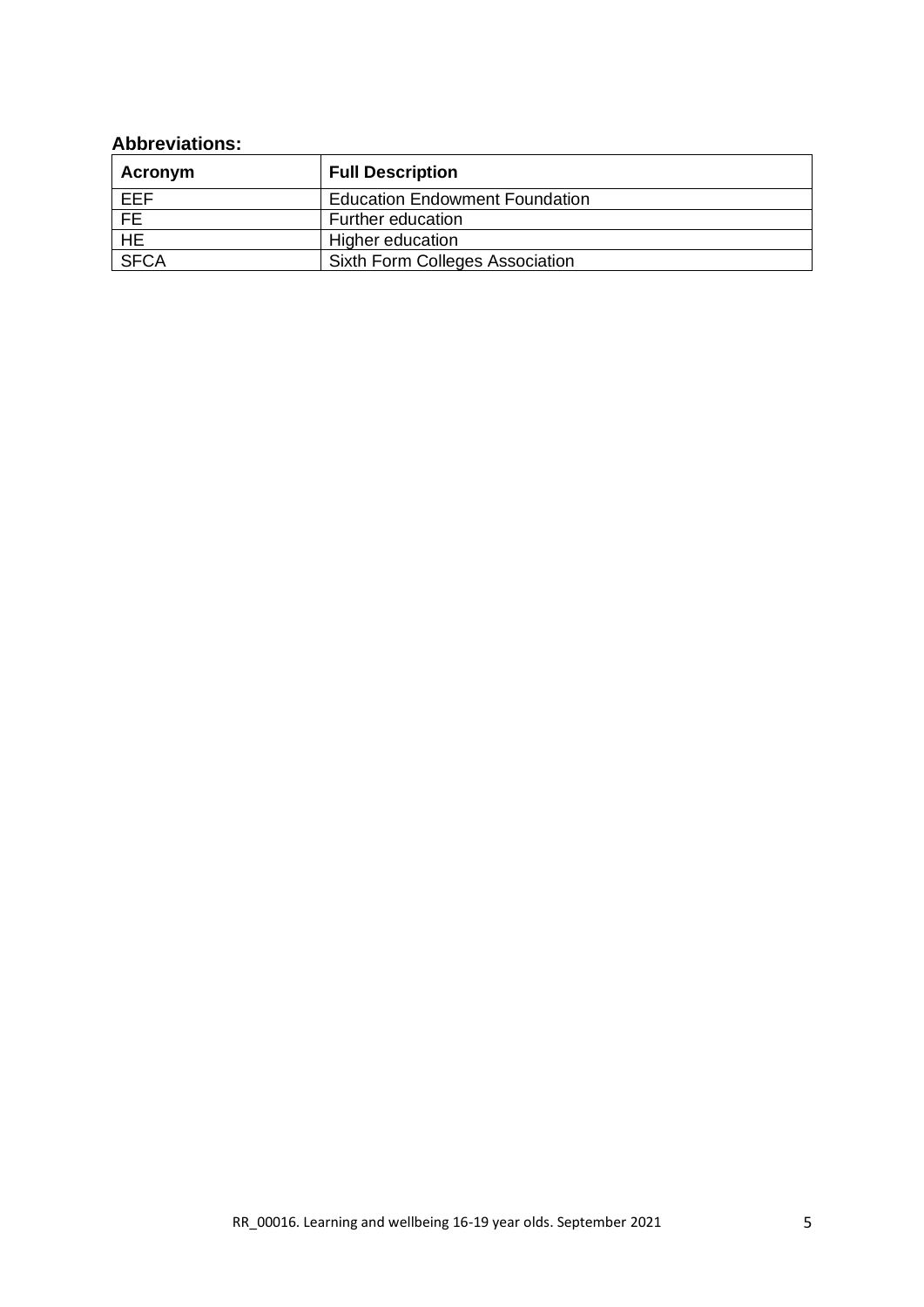## <span id="page-5-0"></span>**BACKGROUND**

This Rapid Review is being conducted as part of the Wales COVID-19 Evidence Centre Work Programme. The above question was suggested by the post-16 and transitions team working as part of the Welsh Government's [Renew and Reform programme.](https://eur03.safelinks.protection.outlook.com/?url=https%3A%2F%2Fgov.wales%2Frenew-and-reform-supporting-learners-wellbeing-and-progression-html&data=04%7C01%7CEdwardsDJ%40cardiff.ac.uk%7Cd30241a255954dafa7dd08d96e2ac2b7%7Cbdb74b3095684856bdbf06759778fcbc%7C1%7C0%7C637661952208685993%7CUnknown%7CTWFpbGZsb3d8eyJWIjoiMC4wLjAwMDAiLCJQIjoiV2luMzIiLCJBTiI6Ik1haWwiLCJXVCI6Mn0%3D%7C1000&sdata=6Ad6C2y8q%2FN0avIosuSMMa6t%2FcPvUTYhU6A52vmSMDY%3D&reserved=0) The work will help to shape the COVID-19 related recovery programme's work in providing **medium to long term coordinated support** for learners' wellbeing and progression across post-16 education and training in Wales. The findings will also be used to inform a baseline against which the impact of relevant interventions introduced as part of the programme can be monitored.

The COVID-19 pandemic caused a significant disruption to all levels of education. Several systematic reviews have provided evidence of learning loss across a range of subjects (Patrinos and Donnelly 2021), which is higher for pupils from disadvantaged and vulnerable groups (Crenna-Jennings et al. 2021; Darmody et al. 2021). Although the education of learners of all ages has been affected, post-16 learners are at a crucial time in their lives as they transition into further study or employment (Holt-White and Culliane 2021). It is important to support learners to overcome any negative impacts associated with the COVID-19 pandemic in an efficient and impactful way. Both **national and international initiatives will therefore be needed** to support schools in helping students catch up on missed learning, especially those post-16 learners from vulnerable backgrounds. A number of catchup strategies for disadvantaged students have been suggested and include summer schools, extended school days, tutoring programmes and other practices (Crenna-Jennings et al. 2021). As well as focusing on initiatives for catching up and progressing with learning, it is also important to consider **young people's mental health** in the context of COVID-19 (Six Form Colleges Association 2021).

## <span id="page-5-1"></span>**1.1 Purpose of this review**

This Rapid Review investigated strategies to support learning and wellbeing among 16-19 years old learners engaged in full time education within a college or school setting who have experienced significant gaps in their education as a result of the COVID-19 pandemic. Prior to preparing this review (July 2021), a Rapid Evidence Summary was initiated across secondary education settings. Following searches of repositories specific to COVID-19 literature, the Education Resources Information Center database (ERIC) and education focused organisational websites (for example Nuffield Foundation, Education Policy Institute, Education Endowment Foundation), a number of reviews were identified. It was established that the evidence base on the impacts of COVID-19 in learning and attainment in disadvantaged children and young people has been thoroughly investigated (Chaabane et al. 2021, Drane et al. 2020, Patrinos and Donnelly 2021, Viner et al. 2021) and a further living systematic review and meta-analysis is currently underway (Betthaeuser et al. 2020).

A recent rapid evidence review by Moss et al. (2021) for DfE examined the evidence for the harms to pupils in the lower secondary and primary sectors from COVID and considered strategies for mitigating these harms. However, several reviews reported a **paucity of COVID-19 pandemic specific evidence regarding strategies to mitigate these impacts**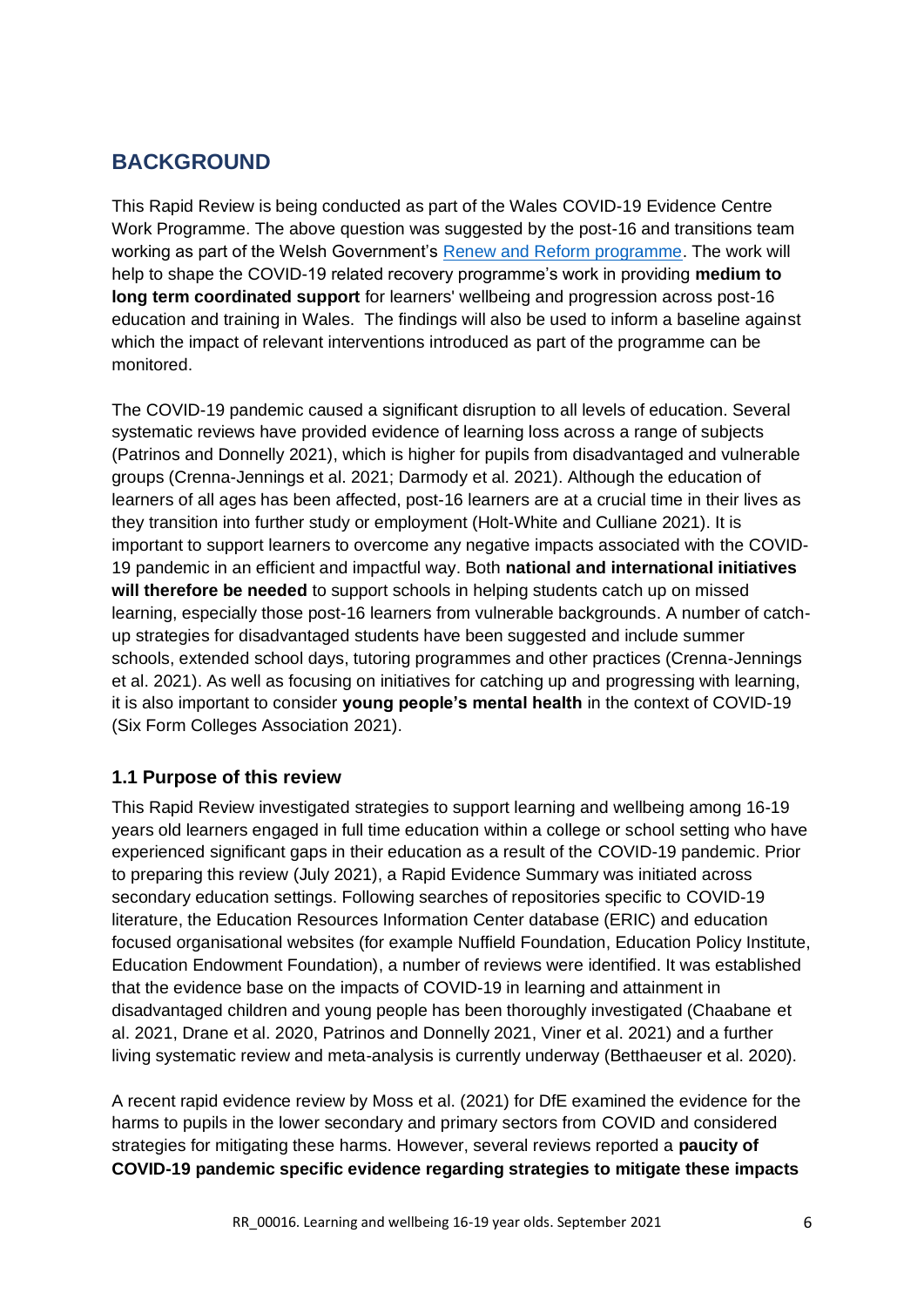for post-16 learners (Spours et al. 2021, Crenna-Jennings et al. 2021). It was therefore decided to extend the search to literature that explored learning and wellbeing among 16-19 years old learners engaged in full time education within a college or school setting (referred to throughout the report as post-16 learners) who have experienced significant gaps in their education for any reason, whether through disadvantage or from regions struck by past disease, conflict, natural disasters etc. as well as any COVID-19 pandemic-specific studies. For the purposes of this report, systematic reviews where the primary studies were conducted before the start of the COVID-19 in December 2019 were referred to as pre-COVID-19. Any evidence published in response to the pandemic was referred to as post-COVID.

The specific **questions** posed by the stakeholders were:

- Q1: What methods of support for 16-19 years old learners are successful in enabling individuals to progress with their learning?
- Q2: What methods of support are beneficial in improving 16-19 year old learners' wellbeing?

## <span id="page-6-0"></span>**RESULTS**

### <span id="page-6-1"></span>**2.1 Overview of the evidence base**

Of the 1,782 records identified across our searches, 14 systematic reviews (9 including a meta-analysis), three rapid reviews and one protocol for a systematic review met our eligibility criteria. Five broader organisational reports that informed the topic were also included.

All the systematic reviews incorporated **international literature** with the exception of three systematic reviews, where the included reviews were either only from the **USA** (Renbarger and Long 2019, Schmidt and Park 2021) or where the majority were from the **USA** (Lindsay et al. 2019). The five broader organisational reports included in this rapid review were all from the **UK**.

## <span id="page-6-2"></span>**2.1.1 Progressing with learning**

The searches identified the following:

- **Four systematic reviews** (Lindsay et al. 2019; Renbarger and Long 2019; Schmidt and Park 2021; Maughan et al. 2016) **and one systematic review with metaanalysis** (Valentine et al. 2009) that explored progressing with learning in **post-16 settings pre COVID-19.**
- **One rapid review** (Spours et al. 2021) **set out to explore** progressing with learning in post-16 settings **as a result of the COVID-19 pandemic.**
- A further **seven systematic reviews with meta-analysis** explored the concept for **3- 18 year olds** in secondary schools **pre COVID-19** (EEF 2021a, b, c, d, e, f and g).
- Additionally, **four broader organisational reports** explored progressing with learning in post-16 settings as a result of the **COVID-19 pandemic (**Association of Colleges 2021a; Crenna-Jennings et al. 2021; Holt-White and Cullinane 2021; The Sutton Trust 2021).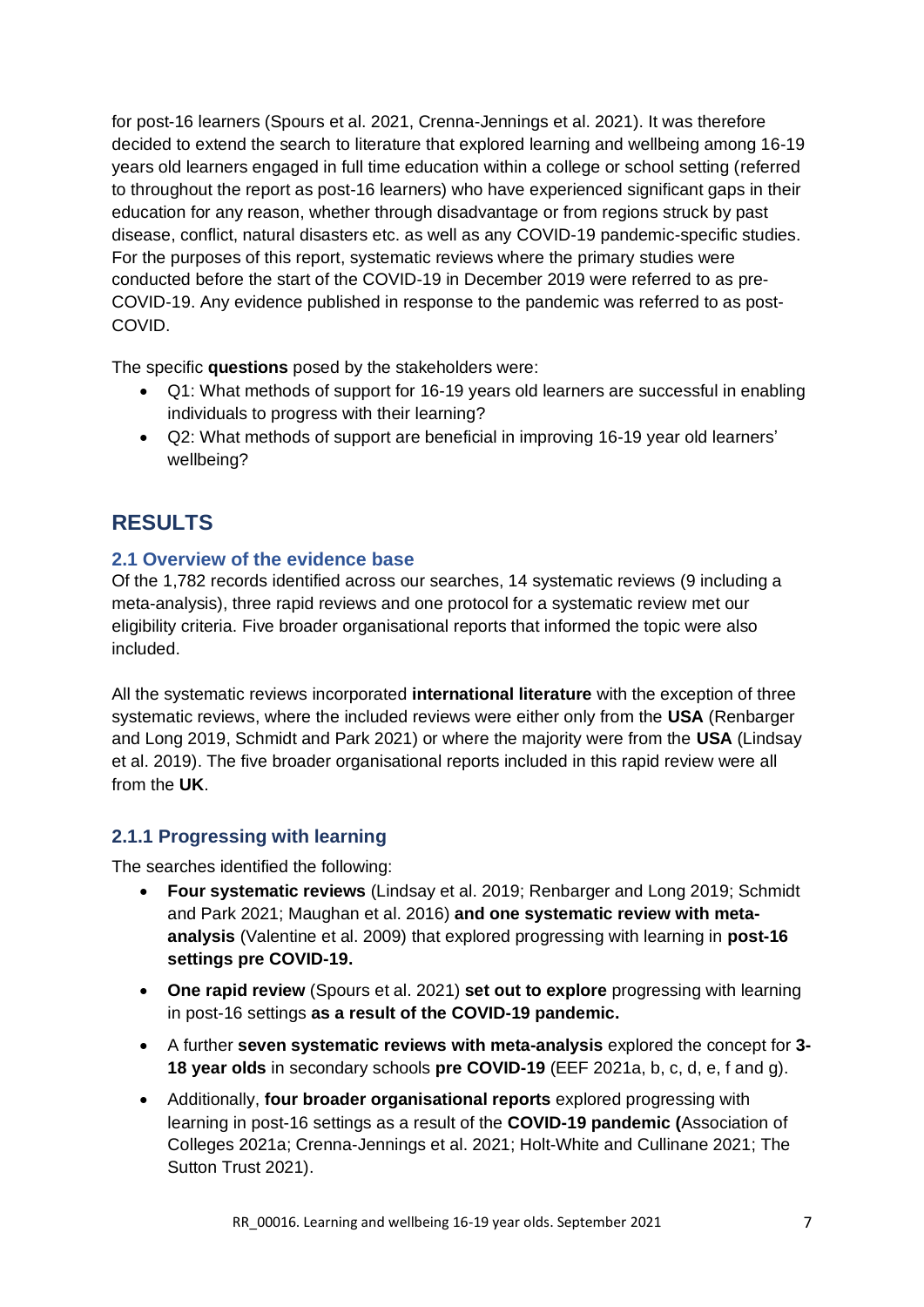• A systematic review is currently **registered on PROSPERO** and due to report in **December 2021** and asks the questions "what evidence is there, on educational policies and interventions relating to COVID-19 and other public health emergencies, aiming to improve quality and inclusiveness in education? and "What are the effects of such educational policies and interventions? (Bangpan et al. 2020).

#### *Outcomes*

All the Educational Endowment Foundation systematic reviews that were part of the teaching and learning toolkit reported on additional months of progress in learning. The other systematic reviews reported on on individual learners' outcomes and included educational attainment, short term grades and persistence, academic performance and completion. Some of the systematic reviews from the USA also focused on learners progressing to the next stage of learning and included accessing college, non-cognitive support, college enrolment, career, transition skills or individual learning achievement such as student experience, student success, non-cognitive support.

#### *Recommendations from the organisational reports*

A number of different organisational groups have made recommendations that focus on enabling 16-19 year old learners to progress with their learning and include the [Education](#page-12-0)  [Policy Institute](#page-12-0) (Crenna-Jennings et al. 2021), The Sutton Trust [\(Holt-White and Cullinane](#page-12-1)  [2021,](#page-12-1) [The Sutton Trust 2021\),](#page-12-2) and the [Association of Colleges](#page-11-0) (2021a). These range from broad appeals for additional funding (often made in the context of policy and funding arrangements that are specific to England) to more targeted support for disadvantaged groups as follows [\(Table 1\).](#page-11-1)

#### <span id="page-7-0"></span>**2.1.2 Student wellbeing**

The searches identified the following:

- **Two systematic reviews** (Lindsay et al. 2016; Lindsay et al. 2019**), one systematic review with meta-analysis** (Halladay et al. 2019) and **one rapid review** (White 2017a, b) explored methods of support that are beneficial for student wellbeing in **post-16 settings pre COVID-19.**
- **Two rapid reviews** (Sixth Form Colleges Association 2021, Spours et al. 2021) **set out to explore** methods of support that are beneficial for student wellbeing **post-16 settings as a result of the COVID-19 pandemic.**
- Additionally, **two broader organisational reports** explored methods of support that are beneficial for student wellbeing in **post-16 settings as a result of the pandemic** (Association of Colleges 2021b, Holt-White and Cullinane 2021).

#### *Outcomes*

The reported outcomes included self-determination, empowerment, self-efficacy, selfconfidence, self-advocacy, autonomy, resilience, and stress, and improving mental health.

#### *Recommendations from the organisational reports*

The [Association of Colleges](#page-11-2) (2021b) provided a list of recommendations for policy makers, colleges and for their own organisation to help improve students' wellbeing. The rapid review by Spours et al. (2020) did not find any systematic reviews in this area for post-16 learners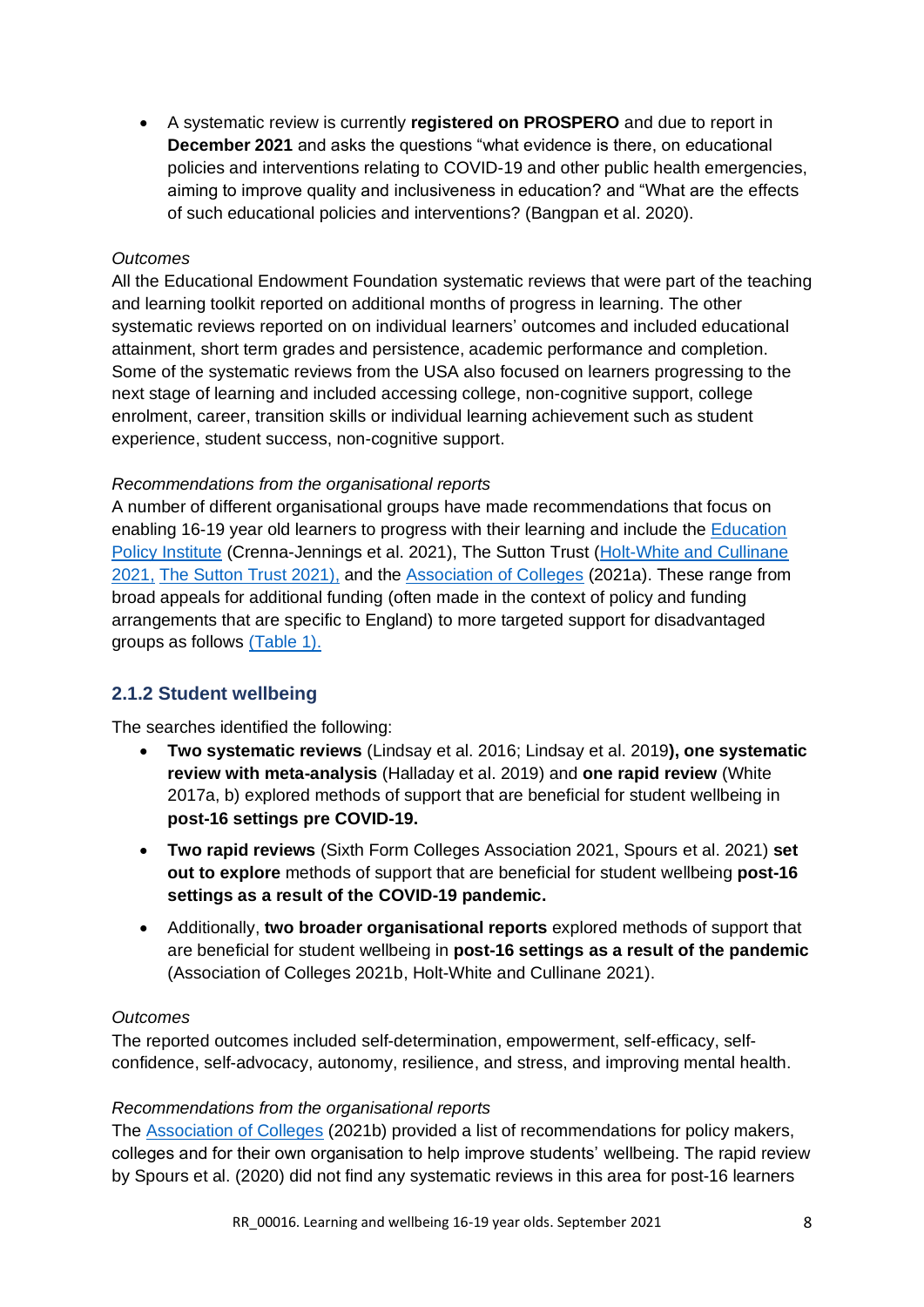and reported only on the grey literature, particularly summarising the recommendations found within the Association of Colleges (2021b) report and the Sixth Form Associations rapid review (Sixth Form Colleges Association 2021). These recommendations can be found in [Table 1.](#page-11-1) In addition to these recommendations, the [Sutton Trust](#page-12-1) (Holt-White and Cullinane 2021) suggested that Universities should provide additional wellbeing support for students.

## <span id="page-8-0"></span>**2.2 Effectiveness of methods of support for progressing with learning**

**The methods of support for learners** that have *evidence of success* in enabling individuals to **progress with their learning** are reported in **Table 2** where they are **highlighted in green** and hyperlinked to the main data extraction tables (see Appendix) where further information is available.

- **Additional tutor support by trained and qualified teacher** in the subject of study, such as **one to one tuition** (EEF 2021a), **small group tuition** (EEF 2021b), **learner-led peer support sessions** (EEF 2021c), **mentorship** (EFF 2021d), **metacognition and self-regulation** (EFF 2021g) have demonstrated positive impact for 3-18 year olds enabling them to progress with their learning. Although mentoring can have a negative impact with unsuccessful pairing of mentor and mentee (EEF 2021d).
- **Additional hours of tuition on chosen course** of study, such **as extension of the teaching day** (EEF 2021f) or **additional teaching during school holidays** (EEF 2021e) were successful in enabling 3-18 year olds to progress with their learning. **Specific summer interventions** for low income, high potential students transitioning to FE (Renbarger and Long 2019) were also successful.
- **Additional hours of tuition for maths and English** such as specific interventions for maths and English literacy **in the classroom,** level 2 maths **embedded in vocational studies**, **writing interventions** for English literacy (Maughan et al. 2016) have demonstrated positive impact for 16–18-year olds enabling them to progress with their learning.
- Other approaches which included **scholarships**, **financial aid**, **college information** in the USA (Renbarger and Long 2019) and interventions designed to **keep disadvantaged youth in college once admitted** (Valentine et al. 2009).

**The methods of support for learners** that have *mixed evidence* in enabling individuals to **progress with their learning in post-16 settings** are reported in T**able 2** where they are **highlighted in blue** and hyperlinked to the main data extraction tables (see Appendix) where further information is available.

- **Additional tutor support** such as **mentoring** for **youth and young adults with learning disabilities** in the **USA** (Lindsay et al 2016).
- **Additional hours of tuition for maths and English** for 16-18 year olds such as English literacy taught across the curriculum and supporting maths teaching as additional hours of tuition on chosen course of study (Maughan et al. 2016).
- **Additional assessed work** for low income, high potential students transitioning to FE in the USA such as **early access to college work** including **advanced**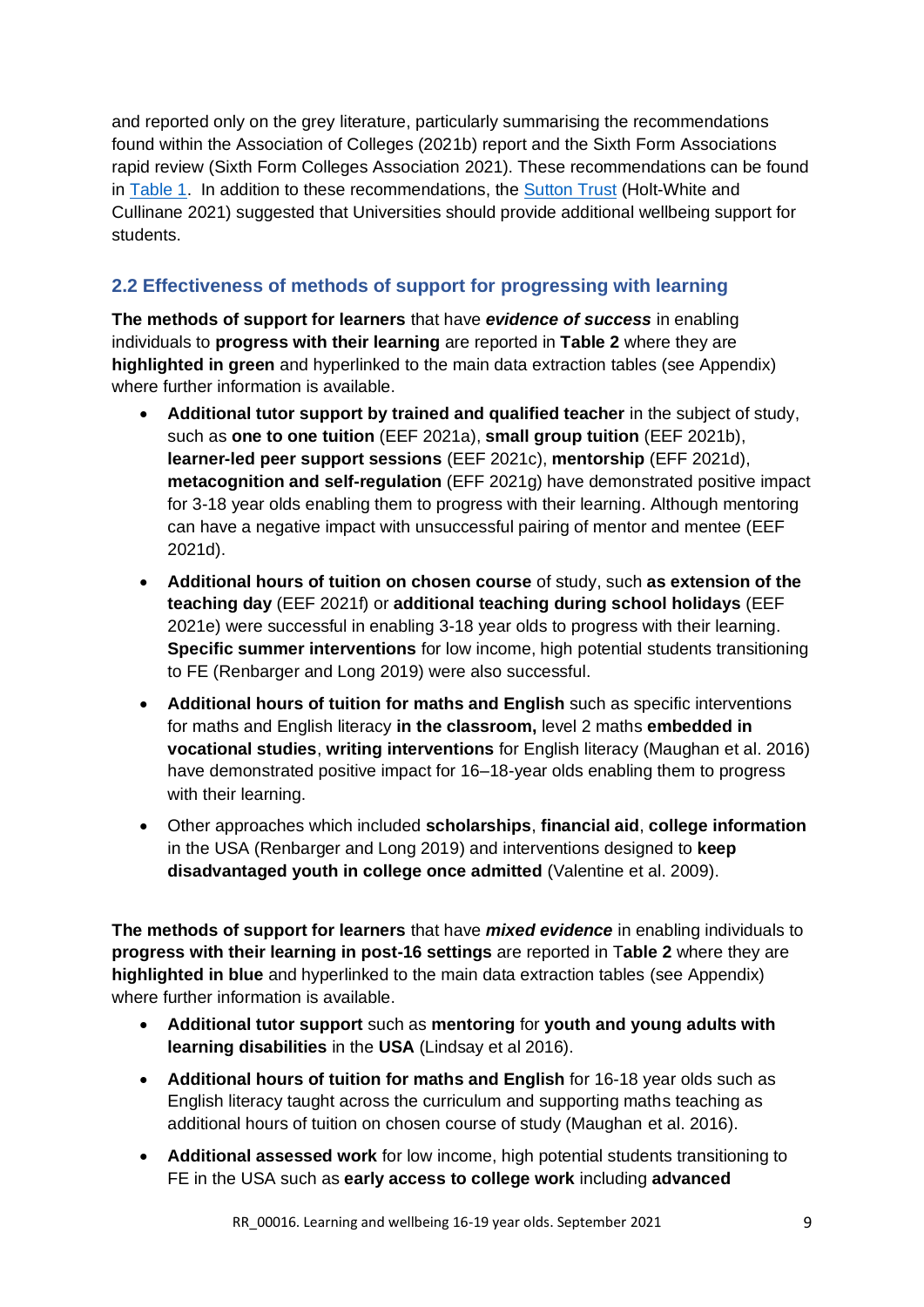**placement, International Baccalaureate and dual credit** (Renbarger and Long 2019).

• Other approaches in the USA including non-academic interventions for postsecondary enrolment (Schmidt and Park 2021).

**The methods of support for learners** that have shown *no demonstrable benefit* in enabling individuals to **progress with their learning in post-16 settings** are reported in T**able 2** where they are **highlighted in yellow** and hyperlinked to the main data extraction tables (see Appendix) where further information is available.

• Withdrawing students from core lessons for extra English catch-up as additional hours of tuition on chosen course of study (Maughan et al. 2016).

**No evidence** was found to enable an evaluation of the following methods of support

- **Whole or merged group additional tutor support** by trained and qualified teacher in the subject of study.
- **Qualified teacher-led or independent study** as additional tutor support by trained and qualified teacher in the subject of study.
- **Online synchronous, online asynchronous, or in-person face-to-face additional tutor support** by trained and qualified teacher in the subject of study.
- Spours et al. 2021 reported that evidence from one systematic review suggested that **improved training, collaborative learning & more blended learning** are required to support catch-up in FE settings.
- There was **no systematic review evidence** on **mitigating** the increased **educational inequalities** directly relevant to the FE Sector (Spours et al. 2021)

#### <span id="page-9-0"></span>**2.2.1 Bottom line results for methods of support for progressing with learning**

This section summarised the evidence from 12 systematic reviews (eight including a metaanalysis), one rapid review, and four broader organisational reports – all **from prepandemic contexts**. Evidence from systematic reviews demonstrated that one to one tuition, small group tuition, learner-led peer support sessions, extension of the teaching day, additional teaching during school holidays, specific summer interventions, mentorship, metacognition and self-regulation, maths and English literacy in the classroom, level 2 maths embedded in vocational studies, writing interventions for English literacy scholarships, financial aid, college information have demonstrated **positive impact for 3-18 year olds and post-16 learners** enabling them to progress with their learning (pre COVID-19). English literacy taught across the curriculum and supporting maths teaching, early access to college work, including advanced placement, International Baccalaureate and dual credit and a range of other non-academic approaches as methods of support that can be beneficial to support learning among 3-18 year olds and post-16 learners (pre COVID-19). Evidence from one systematic review showed no demonstrable benefit of withdrawing students from core lessons for extra English catchup (pre COVID-19). The rapid review by Spours et al (2020) identified that there was **no systematic review evidence on mitigating** the increased educational inequalities directly relevant to the FE Sector as a result of the COVID-19 pandemic.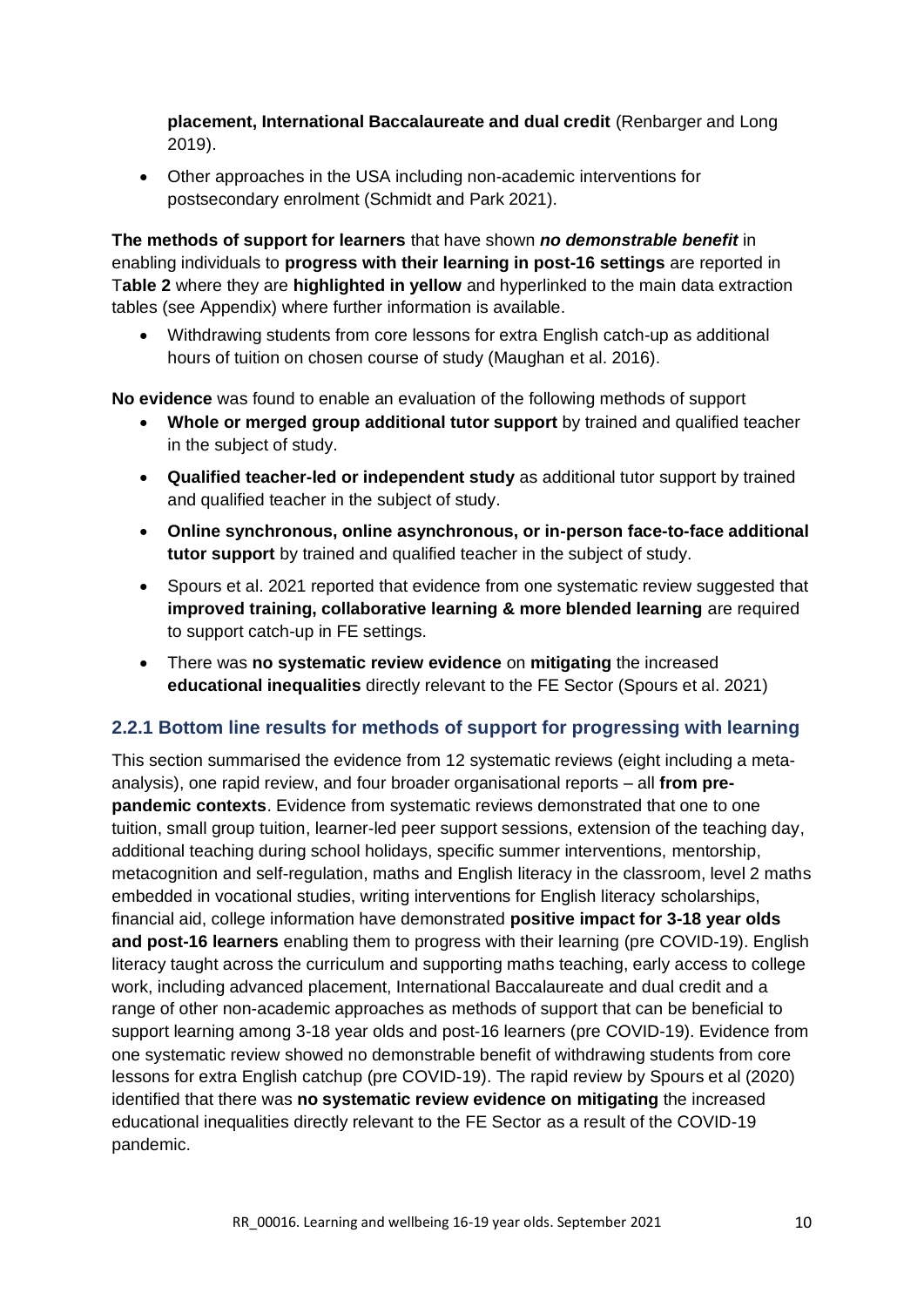## <span id="page-10-0"></span>**2.3 Effectiveness of methods of support for improving student wellbeing**

The methods of support that have evidence of success on *improving student wellbeing* **in post-16 settings** are reported **in Table 3** where they are **highlighted in green** and **hyperlinked** to the main data extraction tables (see Appendix) where further information is available.

- **Support from NHS Children and Adolescent Care Services** including **screening** SFCA 2021)**,** and **effective referral pathways to clinical treatment (**SFCA 2021) for older teenagers and those in sixth form colleges (SFCA 2021).
- **Support from trained internal or external staff**, such as **mindfulness** (Halladay et al. 2019; White 2017a, b), **counselling** (SFCA 2021)**, physical activity (**SFCA 2021) and interventions aiming **to improve sleep (**SFCA 2021) across all ages (4 years to HE).

The methods of support that have *mixed evidence* on **improving student wellbeing in post-16 settings** are reported in **Table 3** where they are highlighted in blue and hyperlinked to the main data extraction tables (see Appendix) where further information is available.

- **Specific social and emotional learning** (White 2017a, b) and **therapy-based prevention programmes** (SCFA 2021) that are provided by trained internal or external staff.
- Interventions that aim to build **self-confidence and wellbeing**, such as mentorship (Lindsay et al. 2016); and post-secondary transition interventions (Lindsay et al. 2019).

*No evidence* was found to enable an evaluation of for the following methods of support

• **Support from family and friends** to improve student wellbeing in post-16 settings.

## <span id="page-10-1"></span>**2.3.1 Bottom line results for methods of support for improving student wellbeing**

This section summarised the evidence from three systematic reviews (one included a metaanalysis), three rapid reviews and two broader organisational reports – all **from prepandemic contexts**. Evidence from one rapid review demonstrated **screening and effective referral pathway to clinical treatment** are beneficial in improving student wellbeing for older teenagers and those in sixth form colleges (Pre COVID-19). Additionally, evidence from the systematic reviews and two of the rapid reviews showed that **mindfulness, counselling, physical activity** and interventions aiming to improve **sleep** are beneficial in improving student wellbeing across all key-stages (pre COVID-19). Evidence from systematic reviews and evidence syntheses provided mixed results for specific social and emotional learning, therapy-based prevention all key-stages (pre COVID-19) and for interventions that aim to build self-confidence and wellbeing, such as mentorship and postsecondary transition interventions (Lindsay et al. 2019) for post-16 learners (pre COVID-19). The rapid review by Spours et al (2020) identified that there was **no systematic review evidence on mitigating** the increased educational inequalities directly relevant to the FE Sector as a result of the COVID-19 pandemic.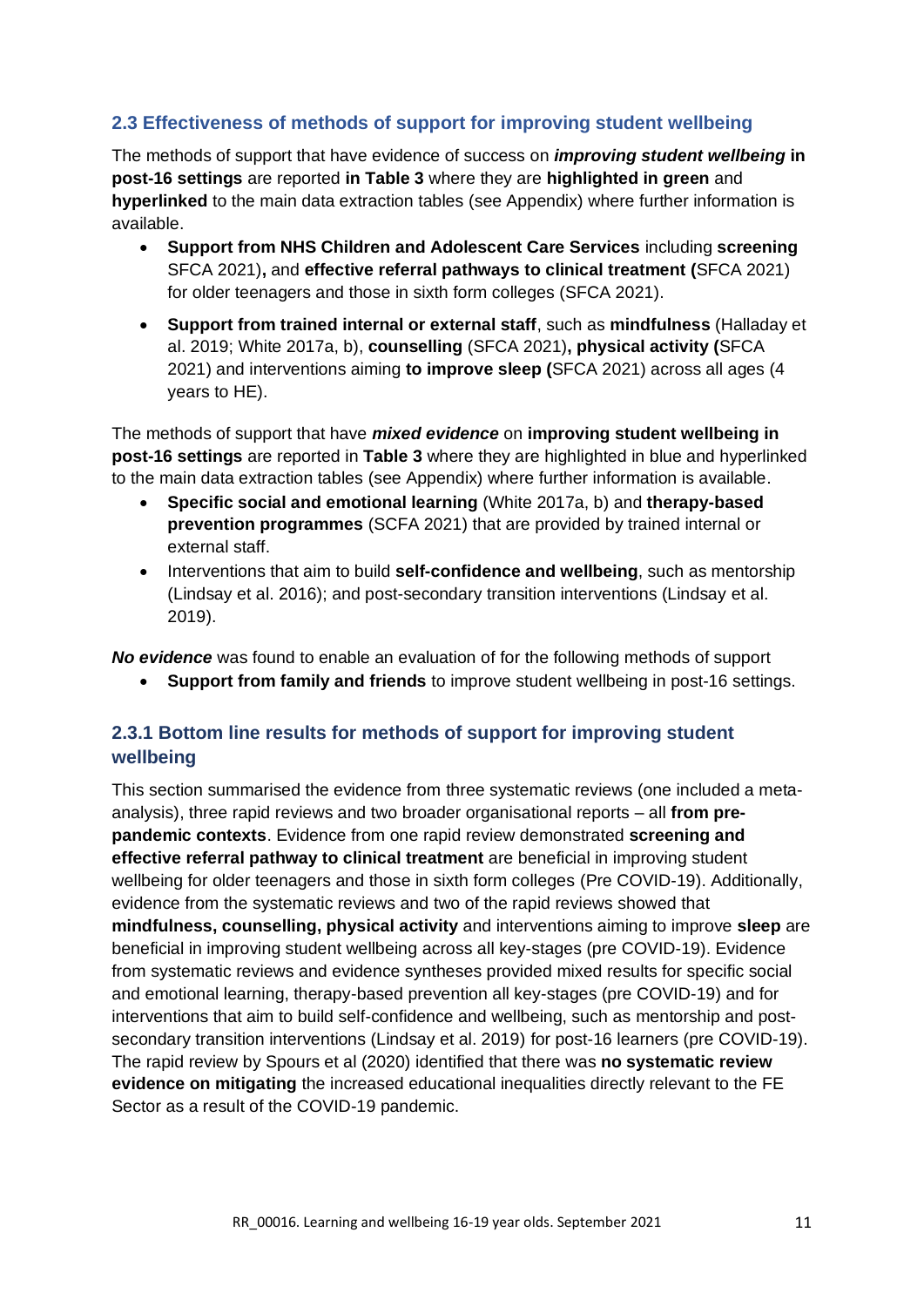## **Table 1: Summary table of characteristics of organisational reports**

<span id="page-11-3"></span><span id="page-11-2"></span><span id="page-11-1"></span><span id="page-11-0"></span>

| <b>Citation</b><br><b>Citation retrieval source</b>                                                                                                                                                        | <b>Country</b>            | Objective                                      | Key relevant recommendations                                                                                                                                                                                                                                                                                                                                                                                                                                                                                                                                                                                                                                                                                                                                                           |  |  |
|------------------------------------------------------------------------------------------------------------------------------------------------------------------------------------------------------------|---------------------------|------------------------------------------------|----------------------------------------------------------------------------------------------------------------------------------------------------------------------------------------------------------------------------------------------------------------------------------------------------------------------------------------------------------------------------------------------------------------------------------------------------------------------------------------------------------------------------------------------------------------------------------------------------------------------------------------------------------------------------------------------------------------------------------------------------------------------------------------|--|--|
| Association of Colleges 2021a                                                                                                                                                                              | $\overline{\mathsf{U}}$ K | Recommendations for                            | Policy proposals                                                                                                                                                                                                                                                                                                                                                                                                                                                                                                                                                                                                                                                                                                                                                                       |  |  |
| College catch-up funding and remote education.<br>AoC survey and policy proposal<br>Report template - COVID survey (aoc.co.uk)                                                                             |                           | catch-up due to lost<br>learning and wellbeing | i) Fair funding and hours: more funding per student to increase hours of teaching and<br>support towards levels provided in other OECD countries.p.5.                                                                                                                                                                                                                                                                                                                                                                                                                                                                                                                                                                                                                                  |  |  |
| Retrieved from organisational website                                                                                                                                                                      |                           |                                                | ii) Targeted support for the most disadvantaged: extend the student premium from age 16-<br>19, including the service premium and looked after children premium; a specific fund to<br>support High Needs SEND students. p. 5/6                                                                                                                                                                                                                                                                                                                                                                                                                                                                                                                                                        |  |  |
|                                                                                                                                                                                                            |                           |                                                | iii) Build self-confidence and wellbeing: a base-rate increase or specific funding for more<br>extra-curricular enrichment activities such as sport, drama, music and volunteering. p. 6                                                                                                                                                                                                                                                                                                                                                                                                                                                                                                                                                                                               |  |  |
|                                                                                                                                                                                                            |                           |                                                | iv) Education recovery year: students finishing this year to have access to up to a year of<br>fully funded additional study where needed, including a bursary to support students to<br>participate. p.6                                                                                                                                                                                                                                                                                                                                                                                                                                                                                                                                                                              |  |  |
| Association of Colleges 2021b<br>Mental health and colleges<br>https://www.aoc.co.uk/sites/default/files/Mental%<br>20Health%20in%20Colleges%20-<br>%20Report.pdf<br>Retrieved from organisational website | UK                        | Recommendations for<br>improving mental health | Recommendations for Policy Makers:<br>Create a national fund to support the transition and retention of 16 year olds into<br>colleges in September 2021, targeting most vulnerable learners<br>Ensure all policies have an assessment of their impact on the mental health of staff<br>and students<br>Ensure that investments and training opportunities relating to mental health and for<br>education settings take specific account of the needs of FE colleges and their whole<br>learner population<br>Explore the potential to roll out the social prescribing model, using physical activity and<br>other enrichment activities to promote student wellbeing                                                                                                                   |  |  |
|                                                                                                                                                                                                            |                           |                                                | Recommendations for Colleges:<br>Develop additional support programmes for learners with mental health difficulties or<br>deemed vulnerable to support smooth transition and aid retention<br>Sign the AoC Mental Health and Wellbeing Charter and annually evidence how the<br>meet all 11 commitments<br>Engage with the local suicide prevention plan<br>Ensure all staff have access to suicide awareness training<br>Carry out regular surveys of college populations in order to build an evidence base and<br>understand the efficacy of different interventions.<br>Undertake annual staff wellbeing surveys<br>Continue to engage with local health commissioners to ensure they are involved in<br>local and national initiatives aimed at the mental health of young people |  |  |
|                                                                                                                                                                                                            |                           |                                                | Recommendations for AoC<br>Work with experts to develop specific resources for suicide prevention for FE colleges<br>Seek opportunities for further research linked to the mental health of learners in FE<br>settings                                                                                                                                                                                                                                                                                                                                                                                                                                                                                                                                                                 |  |  |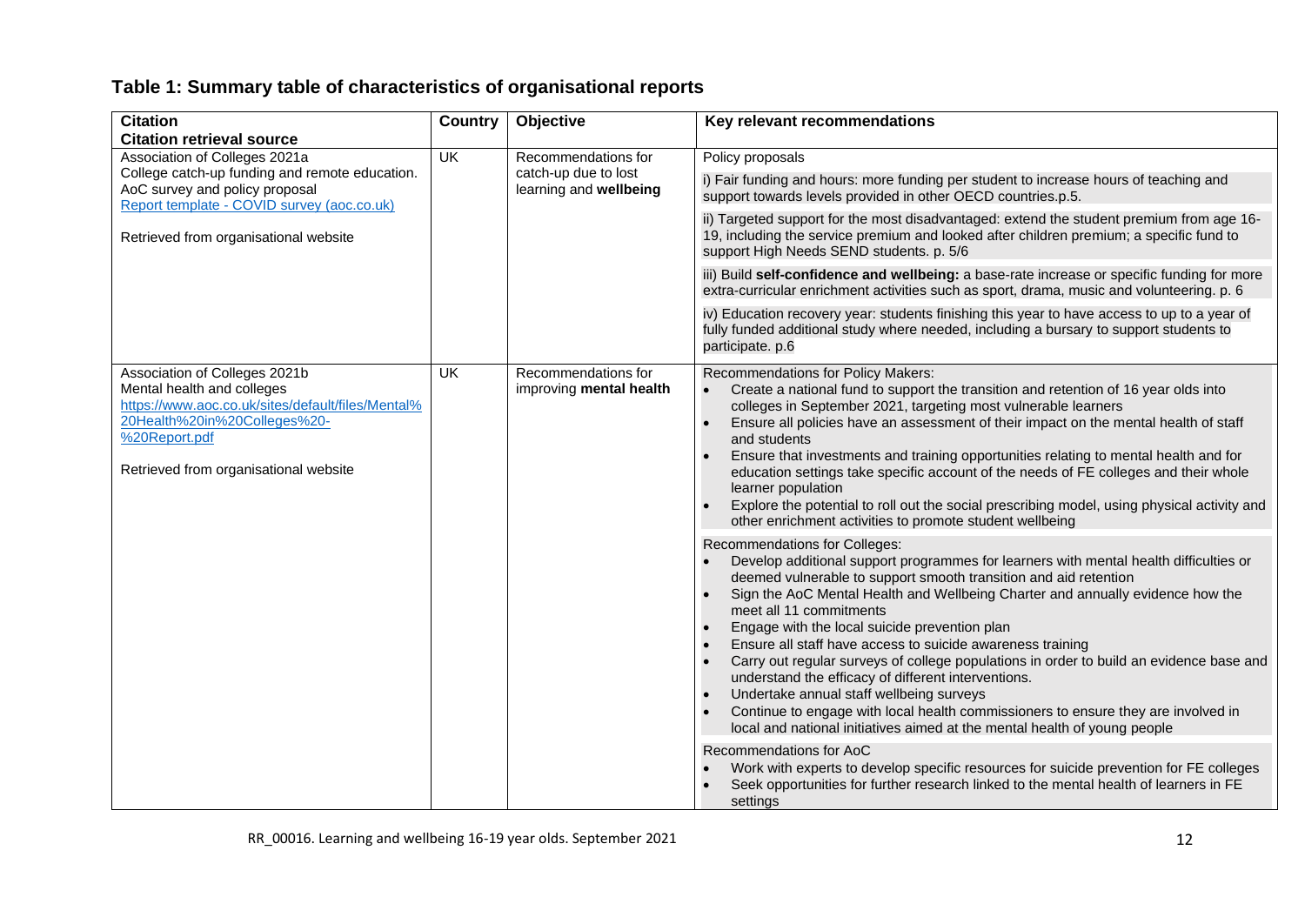<span id="page-12-2"></span><span id="page-12-1"></span><span id="page-12-0"></span>

|                                                                                                         |                                                       |                                                                                                                                                                                   | Work with national stakeholders, especially DfE, OfS, Department of Health & Social<br>Care, and NHSE & I to ensure there is a good understanding of the FE setting and<br>those who learn and work in colleges         |
|---------------------------------------------------------------------------------------------------------|-------------------------------------------------------|-----------------------------------------------------------------------------------------------------------------------------------------------------------------------------------|-------------------------------------------------------------------------------------------------------------------------------------------------------------------------------------------------------------------------|
| Crenna-Jennings et al. 2021<br>Education recovery and resilience in England                             | UK<br>Recommendations for<br>supporting support young | A targeted approach to mitigate the inequitable impact of the pandemic and support young<br>people during transitions, between education and into employment, are laid out below. |                                                                                                                                                                                                                         |
| (Report for the Education Policy Institute)<br>https://epi.org.uk/publications-and-                     |                                                       | people during transitions,<br>between education and                                                                                                                               | i) Extend the 16-19 Tuition Fund for a further two years p.39                                                                                                                                                           |
| research/education-recovery-and-resilience-in-<br>england/                                              |                                                       | into employment                                                                                                                                                                   | ii) Provide funding to extend 16-19 courses for an additional year where there is demand<br>p.40                                                                                                                        |
| Retrieved from organisational website                                                                   |                                                       |                                                                                                                                                                                   | iii) Fund post-16 places in Alternative Provision p.40                                                                                                                                                                  |
| (Report for the Education Policy Institute)                                                             |                                                       |                                                                                                                                                                                   | iv) Fund a new 16-19 Student Premium p.41                                                                                                                                                                               |
| Holt-White and Cullinane 2021<br>A levels and University access 2021<br>https://www.suttontrust.com/wp- | <b>UK</b>                                             | Discusses impact of<br>COVID-19 on learning,<br>assessment and University                                                                                                         | For universities<br>. Applicants from disadvantaged backgrounds who have narrowly missed their offer grades<br>should be given additional consideration in the admissions process. p.13                                 |
| content/uploads/2021/07/A-Level-and-<br>University-Access-2021.pdf                                      |                                                       | applications and entry and<br>present recommendations<br>for universities, schools,                                                                                               | . Universities should provide additional wellbeing supports for the incoming cohort.<br>p. 13                                                                                                                           |
| Retrieved from organisational website<br>(Report for the Sutton Trust)                                  | and policy makers                                     |                                                                                                                                                                                   | . Universities should identify key gaps in learning at an early stage in the first term, and<br>provide support if necessary. p.13                                                                                      |
|                                                                                                         |                                                       | Wellbeing                                                                                                                                                                         | For schools<br>. It is more important than ever for schools to provide as much support to students as<br>possible around results day and during the clearing period, which could be done remotely if<br>necessary. p.13 |
|                                                                                                         |                                                       |                                                                                                                                                                                   | For policymakers<br>. Pupil premium and recovery premium funding, as well as National Tutoring Programme<br>provision, should be extended to 16-19 year olds in education and training. p.13                            |
|                                                                                                         |                                                       |                                                                                                                                                                                   | • Data on this year's GCSE and A Level results should be made available to researchers at<br>an early stage as possible, in order to understand patterns in this year's results. p.13                                   |
|                                                                                                         |                                                       |                                                                                                                                                                                   | • There must be a long-term plan for assessment in 2022 and beyond. p.13.                                                                                                                                               |
| The Sutton Trust 2021<br>Fairness first: Social mobility, COVID and<br>education recovery               | <b>UK</b>                                             | Policy brief that outlines<br>outline how the Sutton<br>Trust believes they can                                                                                                   | Pupil premium and recovery premium funding should be extended to 16-19 year olds in<br>education and training. p. 3                                                                                                     |
| https://www.suttontrust.com/wp-<br>content/uploads/2021/05/Fairness-First-Social-                       |                                                       | make it a fairness-first<br>recovery                                                                                                                                              | The National Tutoring Programme should be extended to those in post-16 education to<br>ensure quality provision. p. 3                                                                                                   |
| Mobility-COVID-Education-Recovery.pdf                                                                   |                                                       |                                                                                                                                                                                   |                                                                                                                                                                                                                         |
| Retrieved from organisational website                                                                   |                                                       |                                                                                                                                                                                   |                                                                                                                                                                                                                         |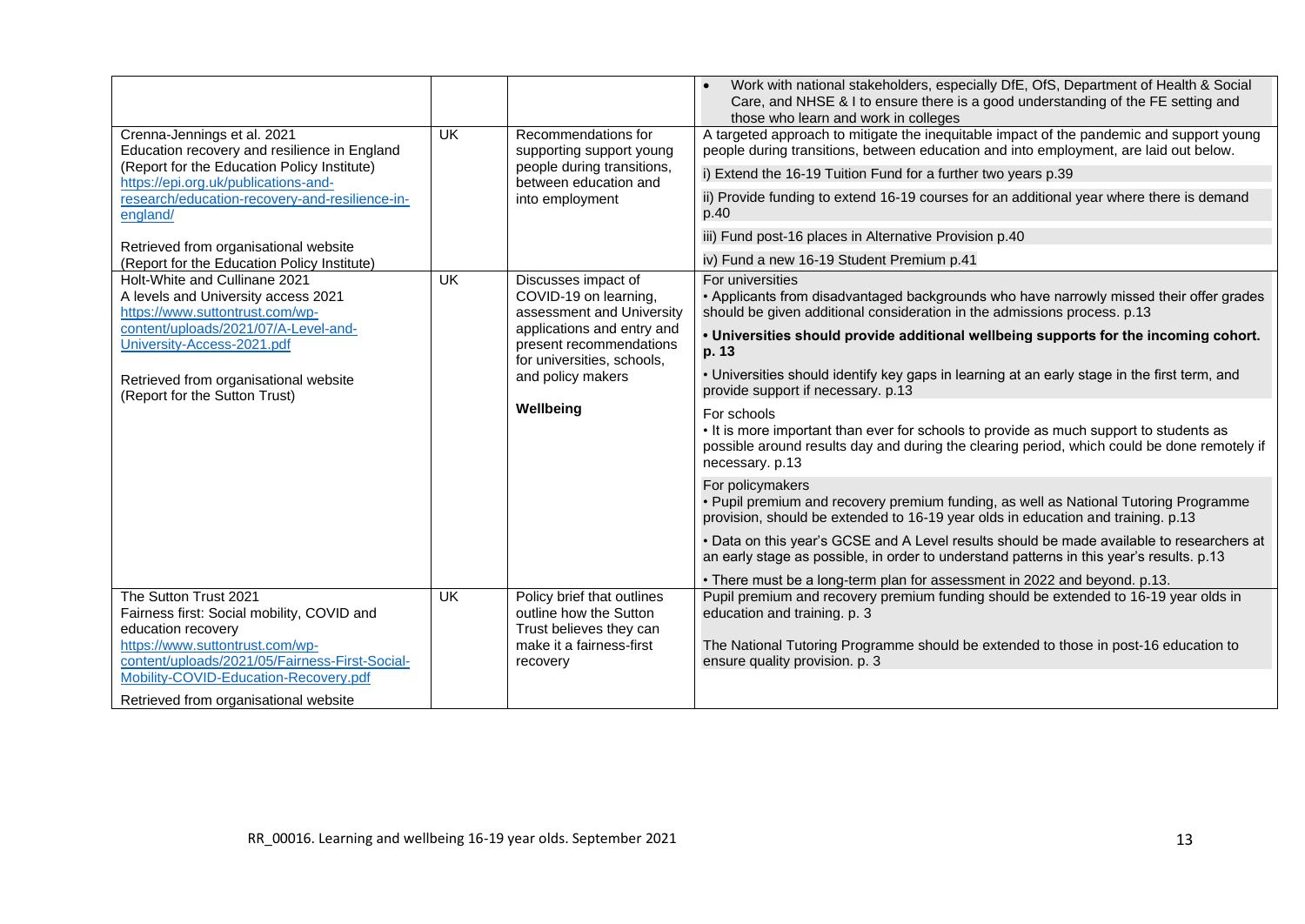**Table 2: Summary of which methods of support for learners are successful in enabling individuals to progress with their learning** 

| <b>Support measure/s</b>                                                          | Type of research evidence                                                                                                                                                                                                                                                                                                                                                                                        |                   |  |
|-----------------------------------------------------------------------------------|------------------------------------------------------------------------------------------------------------------------------------------------------------------------------------------------------------------------------------------------------------------------------------------------------------------------------------------------------------------------------------------------------------------|-------------------|--|
|                                                                                   | <b>Pre-COVID</b>                                                                                                                                                                                                                                                                                                                                                                                                 | <b>Post-COVID</b> |  |
| Additional tutor support by trained and qualified teacher in the subject of study |                                                                                                                                                                                                                                                                                                                                                                                                                  |                   |  |
| Group size                                                                        |                                                                                                                                                                                                                                                                                                                                                                                                                  |                   |  |
| One to one                                                                        | <b>EEF 2021a</b><br>Systematic review and meta-analysis<br>3-18 years<br><b>International literature</b><br>Outcomes: Additional months progress in learning (n=123 studies)<br>Authors quality rating: Moderate                                                                                                                                                                                                 |                   |  |
| Small group                                                                       | <b>EEF 2021b</b><br>Systematic review and meta-analysis<br>3-18 years<br><b>Mainly USA literature</b><br>Outcomes: Additional months progress in learning (n=62 studies)<br>Authors quality rating: Moderate                                                                                                                                                                                                     |                   |  |
| Whole group <sup>a</sup>                                                          |                                                                                                                                                                                                                                                                                                                                                                                                                  |                   |  |
| Merged groups <sup>a</sup>                                                        |                                                                                                                                                                                                                                                                                                                                                                                                                  |                   |  |
| Type of study                                                                     |                                                                                                                                                                                                                                                                                                                                                                                                                  |                   |  |
| Qualified teacher-led sessions <sup>a</sup>                                       |                                                                                                                                                                                                                                                                                                                                                                                                                  |                   |  |
| Independent study <sup>a</sup>                                                    |                                                                                                                                                                                                                                                                                                                                                                                                                  |                   |  |
| Learner-led peer support sessions                                                 | <b>EEF 2021c</b><br>Systematic review and meta-analysis<br>3-18 years<br><b>International literature</b><br>Outcomes: Additional months progress in learning (n=127 studies)<br>Authors quality rating: High (score of 4 out of 5)                                                                                                                                                                               |                   |  |
| Mentoring<br>Mentoring                                                            | <b>EEF 2021d</b><br>Systematic review and meta-analysis<br>3-18 years<br>International literature<br>Outcomes: Additional months progress in learning (n=44 studies)<br>Authors quality rating: Moderate<br>Lindsay et al .2019<br><b>Systematic review</b><br>Youth and young adults with learning disabilities<br><b>Mainly USA literature</b><br>Outcomes: College enrolment and transitions (n=not reported) |                   |  |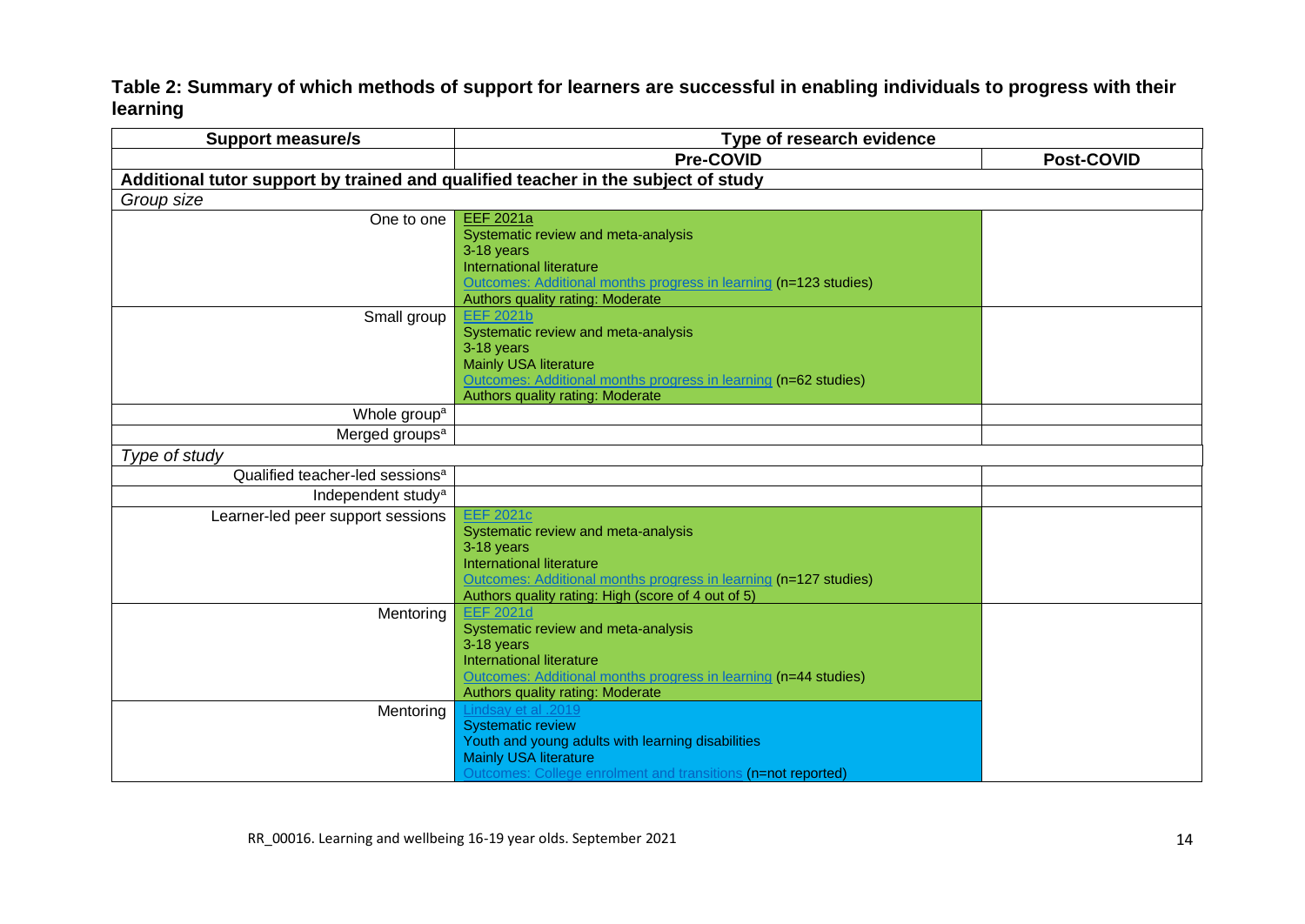|                                                                         | Authors quality rating: Level II (n=4), Level III (n=2), Level IV (n=4) for those with<br>positive outcomes |  |
|-------------------------------------------------------------------------|-------------------------------------------------------------------------------------------------------------|--|
| Mode of delivery <sup>a</sup>                                           |                                                                                                             |  |
| online synchronous <sup>a</sup>                                         |                                                                                                             |  |
| online asynchronous <sup>a</sup>                                        |                                                                                                             |  |
| in-person face-to-face <sup>a</sup>                                     |                                                                                                             |  |
| Additional hours of tuition on chosen course of study                   |                                                                                                             |  |
| In the normal teaching term and days                                    |                                                                                                             |  |
| Level 2 maths                                                           | Maughan et al. 2016                                                                                         |  |
| Specific interventions in maths classroom                               | <b>Systematic review</b>                                                                                    |  |
|                                                                         | 16-18 years                                                                                                 |  |
|                                                                         | <b>International literature</b>                                                                             |  |
|                                                                         | Outcomes: Educational attainment (n=3 studies)                                                              |  |
|                                                                         | Authors quality rating: Variable some robust<br>Maughan et al. 2016                                         |  |
| Level 2 English literacy<br>Specific interventions in English classroom | Systematic review                                                                                           |  |
|                                                                         | 16-18 years                                                                                                 |  |
|                                                                         | <b>International literature</b>                                                                             |  |
|                                                                         | Outcomes: Educational attainment (n=6 studies)                                                              |  |
|                                                                         | Authors quality rating: Variable some robust                                                                |  |
| Level 2 English literacy                                                | Maughan et al. 2016                                                                                         |  |
| Taught across the curriculum                                            | <b>Systematic review</b>                                                                                    |  |
|                                                                         | 16-18 years                                                                                                 |  |
|                                                                         | International literature                                                                                    |  |
|                                                                         | Outcomes: Educational attainment (n=3 studies)                                                              |  |
|                                                                         | <b>Authors quality rating: Weak</b>                                                                         |  |
| Level 2 maths                                                           | Maughan et al. 2016                                                                                         |  |
| Supporting maths teaching                                               | <b>Systematic review</b>                                                                                    |  |
|                                                                         | <b>16-18 years</b>                                                                                          |  |
|                                                                         | International literature                                                                                    |  |
|                                                                         | Outcomes: Educational attainment (n=3 studies)<br>Authors quality rating: Variable                          |  |
| Level 2 maths                                                           | Maughan et al. 2016                                                                                         |  |
| Embedded in vocational studies                                          | <b>Systematic review</b>                                                                                    |  |
|                                                                         | 16-18 years                                                                                                 |  |
|                                                                         | <b>International literature</b>                                                                             |  |
|                                                                         | Outcomes: Educational attainment (n=3 studies)                                                              |  |
|                                                                         | Authors quality rating: Variable                                                                            |  |
| Level 2 English:                                                        | Maughan et al. 2016                                                                                         |  |
| Withdrawing students from                                               | <b>Systematic review</b>                                                                                    |  |
| core lessons for extra catch-up                                         | <b>16-18 years</b>                                                                                          |  |
|                                                                         | <b>International literature</b>                                                                             |  |
|                                                                         | Outcomes: Educational attainment (n=2 studies)                                                              |  |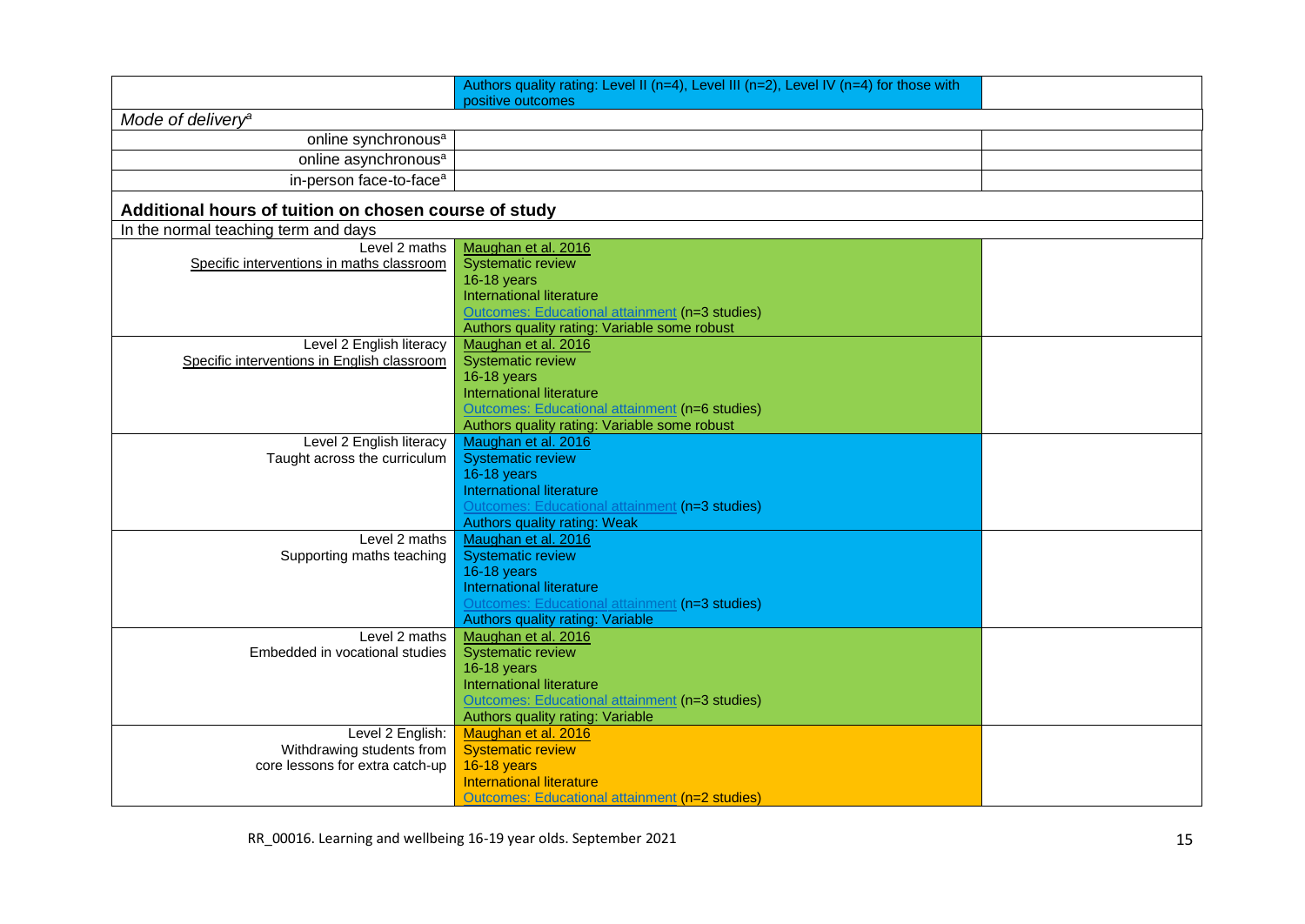|                                                   | <b>Authors quality rating: Weak</b>                                                                    |  |
|---------------------------------------------------|--------------------------------------------------------------------------------------------------------|--|
| Level 2 English                                   | Maughan et al. 2016                                                                                    |  |
| <b>Writing interventions</b>                      | <b>Systematic review</b>                                                                               |  |
|                                                   |                                                                                                        |  |
|                                                   | 16-18 years                                                                                            |  |
|                                                   | <b>International literature</b>                                                                        |  |
|                                                   | Outcomes: Educational attainment (n=1 study)                                                           |  |
|                                                   | Authors quality rating: Robust                                                                         |  |
| Through holiday schools in Dec, April or July     | <b>EEF 2021e</b>                                                                                       |  |
|                                                   | Systematic review and meta-analysis                                                                    |  |
|                                                   | 3-18 years                                                                                             |  |
|                                                   | International literature                                                                               |  |
|                                                   | Outcomes: Additional months progress in learning (n=59 studies)                                        |  |
|                                                   | <b>Quality: Low</b>                                                                                    |  |
| Through extension of the teaching day             | <b>EEF 2021f</b>                                                                                       |  |
|                                                   | Systematic review and meta-analysis                                                                    |  |
|                                                   | 3-18 years                                                                                             |  |
|                                                   |                                                                                                        |  |
|                                                   | International literature                                                                               |  |
|                                                   | Outcomes: Additional months progress in learning (n=74 studies)                                        |  |
|                                                   | Authors quality rating: Moderate                                                                       |  |
| Specific summer intervention                      | Renbarger and Long 2019                                                                                |  |
|                                                   | <b>Systematic review</b>                                                                               |  |
|                                                   | Low income, high potential students transitioning to FE                                                |  |
|                                                   | <b>USA literature</b>                                                                                  |  |
|                                                   | Outcomes: Accessing college and non-cognitive support (n=1 study)                                      |  |
|                                                   | Authors quality rating: Score of 3 out of 4                                                            |  |
| Outside of mainstream teaching (private tuition   |                                                                                                        |  |
| Level 2 maths                                     | Maughan et al. 2016                                                                                    |  |
|                                                   | Systematic review                                                                                      |  |
|                                                   | <b>16-18 years</b>                                                                                     |  |
|                                                   | International literature                                                                               |  |
|                                                   |                                                                                                        |  |
|                                                   | Outcomes: Educational attainment (n=2 studies)                                                         |  |
|                                                   | Authors quality rating: Weak                                                                           |  |
|                                                   | Training for students in meta-cognition to enable them to assess their own learning and learning needs |  |
|                                                   |                                                                                                        |  |
| Metacognition and self-regulation                 | <b>EFF 2021g</b>                                                                                       |  |
|                                                   | <b>Systematic review</b>                                                                               |  |
|                                                   | 3-18 years                                                                                             |  |
|                                                   | International literature                                                                               |  |
|                                                   | Outcomes: Additional months progress in learning (n=246 studies)                                       |  |
|                                                   | Authors quality rating: High                                                                           |  |
| <b>Additional assessed work</b>                   |                                                                                                        |  |
| Early access to college work (Advanced Placement/ | Renbarger and Long 2019                                                                                |  |
| International Baccalaureate and dual credit)      |                                                                                                        |  |
|                                                   | <b>Systematic review</b>                                                                               |  |
|                                                   | Low income, high potential students transitioning to FE                                                |  |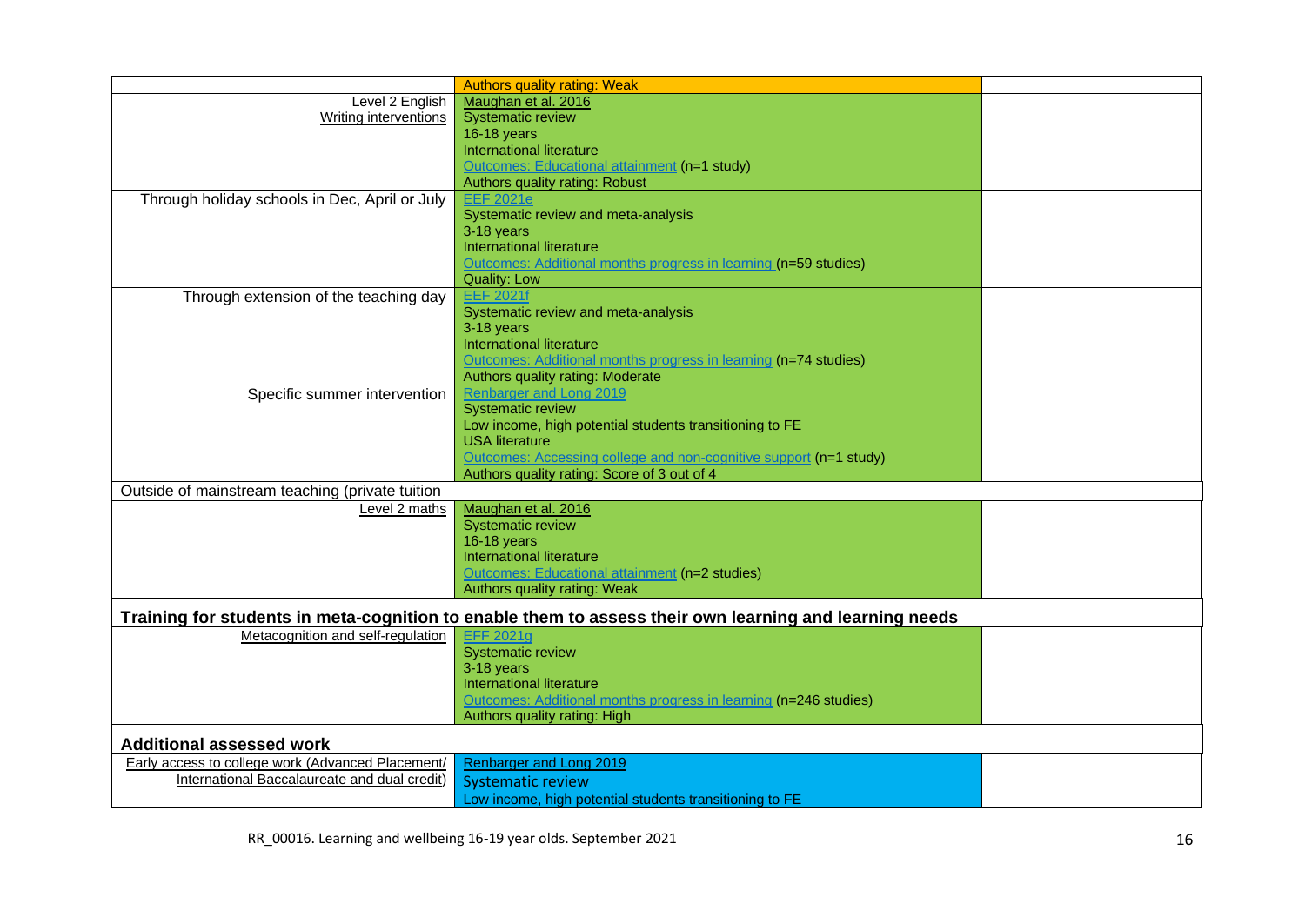|                                                    | <b>USA</b> literature                                                                 |                    |
|----------------------------------------------------|---------------------------------------------------------------------------------------|--------------------|
|                                                    | Outcomes: Student experience and student success (n=5 studies)                        |                    |
|                                                    | Authors quality rating: Score of 3 out of 4                                           |                    |
| <b>Other</b>                                       |                                                                                       |                    |
|                                                    |                                                                                       |                    |
| Scholarships and Financial aid                     | Renbarger and Long 2019                                                               |                    |
|                                                    | <b>Systematic review</b>                                                              |                    |
|                                                    | Low income, high potential students transitioning to FE<br><b>USA</b> literature      |                    |
|                                                    | Outcomes: Accessing college (n=9 studies)                                             |                    |
|                                                    | Authors quality rating: Score of 3 out of 4                                           |                    |
| <b>College information</b>                         | Renbarger and Long 2019                                                               |                    |
|                                                    | <b>Systematic review</b>                                                              |                    |
|                                                    | Low income, high potential students transitioning to FE                               |                    |
|                                                    | <b>USA</b> literature                                                                 |                    |
|                                                    | Outcomes: college applications (n=1 study)                                            |                    |
|                                                    | Authors quality rating: Score of 3 out of 4                                           |                    |
| Interventions designed to keep disadvantaged youth | Valentine et al. 2009                                                                 |                    |
| in college once they got there                     | <b>Systematic review</b>                                                              |                    |
|                                                    | Students who were either at increased risk for college failure (e.g., were identified |                    |
|                                                    | as high-risk admits) or were on academic probation                                    |                    |
|                                                    | International literature                                                              |                    |
|                                                    | Outcomes: Short term grades and persistence (n=19 studies)                            |                    |
|                                                    | Authors quality rating: Poor                                                          |                    |
| Non-academic interventions for postsecondary       | Schmidt and Park 2021.                                                                |                    |
| enrolment                                          | <b>Systematic review</b>                                                              |                    |
|                                                    | Post-secondary students in rural and high-poverty areas                               |                    |
|                                                    | <b>USA</b> literature                                                                 |                    |
|                                                    | Outcomes: Student post-secondary enrolment, academic performance and                  |                    |
|                                                    | completion. (n=17 studies)                                                            |                    |
|                                                    | Authors quality rating: NR                                                            |                    |
| Improved training                                  |                                                                                       | Spours et al. 2021 |
| Collaborative learning                             |                                                                                       | Narrative comment  |
| Blended learning.                                  |                                                                                       |                    |

a We did not find any evidence for this area but this does not imply that no evidence exists and focused searches are recommended

Key: FE: further education; MA; meta-analysis; NR: not reported

Intervention has been shown to have a positive effective on the outcome of interest

Intervention has shown to have a positive and a negative effect on the outcome of interest

Intervention has been shown to have no benefit on the outcome of interest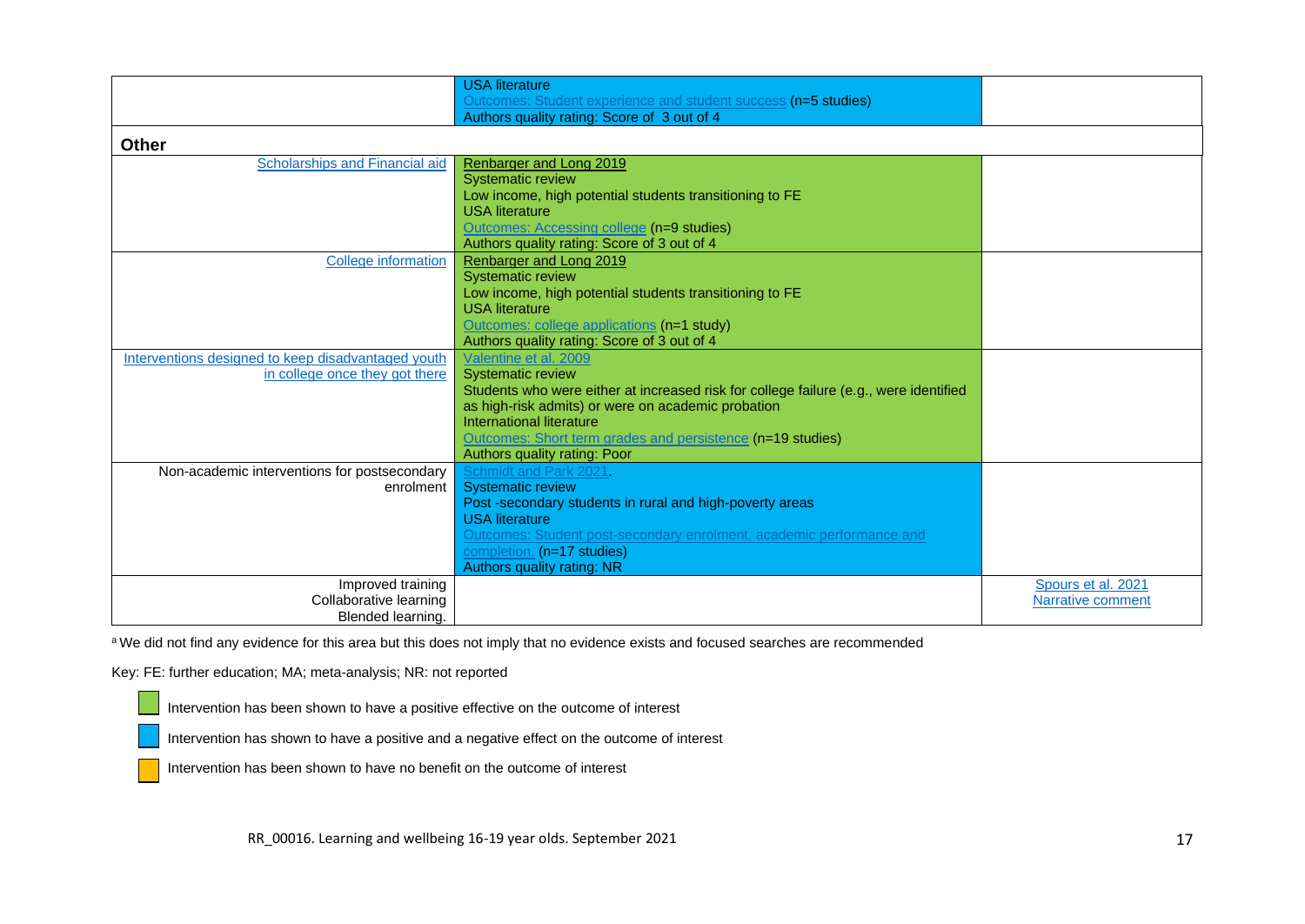#### **Support measure/s Type of research evidence Pre-COVID Post-COVID Support from family and friends Support from NHS Children and Adolescent Care Services** [Screening](#page-51-0) [SFCA 2021](https://sfcawebsite.s3.amazonaws.com/uploads/document/SFCA-Mental-health-in-colleges-evidence-review-Updated.pdf?t=1615373296) 1 RR – 1 Meta-analysis, 4 opinion articles, 1 study Older teenagers and those in sixth form colleges<sup>a</sup> International literature [Outcomes: Mental health](#page-51-1) Quality: NR [Effective referral pathways](#page-51-2)  $\overline{\phantom{a}}$  [SFCA 2021](https://sfcawebsite.s3.amazonaws.com/uploads/document/SFCA-Mental-health-in-colleges-evidence-review-Updated.pdf?t=1615373296) 1 RR – 1 opinion article Older teenagers and those in sixth form colleges<sup>a</sup> International literature [Outcomes: Mental health](#page-51-1) Quality: NR **Support from trained internal or external staff**  Mindfulness [White 2017a, b](http://www.healthscotland.scot/media/1735/evidence-summary-reducing-the-attainment-gap-the-role-of-health-and-wellbeing-interventions-in-schools.pdf) 1 RR – 2 SRs 4-15 years International literature [Outcomes: Cognitive outcomes and resilience and stress measures](#page-51-3) Quality: Low to moderate [Halladay et al. 2019](https://link.springer.com/article/10.1007/s12671-018-0979-z) Systematic review Healthy postsecondary students including undergraduate, graduate, college, and health professional studies who have anxiety or depressive symptoms. International literature [Outcome: Improved anxiety, depressive symptoms, and reduced stress](#page-38-0) (n=41 RCTs in 49 studies) Quality: Low to high [SFCA 2021](https://sfcawebsite.s3.amazonaws.com/uploads/document/SFCA-Mental-health-in-colleges-evidence-review-Updated.pdf?t=1615373296) 1 RR – 2 SRs, 1 study Older teenagers and those in sixth form colleges<sup>a</sup> International literature [Outcomes: Anxiety and depression](#page-51-1)

#### **Table 3: Summary of which methods of support are beneficial for improving student wellbeing**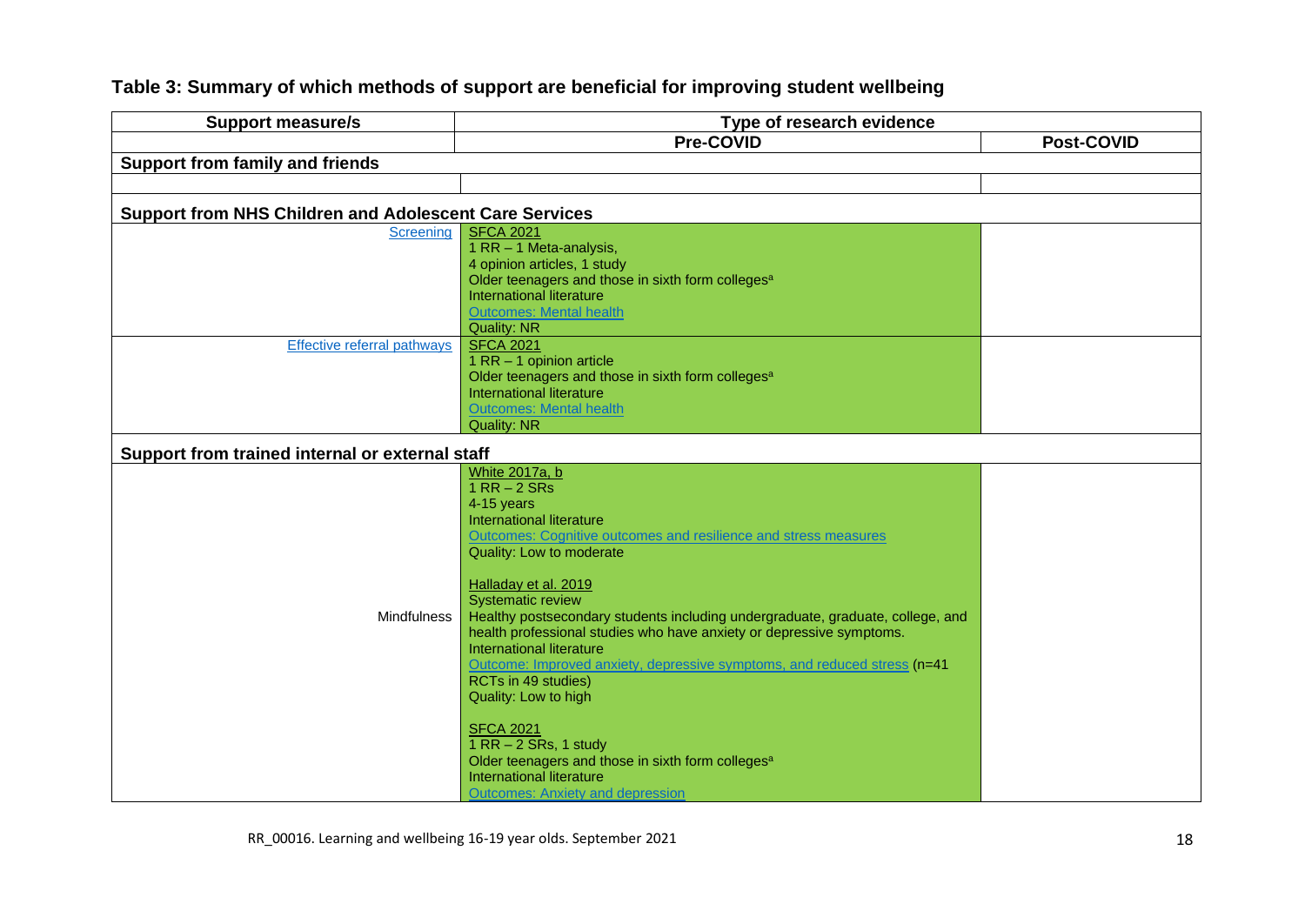|                                                      | <b>Quality: NR</b>                                         |                                |
|------------------------------------------------------|------------------------------------------------------------|--------------------------------|
| Counselling                                          | <b>SFCA 2021</b>                                           |                                |
|                                                      | 1 RR - 1 SR, 1 Meta-analysis, 1 study                      |                                |
|                                                      | Older teenagers and in sixth form colleges <sup>a</sup>    |                                |
|                                                      | International literature                                   |                                |
|                                                      | <b>Outcomes: Mental health</b>                             |                                |
|                                                      | Quality: Low to moderate                                   |                                |
| Physical activity interventions                      | <b>SFCA 2021</b>                                           |                                |
|                                                      | 1 RR - 1 Meta-analysis and                                 |                                |
|                                                      | 1 review of reviews                                        |                                |
|                                                      | Older teenagers and in sixth form colleges <sup>a</sup>    |                                |
|                                                      | International literature                                   |                                |
|                                                      | <b>Outcomes: Mental health</b>                             |                                |
|                                                      | Quality: Low to NR                                         |                                |
| Improving sleep                                      | <b>SFCA 2021</b>                                           |                                |
|                                                      | 1 RR - 1 SR, 1 Meta-analysis                               |                                |
|                                                      | Older teenagers and in sixth form colleges <sup>b</sup>    |                                |
|                                                      | International literature                                   |                                |
|                                                      | <b>Outcomes: Mental health</b>                             |                                |
|                                                      | <b>Quality: NR</b>                                         |                                |
| Specific social and emotional learning programmes    | <b>White 2017a, b</b>                                      |                                |
|                                                      | 1 RR - 1 SR, 3 studies                                     |                                |
|                                                      | 4 -5 years                                                 |                                |
|                                                      | International literature                                   |                                |
|                                                      | <b>Outcomes: Wellbeing outcomes</b>                        |                                |
|                                                      | <b>Quality: NR</b>                                         |                                |
| Therapy-based prevention programmes                  | <b>SFCA 2021</b>                                           |                                |
|                                                      | 1 RR - 10 SR / meta-analyses, 2 studies                    |                                |
|                                                      | Older teenagers and in sixth form colleges <sup>a</sup>    |                                |
|                                                      | International literature                                   |                                |
|                                                      | <b>Outcomes: Anxiety and depression</b>                    |                                |
|                                                      | <b>Quality: NR</b>                                         |                                |
| <b>Building self-confidence and wellbeing</b>        |                                                            |                                |
| Through extra-curricular activities                  |                                                            | <b>Association of Colleges</b> |
|                                                      |                                                            | Survey and policy proposal     |
| Mentorship                                           | Lindsay et al. 2016                                        |                                |
|                                                      | 23 studies                                                 |                                |
|                                                      | Youth with disabilities transitioning to PSE or employment |                                |
|                                                      | International literature                                   |                                |
|                                                      | Outcomes: Self-determination, empowerment                  |                                |
|                                                      | self-efficacy, self-confidence and self-advocacy           |                                |
|                                                      | Quality: Level III (n=3) and level IV evidence (n=20)      |                                |
| Post-secondary transition interventions <sup>c</sup> | Lindsay et al. 2019                                        |                                |
|                                                      | 18 studies                                                 |                                |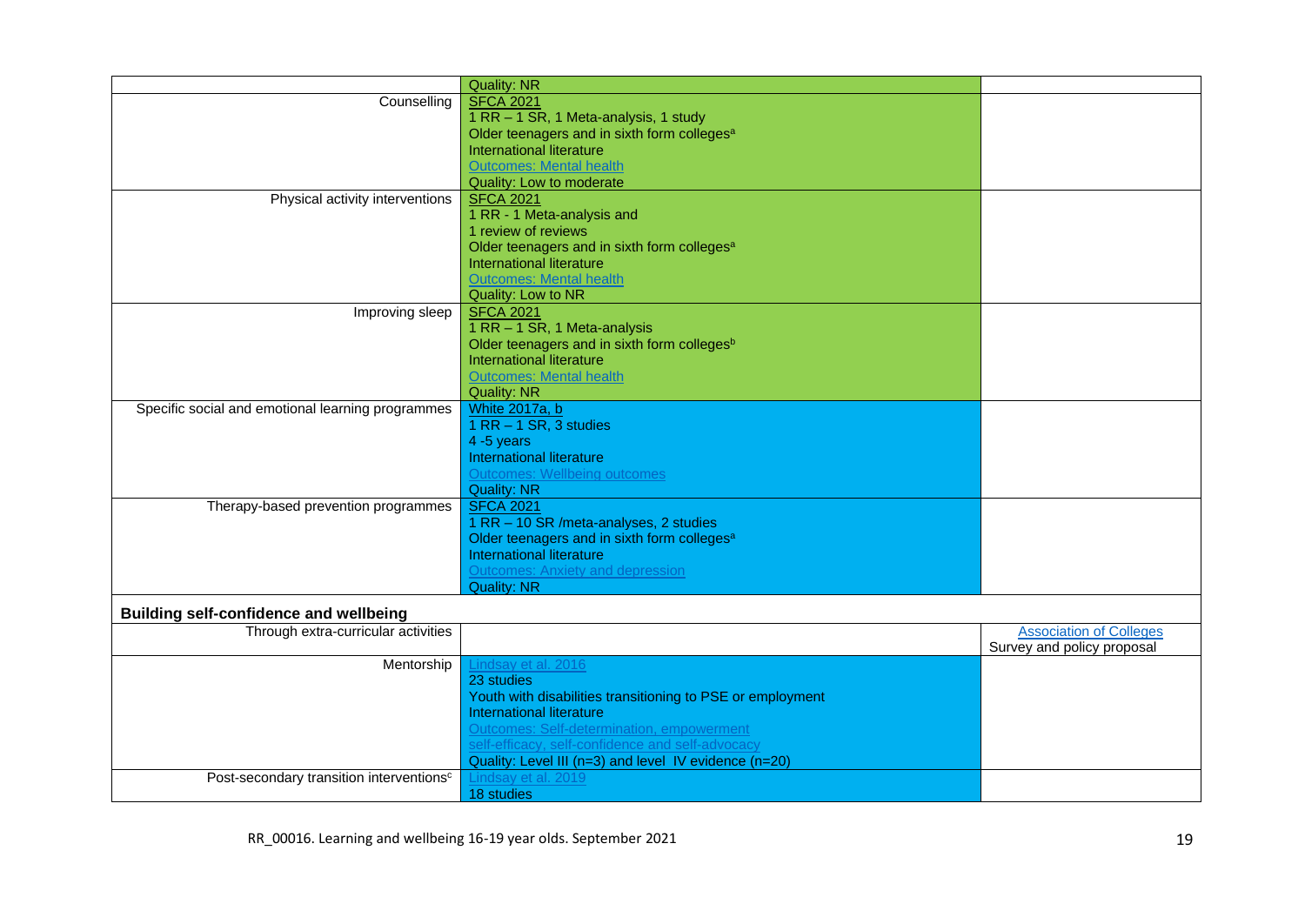| Youth with disabilities transitioning to PSE or employment                                   |  |
|----------------------------------------------------------------------------------------------|--|
| Mainly USA studies                                                                           |  |
| utcomes: self-determination, self-confidence, social and vocational self-efficacy,           |  |
| onomy, social support and career exploration                                                 |  |
| Quality: Level II ( $n=4$ ), Level III ( $n=2$ ), Level IV ( $n=4$ ) for those with positive |  |
| outcomes                                                                                     |  |

a The review included studies looking at younger children and pupils in secondary schools where it answered the review where it is particularly relevant to the review question or when evidence for older teenagers was not available

**b** One SR included adults

 $\blacksquare$ 

<sup>c</sup> Curriculum-based programmes, online programmes, immersive college residential programmes, mentoring programmes, simulations, self-directed programmes, technologybased programmes, and multi-component programmes. Data synthesis pooled across all programmes.

Key: NR: not reported; RR: rapid review; PSE: post-secondary education; SR: systematic review

Intervention has been shown to have a positive effective on the outcome of interest

Intervention has shown to have a positive and a negative effect on the outcome of interest

Intervention has been shown to have no benefit on the outcome of interest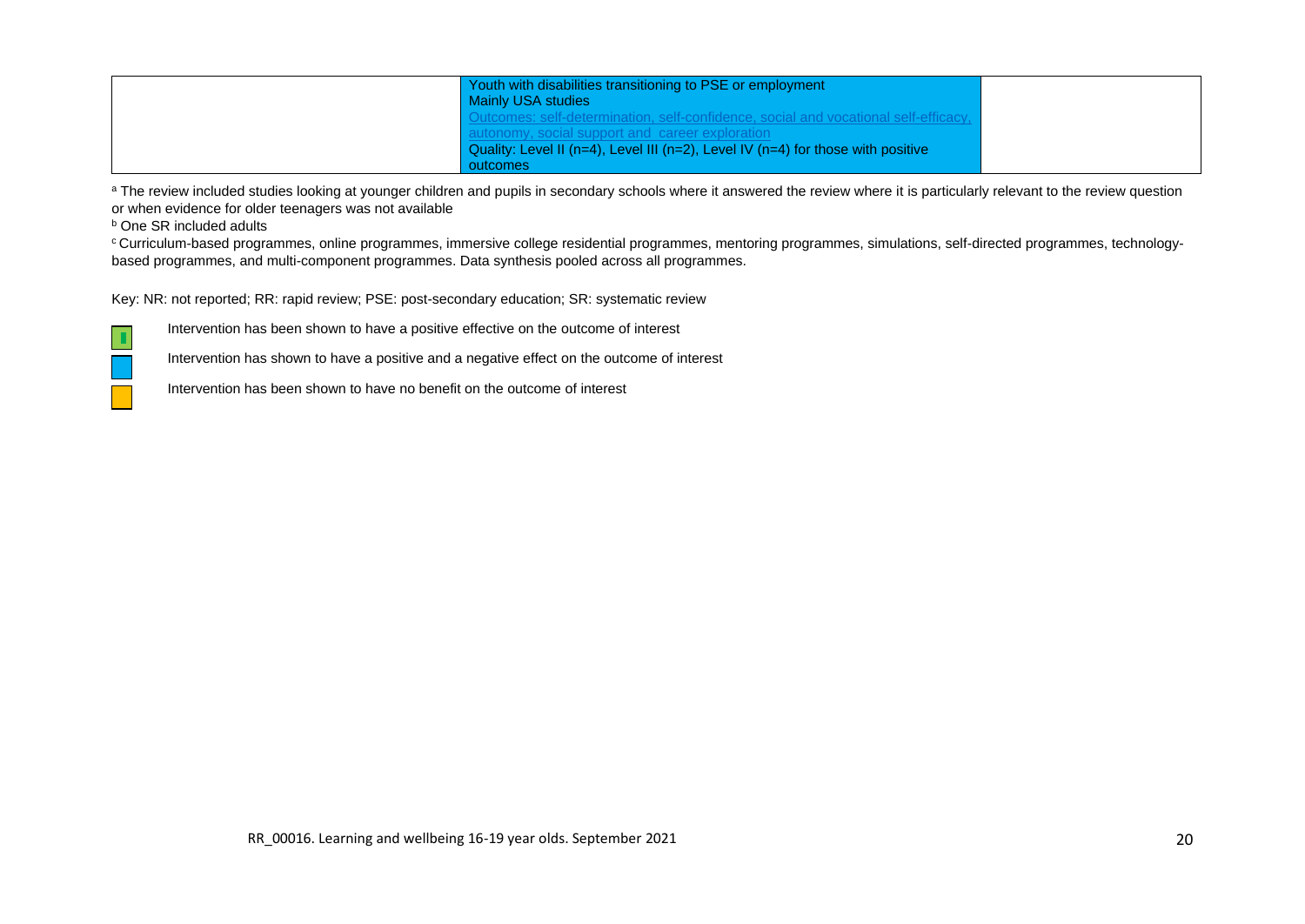## <span id="page-20-0"></span>**DISCUSSION**

### <span id="page-20-1"></span>**3.1 Summary of the findings**

An initial search of the literature identified a paucity of COVID-19 pandemic specific evidence regarding methods of support for 16-19 year old learners in enabling individuals to progress with their learning or to improve their wellbeing. Only one systematic review protocol (Bangpan et al. 2020) and two rapid reviews (Spours et al. 2021; SFCA 2021) specifically sought to address learning loss and/or mental health issues relating to the pandemic. This rapid review therefore extended the search to learners aged 16-19 years old who have experienced significant gaps in their education for any reason, whether through disadvantage or from regions struck by past disease, conflict, natural disasters etc. as well as any COVID-19 pandemic-specific studies.

However, there were **no systematic reviews of any coordinated catch-up activities or wellbeing initiatives after disruptions due to the COVID-19 pandemic** or any other past crisis from other countries such as Hurricane Katrina or the Christchurch Earthquake in New Zealand. The available evidence was therefore drawn from reviews that focused on raising the attainment of learners facing disadvantage and reducing inequalities in educational outcomes in **pre-pandemic contexts**. Systematic reviews of wellbeing initiatives all drew on the wider literature of school and college-based approaches improving mental health that had been published prior to the COVID-19 pandemic.

Low quality evidence from systematic reviews demonstrated that one-to-one tuition, small group tuition, learner-led peer support sessions, extension of the teaching day, additional teaching during school holidays, specific summer interventions, maths and English literacy in the classroom, level 2 maths embedded in vocational studies, writing interventions for English literacy, scholarships, financial aid, college information have demonstrated **positive impact for 15-16 year olds and post-16 learners** enabling them to progress with their learning (pre COVID-19). No direct systematic review evidence directly investigating methods of support post COVID-19 for learners that enable them to progress with their learning in post-16 settings was found.

Low quality evidence from rapid reviews and systematic reviews demonstrated that screening and effective referral pathway to clinical treatment are beneficial in improving **student wellbeing for older teenagers and those in sixth form colleges** (pre COVID-19). The best quality evidence was for mindfulness (low to high quality) with counselling (low quality), physical activity (low quality) and interventions aiming to improve sleep (low quality) were found to be beneficial in improving student wellbeing across all key-stages (pre COVID-19). No direct systematic review evidence directly investigating methods of support post COVID-19 for improving student wellbeing in post-16 settings was found.

#### <span id="page-20-2"></span>**3.2 Limitations of the available evidence**

This rapid review was conducted to inform strategies to support 16-19 years old learners who have experienced significant gaps in their education because of the COVID-19 pandemic. Much of the review evidence included, however, relates to learning and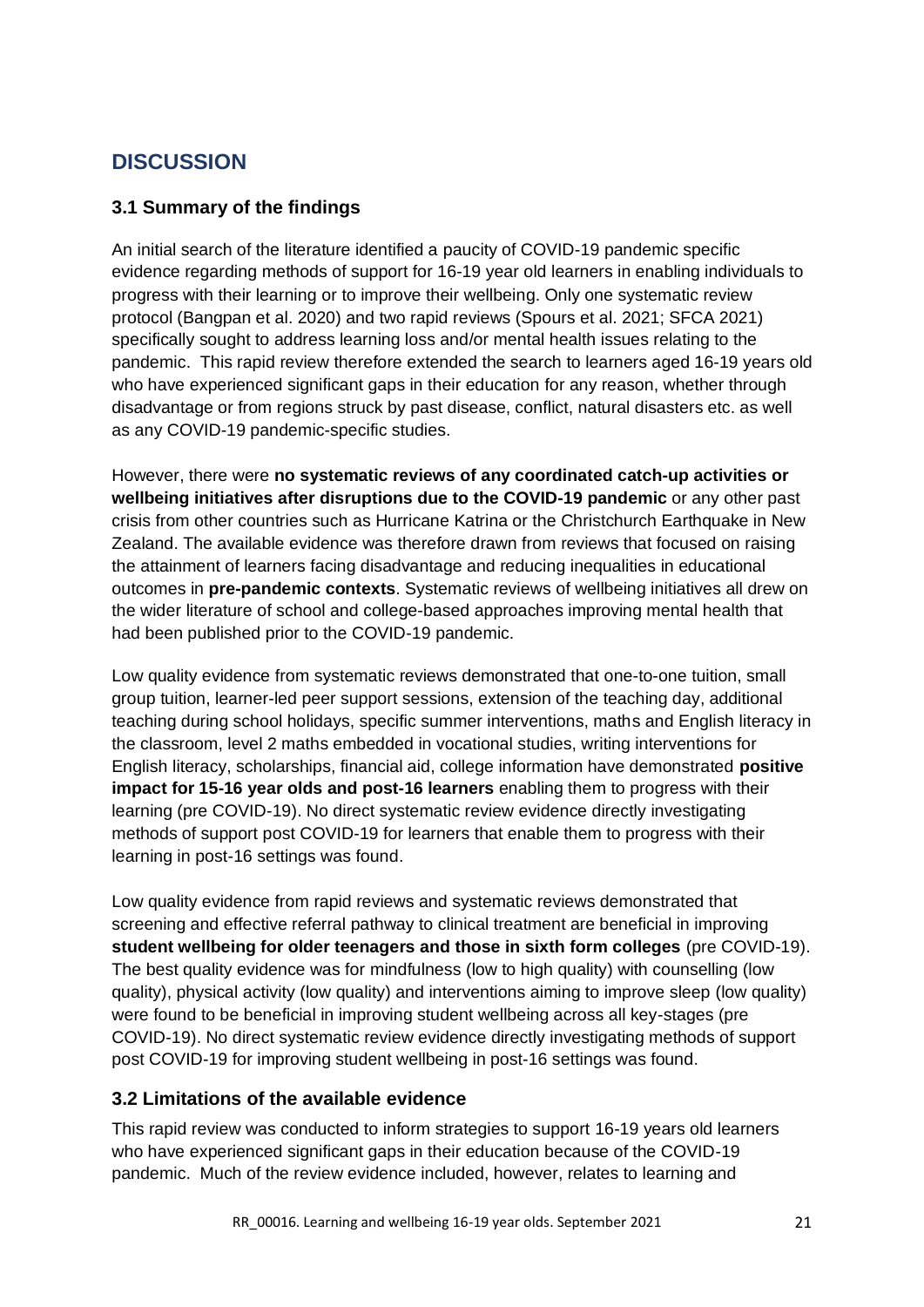wellbeing support in other circumstances. This, of course, does not mean that interventions applied in other situations may not be relevant, but it could be argued that the pandemic has brought together a unique set of conditions, not only involving disruption to education, but also to environmental, economic, social and emotional areas of young people's and their families' lives. It **is not possible to say whether an intervention that was found to be successful in relatively "normal" circumstances will be as successful in these difficult times**. All the included organisational reports do address post-pandemic recovery but, again, their authors must rely on limited evidence and the application of knowledge and expertise to produce recommendations to be applied in a set of circumstances that have not been experienced before.

All the included systematic reviews in this rapid review, with the exception of one which scored 'high' (Halladay et al. 2019) were rated 'critically low' (see Section 5.6 for details of rating and implications). According to AMSTAR guidance, critically low means that they "should not be relied on to provide an accurate and comprehensive summary of the available studies" (p. 6, Shea et al. 2017). Some of these studies had obvious flaws; Lindsay et al. (2016) and (2019), and Schmidt and Park (2021) all chose to focus on studies or interventions that showed positive outcomes to the exclusion of others. The other included systematic reviews also rated critically low due to poor reporting and use of methods (Maughan et al. 2016; Renbarger and Long 2019; Valentine et al. 2009; EEF 2021a, b, c, d, e, f, g). Issues with these systematic reviews included lack of transparency regarding quality assessment of the included studies, insufficient search strategies or a single person screening or extracting data. However, it must be acknowledged that these studies have been undertaken by well established organisations and may have been conducted to a higher standard than indicated by their AMSTAR assessment due to the lack of reporting of their methods.

Of the three rapid reviews, one scored six out of six on the RaPeer tool (Spours et al. 2021). The SCFA (2021) scored only one yes (a focused question), and one partial yes (searching for the right type of papers). While Spours et al. (2021) and the SCFA (2021) aimed to address issues brought on by the current COVID-19 pandemic, they were not able to find any evidence about mitigations. Spours et al. (2021) and SCFA (2021) had to draw on prepandemic literature and studies exploring mitigating measures in a younger population. This could potentially **impact on the generalisability of the findings to the current pandemic era, and to post-16 education**. White (2017 a, b) scored five yes, and one no (lack of reporting on critical appraisal) on RAPeer. Moreover, White (2017a, b) was conducted prepandemic which could influence the applicability of its findings in the current setting. The organisational reports were not quality appraised; the value of their recommendations and policy proposals is inferred by the reputation for knowledge and professional expertise attached to the organisations themselves.

## <span id="page-21-0"></span>**3.3 Implications for policy and practice**

The findings of this rapid review, subject to the limitations described, can be used to shape support activity for 16-19 years old learners transitioning into, and engaging with full-time education following significant disruptions to their normal education. Thus, the implications for policy and practice are: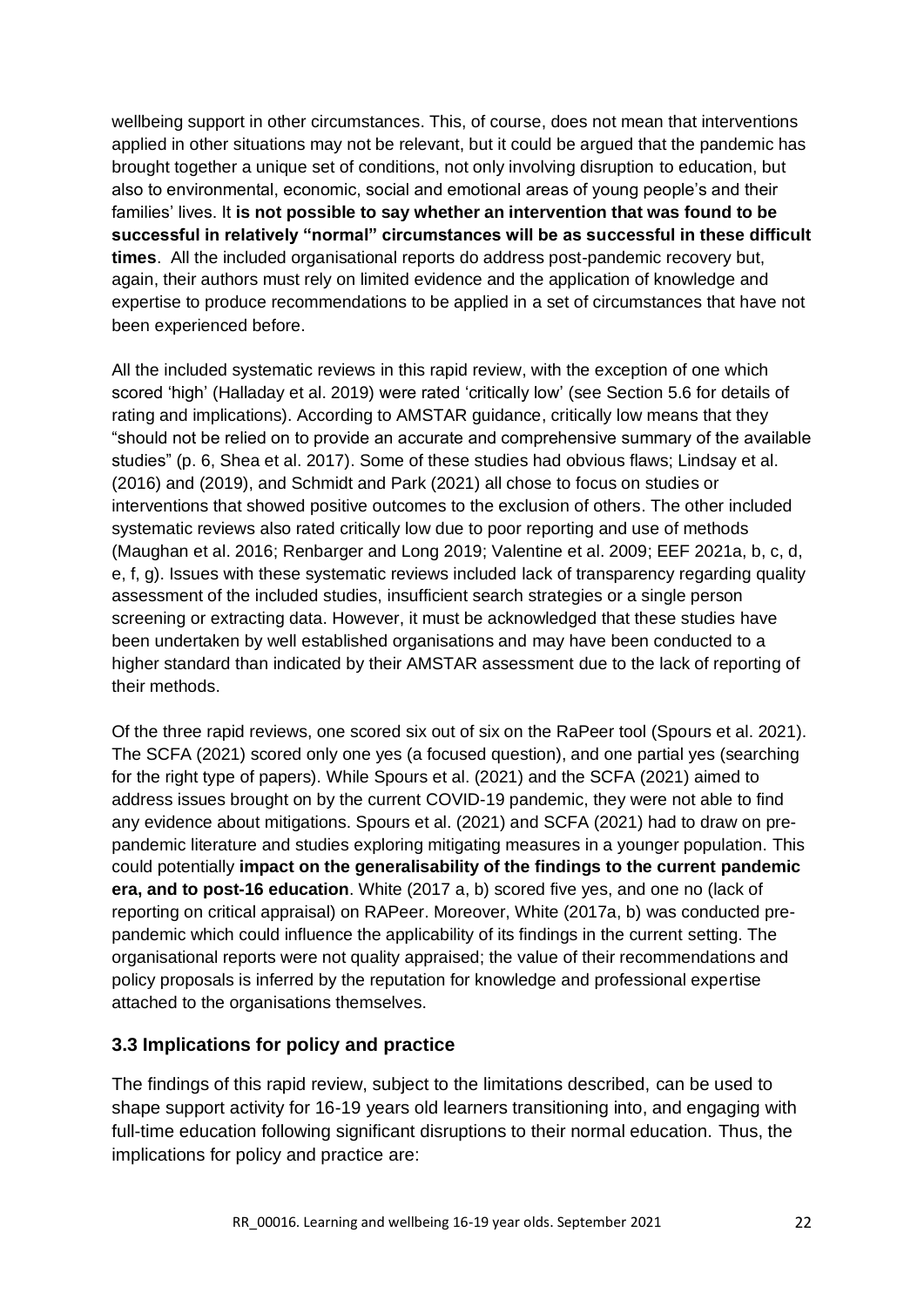- The apparent **paucity of relevant research** activity among this age group suggests both a need for such activity, and that decision makers are currently limited in the published evidence base available to steer their work.
- Although supported by a limited volume of evidence, **targeting support activity at learners from the most deprived socio-economic backgrounds** has a significant positive impact on their progress.
- **Additional subject specific tutoring** by trained and qualified teachers on a one-toone or small group basis does have a positive impact on the progress in learning for 3-18 years olds.
- **Peer-led learning support and mentoring schemes** also have a positive impact on the progress of 3-18 year olds.
- Metacognition and self-regulation activities to help students assess their own needs have benefit for 3–18-year-olds to progress their learning.
- **Additional teaching delivered during holiday periods** as well as at the end of the school/college working day have been shown to be successful in promoting progress in 3–18-year-olds and students transitioning to higher education.
- In the USA **scholarships, financial aid, and college information** help highpotential but low income learners progress to higher education. Moreover, **interventions aimed at keeping students at higher education institutions** have a beneficial impact on college retention.
- Regarding support for wellbeing, help from care services in the form of **screening and an effective referral pathway** to clinical treatment can benefit older teenagers and for youth in sixth form colleges.
- Interventions, such as **counselling, physical activity, and sleep improvement** can positively impact on older teenagers' and sixth form students' wellbeing.
- Additionally, **mindfulness** interventions have shown to be successful in improving wellbeing for a wide range of learners including 4–15-year-olds, and youth in sixth form colleges. The strongest evidence on the beneficial impact of mindfulness exists in postsecondary education.

## <span id="page-22-0"></span>**3.4 Strengths and limitations of this Rapid Review**

Limitations of this rapid review mirror the limitations reported by Spours et al. (2021), who described four main factors that limited their research: lack of research into further education measures to mitigate the harms caused by the COVID-19 pandemic, uncertainties caused by the ever-changing pandemic situation, generalisability of existing research to different contexts, insufficient evidence on the feasibility of short and long-term mitigation measures in practice.

Regarding the lack of research in post-16 education, in this rapid review even though eight included systematic reviews were published post pandemic (EEF 2021a, b, c, d, e, f, g; Schmidt and Park 2021) these only include pre-pandemic primary studies. Furthermore, as mentioned above in section 3.2, the two included pandemic-related rapid reviews mainly rely on pre-pandemic studies (Spours et al. 2021; SCFA 2021). The five organisational reports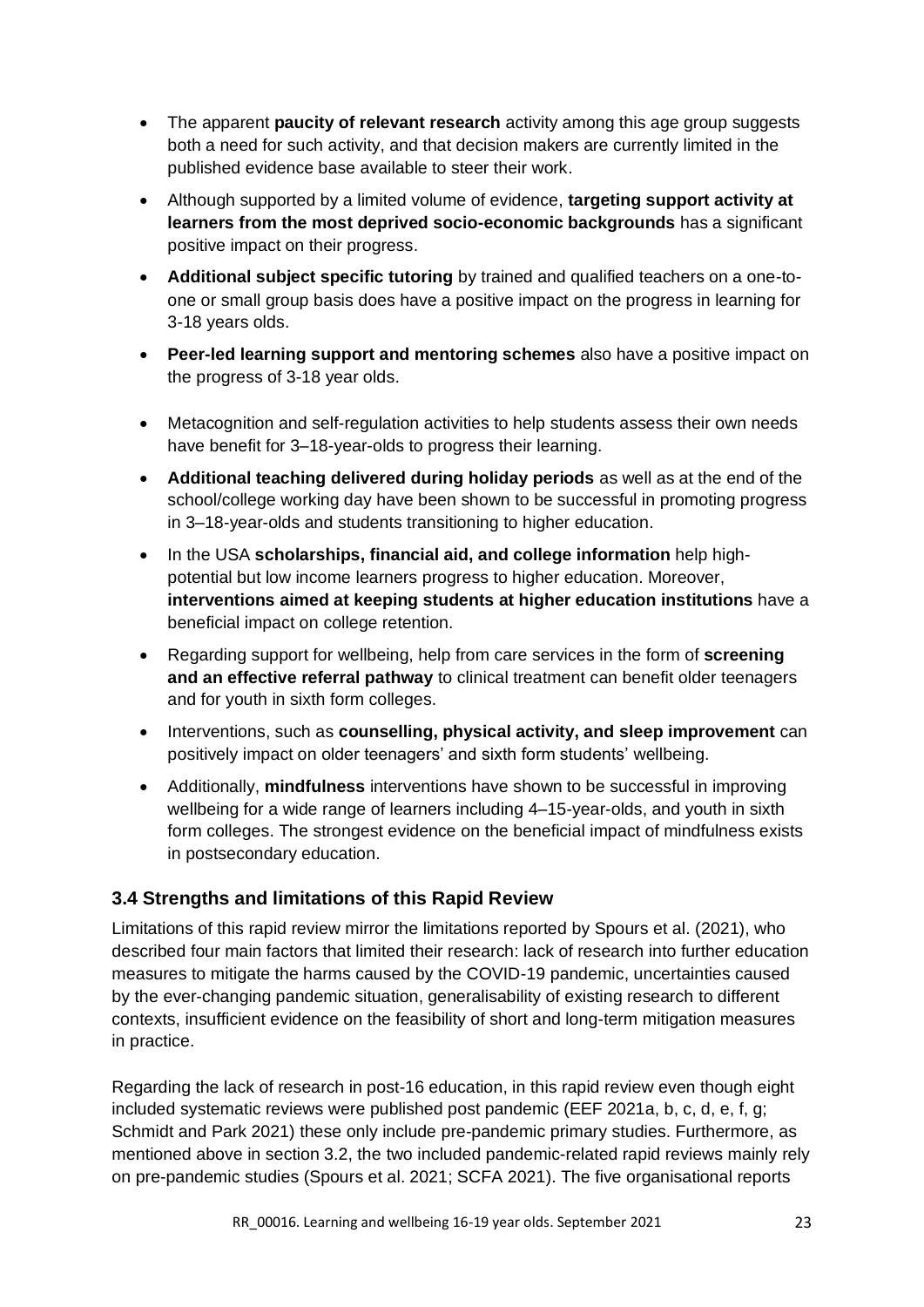were published post-pandemic, although they mainly contain recommendations and discussions on potential recovery routes. This **lack of research into the mitigation of harms caused by the pandemic,** and the uncertainties caused by the changing restrictions can lead to **issues with the generalisability of the findings**, and the potential feasibility and effectiveness of interventions in practice.

Another potential limitation of this rapid review is that we did not find any evidence for some interventions including additional tutor support in whole groups or merged groups, teacherled support or independent study, the delivery mode of additional tutoring and interventions from family or friends to improve student wellbeing. Nonetheless, this does not imply that no evidence exists. More focused searches are recommended for future research.

The strength of this review is that a thorough search was undertaken by an information specialist across four COVID databases, five non-COVID databases and the websites of 16 organisations were searched. Although this was a rapid review in which several of the systematic review processes could have been streamlined, we did not limit the dates of the searches, and it should be noted that data screening, data extraction and critical appraisal of each study were undertaken by different reviewers and then independently checked for accuracy and consistency by the same second reviewer.

The synthesis identified overall that there was reasonable agreement among all the included literature, which may be considered to imply some degree of reliability. There were no contradictory findings, and the recommendations of the organisational reports were concordant with the findings of the reviews.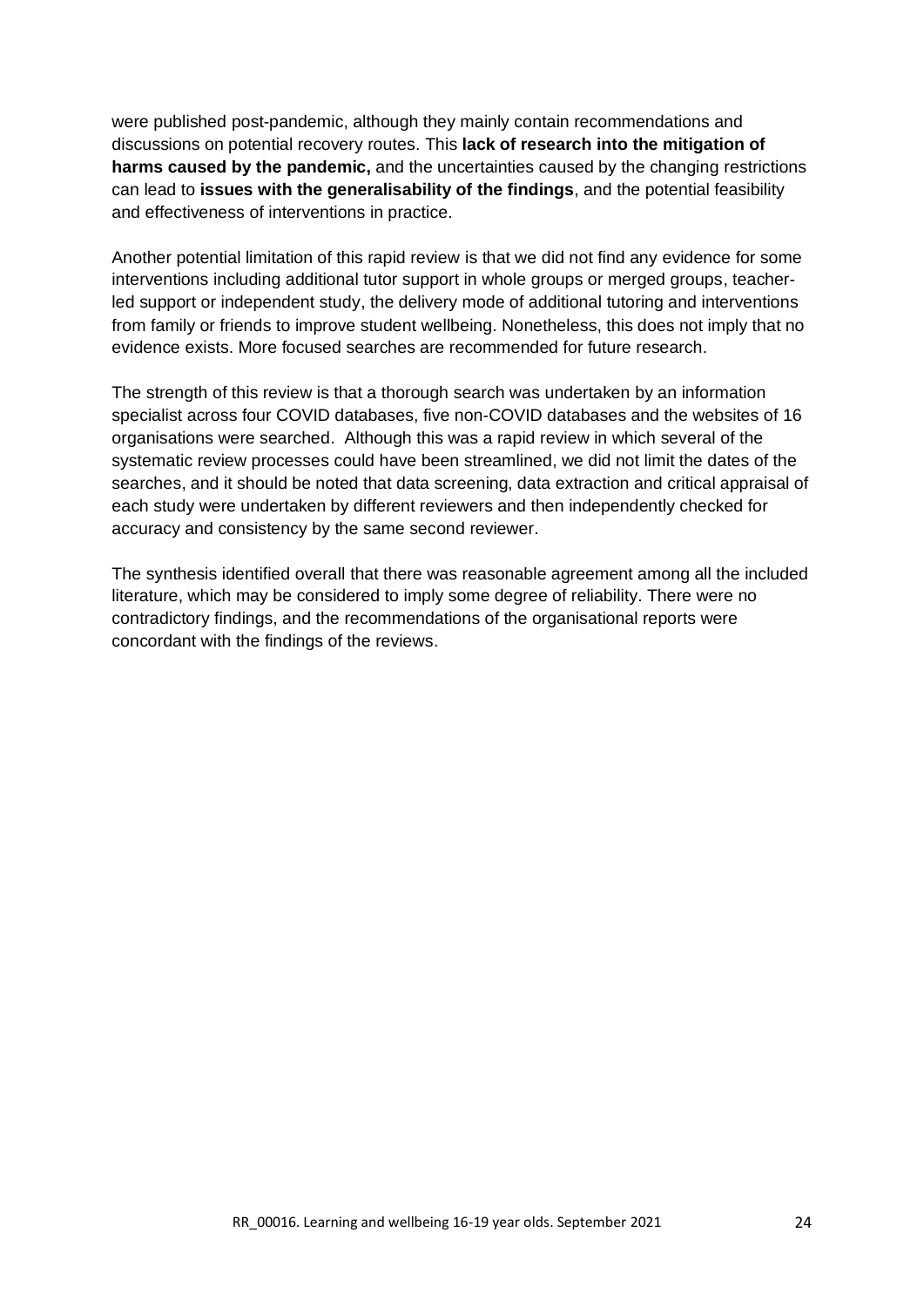## <span id="page-24-0"></span>**REFERENCES**

Association of Colleges. (2021a). College catch-up funding and remote education. AOC Survey and Policy proposal April 2021. AoC, London. [Accessed 23/08/2021]. Available from: [https://www.aoc.co.uk/sites/default/files/Mental%20Health%20in%20Colleges%20-](https://www.aoc.co.uk/sites/default/files/Mental%20Health%20in%20Colleges%20-%20Report.pdf) [%20Report.pdf](https://www.aoc.co.uk/sites/default/files/Mental%20Health%20in%20Colleges%20-%20Report.pdf)[https://www.aoc.co.uk/sites/default/files/Report%20-%20College%20Catch](https://www.aoc.co.uk/sites/default/files/Report%20-%20College%20Catch-up%20Funding%20and%20Remote%20Education%20-%20April%202021.pdf)[up%20Funding%20and%20Remote%20Education%20-%20April%202021.pdf](https://www.aoc.co.uk/sites/default/files/Report%20-%20College%20Catch-up%20Funding%20and%20Remote%20Education%20-%20April%202021.pdf)

Association of Colleges. (2021b). Mental health and colleges. AoC, London. [Accessed 23/08/2021]. Available from:

[https://www.aoc.co.uk/sites/default/files/Mental%20Health%20in%20Colleges%20-](https://www.aoc.co.uk/sites/default/files/Mental%20Health%20in%20Colleges%20-%20Report.pdf) [%20Report.pdf](https://www.aoc.co.uk/sites/default/files/Mental%20Health%20in%20Colleges%20-%20Report.pdf)

Bangpan M, Kulophas D, Shi Y, D'Souza P, Dickson K, Oliver S and Ehren M. (2020). Understanding the impact of policies/interventions in preparing for, responding to, and recovering from the COVID-19 and other public health emergencies on quality and equity in education. PROSPERO 2020. CRD42020196650. Available from [https://www.crd.york.ac.uk/prospero/display\\_record.php?ID=CRD42020196650](https://www.crd.york.ac.uk/prospero/display_record.php?ID=CRD42020196650)

Betthaeuser BA, Bach-Mortensen AM and Engzell P. (2021) Learning loss during the COVID-19 pandemic: a living systematic review and meta-analysis. PROSPERO 2021 CRD42021249944 [Accessed 27/08/2021]. Available from: [https://www.crd.york.ac.uk/prospero/display\\_record.php?ID=CRD42021249944](https://www.crd.york.ac.uk/prospero/display_record.php?ID=CRD42021249944)

Chaabane S, Doraiswamy S, Chaabna K, et al. (2021) .The impact of COVID-19 school closure on child and adolescent health: A rapid systematic review. Children (Basel) 8(5). DOI: [10.3390/children8050415](https://cf-my.sharepoint.com/personal/edwardsdj_cardiff_ac_uk/Documents/My%20work/WC19_EC_Review%202_Education/Rapid%20Review%20of%20reviews/Final%20report/10.3390/children8050415)

Crenna-Jennings W, Perera N and Sibieta L. (2021). Education recovery and resilience in England. Phase one report. Education Policy Institute, London. [Accessed 23/08/2021]. Available from: [https://epi.org.uk/wp-content/uploads/2021/05/Education-Recovery\\_EPI.pdf](https://epi.org.uk/wp-content/uploads/2021/05/Education-Recovery_EPI.pdf)

Darmody M, Smyth E and Russell H. (2021). Impacts of the COVID-19 control measures on widening educational inequalities. YOUNG 29(4): 366–80. <https://doi.org/10.1177/11033088211027412>

Drane CF, Vernon L and O'Shea S. (2020). Vulnerable learners in the age of COVID-19: A scoping review. *Aust Educ Res*: 1–20. DOI: [10.1007/s13384-020-00409-5.](https://cf-my.sharepoint.com/personal/edwardsdj_cardiff_ac_uk/Documents/My%20work/WC19_EC_Review%202_Education/10.1007/s13384-020-00409-5.)

Education Endowment Foundation. (2021a). One-to-One Tuition. [Accessed 28/09/2021]. Available from: [https://educationendowmentfoundation.org.uk/education-evidence/teaching](https://educationendowmentfoundation.org.uk/education-evidence/teaching-learning-toolkit/one-to-one-tuition)[learning-toolkit/one-to-one-tuition](https://educationendowmentfoundation.org.uk/education-evidence/teaching-learning-toolkit/one-to-one-tuition)

Education Endowment Foundation. (2021b). Small Group Tuition. [Accessed 28/09/2021]. Available from: [https://educationendowmentfoundation.org.uk/evidence-summaries/teaching](https://educationendowmentfoundation.org.uk/evidence-summaries/teaching-learning-toolkit/small-group-tuition/)[learning-toolkit/small-group-tuition/](https://educationendowmentfoundation.org.uk/evidence-summaries/teaching-learning-toolkit/small-group-tuition/)

Education Endowment Foundation. (2021c). Peer Tutoring. [Accessed 28/09/2021]. Available from: [https://educationendowmentfoundation.org.uk/evidence-summaries/teaching](https://educationendowmentfoundation.org.uk/evidence-summaries/teaching-learning-toolkit/peer-tutoring/)[learning-toolkit/peer-tutoring/](https://educationendowmentfoundation.org.uk/evidence-summaries/teaching-learning-toolkit/peer-tutoring/)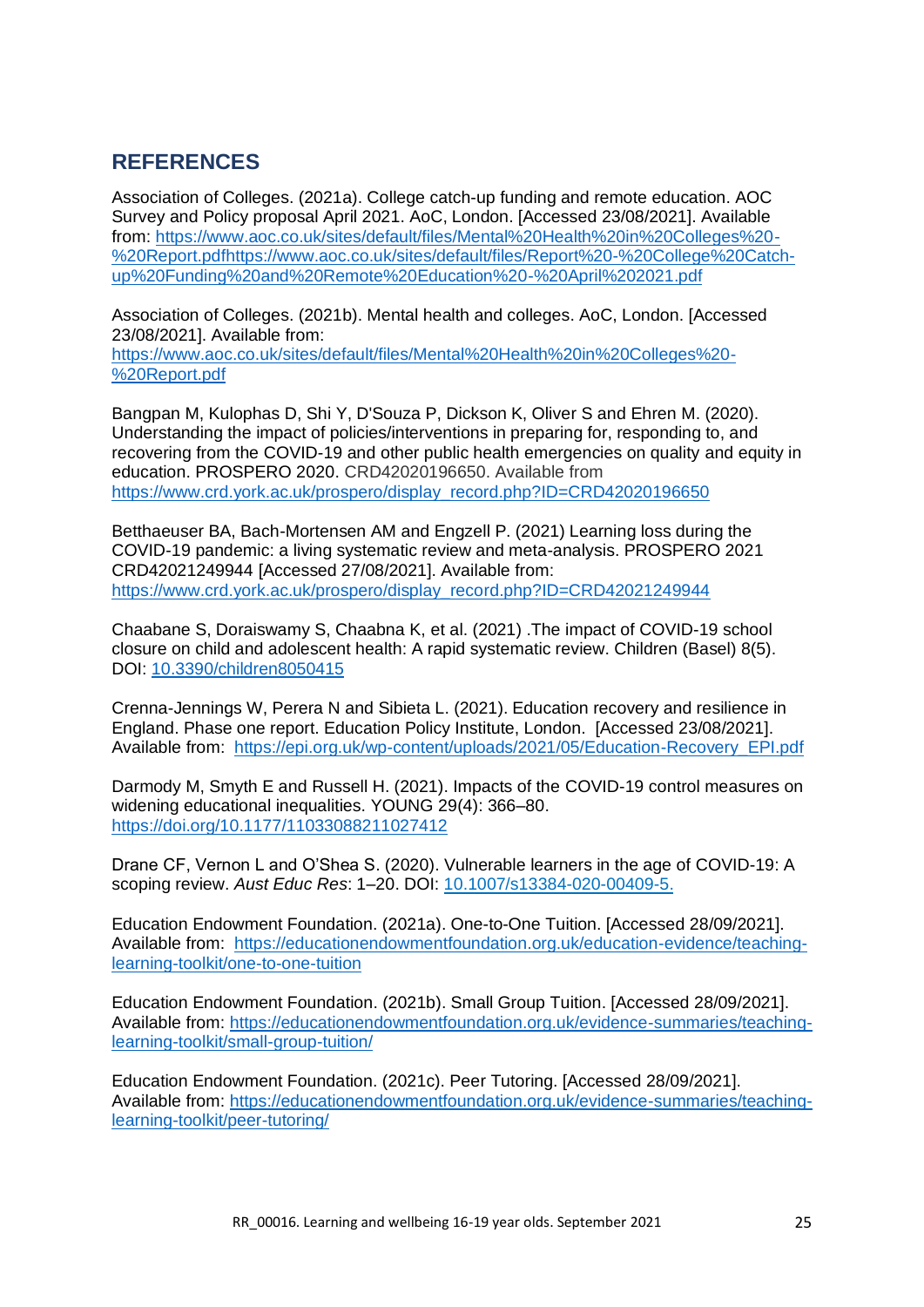Education Endowment Foundation. (2021d). Mentoring. [Accessed 28/09/2021]. Available from: [https://educationendowmentfoundation.org.uk/evidence-summaries/teaching-learning](https://educationendowmentfoundation.org.uk/evidence-summaries/teaching-learning-toolkit/mentoring/)[toolkit/mentoring/](https://educationendowmentfoundation.org.uk/evidence-summaries/teaching-learning-toolkit/mentoring/)

Education Endowment Foundation. (2021e). Summer Schools. [Accessed 28/09/2021]. Available from: [https://educationendowmentfoundation.org.uk/evidence-summaries/teaching](https://educationendowmentfoundation.org.uk/evidence-summaries/teaching-learning-toolkit/summer-schools/technical-appendix/)[learning-toolkit/summer-schools/technical-appendix/](https://educationendowmentfoundation.org.uk/evidence-summaries/teaching-learning-toolkit/summer-schools/technical-appendix/)

Education Endowment Foundation. (2021f). Extending school time. [Accessed 28/09/2021]. Available from: [https://educationendowmentfoundation.org.uk/education-evidence/teaching](https://educationendowmentfoundation.org.uk/education-evidence/teaching-learning-toolkit/extending-school-time)[learning-toolkit/extending-school-time](https://educationendowmentfoundation.org.uk/education-evidence/teaching-learning-toolkit/extending-school-time)

Education Endowment Foundation. (2021g). Metacognition and self-regulation [Accessed 28/09/2021]. Available from: [https://educationendowmentfoundation.org.uk/education](https://educationendowmentfoundation.org.uk/education-evidence/teaching-learning-toolkit/metacognition-and-self-regulation)[evidence/teaching-learning-toolkit/metacognition-and-self-regulation](https://educationendowmentfoundation.org.uk/education-evidence/teaching-learning-toolkit/metacognition-and-self-regulation)

Halladay J E, Dawdy J L, McNamara I F, Chen A J, Vitoroulis I, McInnes N, and Munn C. (2019) Mindfulness for the Mental Health and Wellbeing of Post-Secondary Students: A Systematic Review and Meta-Analysis. Mindfulness, 10, 397–414. <https://doi.org/10.1007/s12671-018-0979-z>

Holt-White E and Cullinane C. (2021). A levels and University access 2021. July 2021. The Sutton Trust. London. [Accessed 23/08/2021]. Available from: [https://www.suttontrust.com/wp-content/uploads/2021/07/A-Level-and-University-Access-](https://www.suttontrust.com/wp-content/uploads/2021/07/A-Level-and-University-Access-2021.pdf)[2021.pdf](https://www.suttontrust.com/wp-content/uploads/2021/07/A-Level-and-University-Access-2021.pdf)

Hunter J. 2020. Rapid Peer Reviewer Checklist for Rapid Reviews – RAPeer. Advances in Integrative Medicine 7:4, 183-6. [https://doi.org/10.1016/j.aimed.2020.07.003.](https://doi.org/10.1016/j.aimed.2020.07.003)

Lindsay S, Hartman LR and Felin M. (2016). A systematic review of mentorship programs to facilitate transition to post-secondary education and employment for youth and young adults with disabilities, Disability and Rehabilitation, 38:14, 1329-1349. DOI: [10.3109/09638288.2015.1092174](https://doi.org/10.3109/09638288.2015.1092174)

Lindsay S, Lamptey D, Cagliostro E, Srikanthan D, Mortaji N and Karon L. (2019). A systematic review of post-secondary transition interventions for youth with disabilities, Disability and Rehabilitation, 41:21, 2492-2505. DOI: [10.1080/09638288.2018.1470260](https://doi.org/10.1080/09638288.2018.1470260)

Maughan S, Smith J, Mitchell T, Horrocks N and Taylor A. (2016). Improving Level 2 English and maths outcomes for 16-18 year olds Literature review. Education Endowment Foundation, London.

[https://educationendowmentfoundation.org.uk/public/files/Presentations/Publications/16-](https://educationendowmentfoundation.org.uk/public/files/Presentations/Publications/16-18_Literature_Review.pdf) 18<sup>Literature Review.pdf</sup>

Moss G, Bradbury A, Harmey S, France R, Vigurs C. (2021) Mitigating impacts of the COVID-67 pandemic on primary and lower secondary children during school closures: A rapid evidence review. London: EPPI Centre, UCL Social Research Institute, University College London.

https://eppi.ioe.ac.uk/cms/LinkClick.aspx?fileticket=Yxnj8IdsTIU=&tabid=3842&portalid=0

Page MJ, McKenzie JE, Bossuyt PM, Boutron I, Hoffmann TC, Mulrow CD, et al. (2021). The PRISMA 2020 statement: an updated guideline for reporting systematic reviews. BMJ 372:n71. [doi: 10.1136/bmj.n71](doi:%2010.1136/bmj.n71)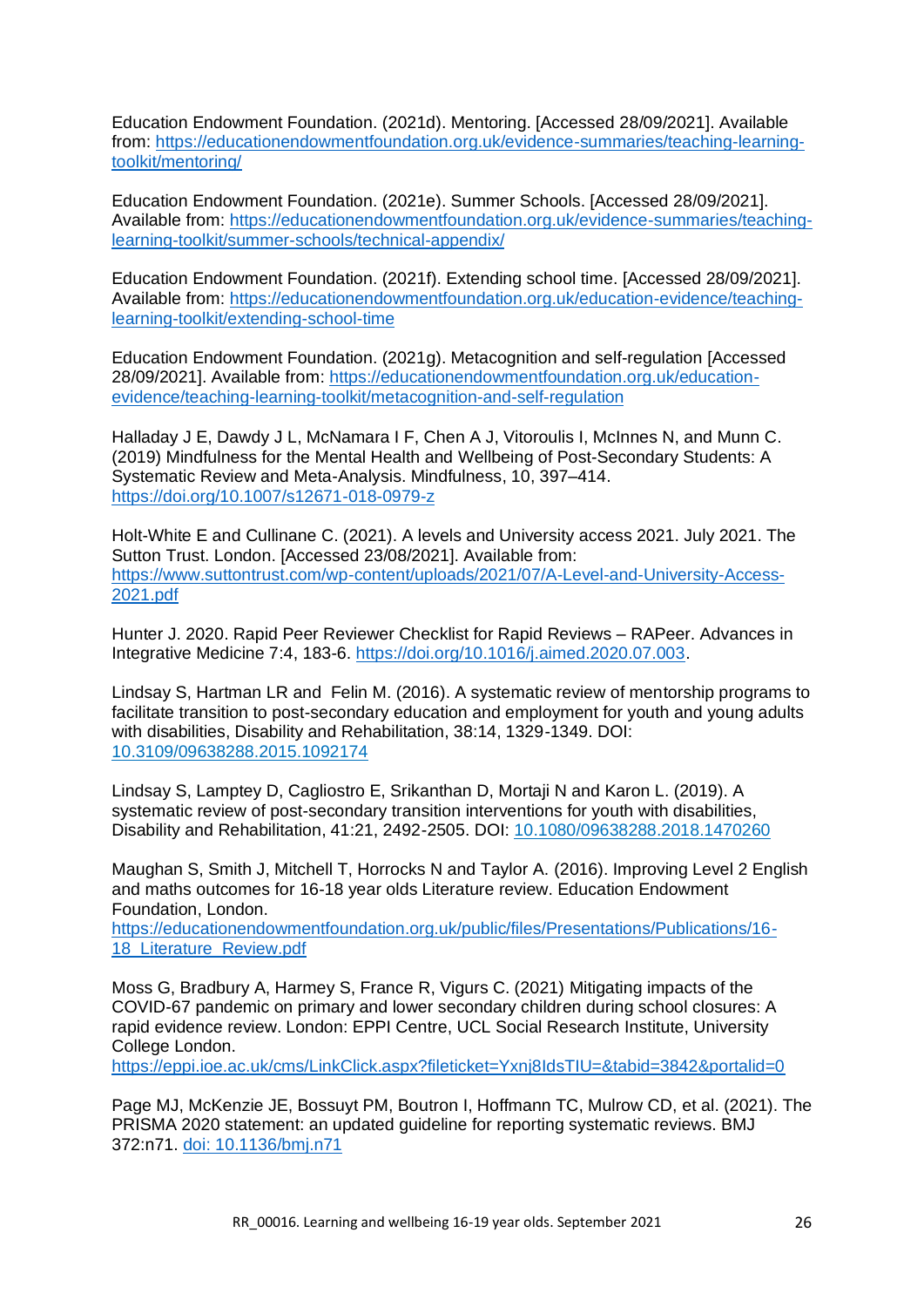Patrinos H and Donnelly R. (2021). Learning loss during COVID-19: An early systematic review. Pre-print. [Accessed 27/08/2021]. Available from: <https://www.researchsquare.com/article/rs-518655/v1>

Renbarger R and Long K. (2019). Interventions for postsecondary success for low-income and high-potential students: A systematic review. Journal of Advanced Academics. 30(2): 178-202.<https://journals.sagepub.com/doi/10.1177/1932202X19828744>

Schmidt RA and Park CJ. (2021). Nonacademic interventions for postsecondary enrollment and success in rural high-poverty schools: A systematic evidence review. Arlington, VA: SRI International, Regional Educational Laboratory Appalachia. [https://ies.ed.gov/ncee/edlabs/regions/appalachia/resources/pdfs/Nonacademic](https://ies.ed.gov/ncee/edlabs/regions/appalachia/resources/pdfs/Nonacademic-interventions-for-postsecondary-enrollment-and-success_acc.pdf)[interventions-for-postsecondary-enrollment-and-success\\_acc.pdf](https://ies.ed.gov/ncee/edlabs/regions/appalachia/resources/pdfs/Nonacademic-interventions-for-postsecondary-enrollment-and-success_acc.pdf)

Shea BJ, Reeves BC, Wells G, Thuku M, Hamel C, Moran J, Moher D, Tugwell P, Welch V, Kristjansson E, Henry DA. (2017). AMSTAR 2: a critical appraisal tool for systematic reviews that include randomised or non-randomised studies of healthcare interventions, or both. BMJ. 2017;358:j4008. <https://www.bmj.com/content/358/bmj.j4008>

Sixth Form Colleges Association. (2021). Supporting students' mental health after the lockdown. A literature review for the Sixth Form Colleges Association. SFCA, London. [https://sfcawebsite.s3.amazonaws.com/uploads/document/SFCA-Mental-health-in-colleges](https://sfcawebsite.s3.amazonaws.com/uploads/document/SFCA-Mental-health-in-colleges-evidence-review-Updated.pdf?t=1615373296)[evidence-review-Updated.pdf?t=1615373296](https://sfcawebsite.s3.amazonaws.com/uploads/document/SFCA-Mental-health-in-colleges-evidence-review-Updated.pdf?t=1615373296)

Spours K, Grainger P, Vigurs C, France R. (2021) Mitigating impacts of the COVID-19 pandemic on the further education sector: A rapid evidence review. London: EPPI Centre, UCL Social Research Institute, University College London. [https://eppi.ioe.ac.uk/cms/Portals/0/Lot%204%20-%20FE%20-](https://eppi.ioe.ac.uk/cms/Portals/0/Lot%204%20-%20FE%20-%20090921_LO.pdf?ver=2021-09-09-114634-593) [%20090921\\_LO.pdf?ver=2021-09-09-114634-593](https://eppi.ioe.ac.uk/cms/Portals/0/Lot%204%20-%20FE%20-%20090921_LO.pdf?ver=2021-09-09-114634-593)

The Sutton Trust. (2021). Fairness first: Social mobility, COVID and education recovery. May 20201. The Sutton Trust, London. [Accessed 23/08/2021]. Available from: [https://www.suttontrust.com/wp-content/uploads/2021/05/Fairness-First-Social-Mobility-](https://www.suttontrust.com/wp-content/uploads/2021/05/Fairness-First-Social-Mobility-Covid-Education-Recovery.pdf)[COVID-Education-Recovery.pdf](https://www.suttontrust.com/wp-content/uploads/2021/05/Fairness-First-Social-Mobility-Covid-Education-Recovery.pdf)

Valentine JC, Hirschy AS, Bremer CD, Walter N, Marisa C and Banister A. (2009). Systematic reviews of research: postsecondary transitions. identifying effective models and practices. National Research Center for Career and Technical Education. University of Louisville, College of Education and Human Development. Louisville, KY. <https://files.eric.ed.gov/fulltext/ED507727.pdf>

Viner R, Russell S, Saulle R, et al. (2021) Impacts of school closures on physical and mental health of children and young people: a systematic review. <https://doi.org/10.1101/2021.02.10.21251526>

White J. (2017a). Evidence summary: Reducing the attainment gap – the role of health and wellbeing interventions in schools. Edinburgh: NHS Health Scotland; 2017. [http://www.healthscotland.scot/media/1735/evidence-summary-reducing-the-attainment-gap](http://www.healthscotland.scot/media/1735/evidence-summary-reducing-the-attainment-gap-the-role-of-health-and-wellbeing-interventions-in-schools.pdf)[the-role-of-health-and-wellbeing-interventions-in-schools.pdf](http://www.healthscotland.scot/media/1735/evidence-summary-reducing-the-attainment-gap-the-role-of-health-and-wellbeing-interventions-in-schools.pdf)

White J. (2017b). Rapid Evidence Review: Reducing the attainment gap – the role of health and wellbeing interventions in schools. Edinburgh: NHS Health Scotland; 2017. [http://www.healthscotland.scot/media/1694/reducing-the-attainment-gap-the-role-of-health](https://eur03.safelinks.protection.outlook.com/?url=http%3A%2F%2Fwww.healthscotland.scot%2Fmedia%2F1694%2Freducing-the-attainment-gap-the-role-of-health-and-wellbeing-interventions-in-schools.pdf&data=04%7C01%7CEdwardsDJ%40cardiff.ac.uk%7Cbb60e68a57c04455347908d971581232%7Cbdb74b3095684856bdbf06759778fcbc%7C1%7C0%7C637665445469602887%7CUnknown%7CTWFpbGZsb3d8eyJWIjoiMC4wLjAwMDAiLCJQIjoiV2luMzIiLCJBTiI6Ik1haWwiLCJXVCI6Mn0%3D%7C1000&sdata=FZ7S6mjAxg5BZaOArkecsXainhXN7TgQES%2FS9sccsTk%3D&reserved=0)[and-wellbeing-interventions-in-schools.pdf](https://eur03.safelinks.protection.outlook.com/?url=http%3A%2F%2Fwww.healthscotland.scot%2Fmedia%2F1694%2Freducing-the-attainment-gap-the-role-of-health-and-wellbeing-interventions-in-schools.pdf&data=04%7C01%7CEdwardsDJ%40cardiff.ac.uk%7Cbb60e68a57c04455347908d971581232%7Cbdb74b3095684856bdbf06759778fcbc%7C1%7C0%7C637665445469602887%7CUnknown%7CTWFpbGZsb3d8eyJWIjoiMC4wLjAwMDAiLCJQIjoiV2luMzIiLCJBTiI6Ik1haWwiLCJXVCI6Mn0%3D%7C1000&sdata=FZ7S6mjAxg5BZaOArkecsXainhXN7TgQES%2FS9sccsTk%3D&reserved=0)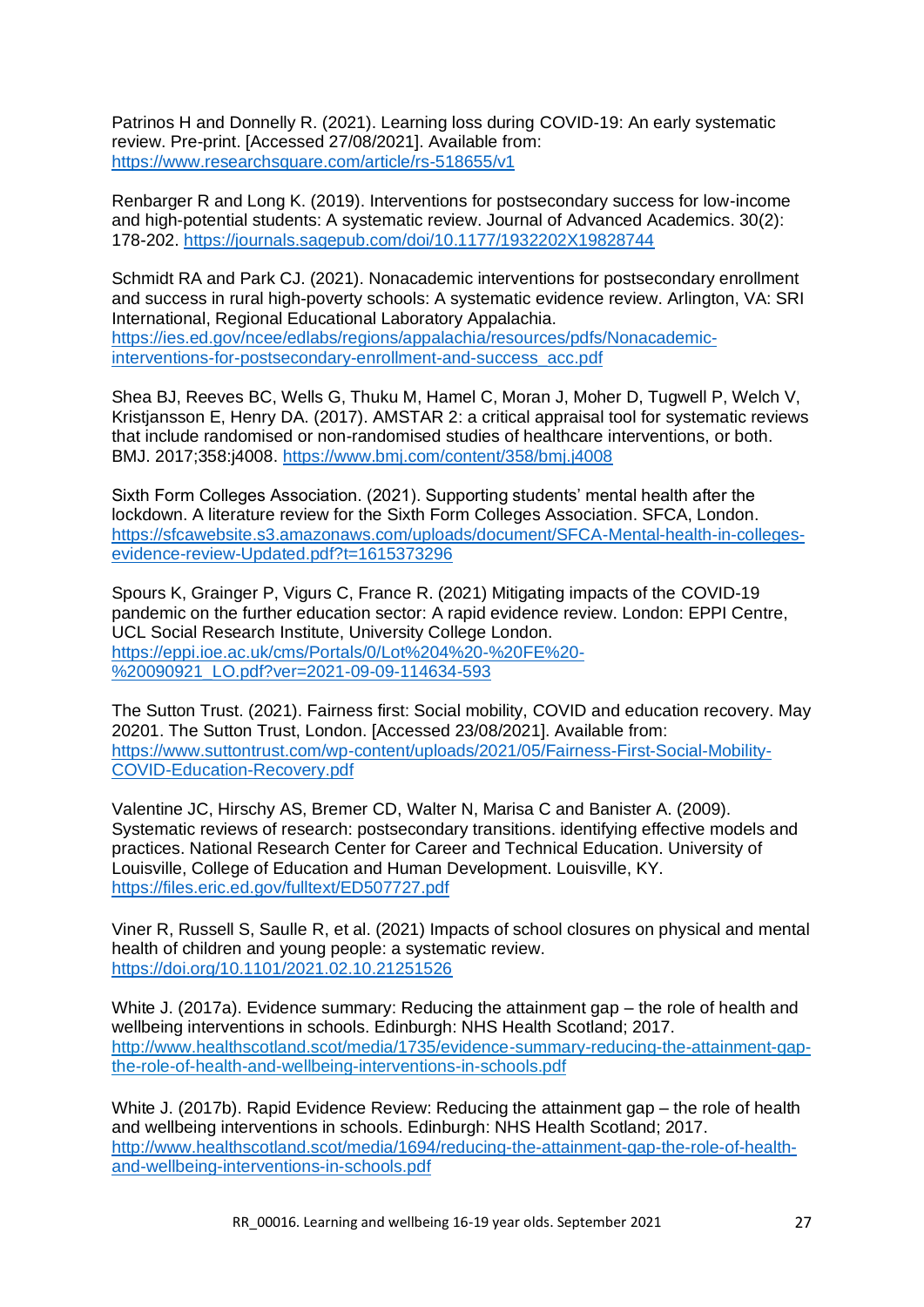## <span id="page-27-0"></span>**RAPID REVIEW METHODS**

### <span id="page-27-1"></span>**5.1 Eligibility criteria**

We included any quantitative systematic reviews, rapid reviews, evidence syntheses that explored strategies to support learning and wellbeing among 16-19 year old learners who have experienced significant gaps in their education as a result of the COVID-19 pandemic . Organisational reports that informed the topic were also included.

|                            | <b>Inclusion criteria</b>                                                                      | <b>Exclusion criteria</b> |
|----------------------------|------------------------------------------------------------------------------------------------|---------------------------|
| <b>Participants</b>        | 16-19 years                                                                                    |                           |
| <b>Settings</b>            | Schools and colleges                                                                           | Higher education          |
| Intervention /<br>exposure | Any                                                                                            |                           |
| Comparison                 | Any                                                                                            |                           |
| <b>Outcomes</b>            | Related to learners being able to successfully<br>progress with learning and student wellbeing |                           |
| <b>Study design</b>        | Quantitative systematic reviews, rapid<br>reviews, evidence syntheses                          |                           |
| <b>Countries</b>           | Any                                                                                            |                           |
| Language of<br>publication | English                                                                                        |                           |
| <b>Publication date</b>    | No date restrictions                                                                           |                           |
|                            | All literature relating to the topic both before,<br>during and after the COVID-19 pandemic    |                           |
| <b>Publication type</b>    | Published and preprint                                                                         |                           |

#### <span id="page-27-2"></span>**5.2 Literature search**

An initial search of SCOPUS was undertaken ((post 16 education OR post secondary OR further education) AND (learning loss OR progress OR catch up OR wellbeing) AND (COVID\* or coronavirus)) followed by analysis of the text words contained in the title and abstract, and of the index terms used to describe the article. This informed the development of a search strategy which was then tailored for each information source (**see additional information)**. Searches were conducted across nine databases for English language citations and there were no data restrictions. The databases included SCOPUS, Web of Science, ASSIA, ERIC and BEI. The COVID specific databases VA-ESP, L\*OVE COVID19, Collabovid and LitCOVID were only searched to address question one as a rapid review was retrieved from searching the organisational websites that addressed question two in relation to COVID. The reference lists of all included studies retrieved were screened for additional studies and forward citation tracking performed using Web of Science. Additionally, 18 organisational websites were searched for publications relating to the topic area **(see additional information).**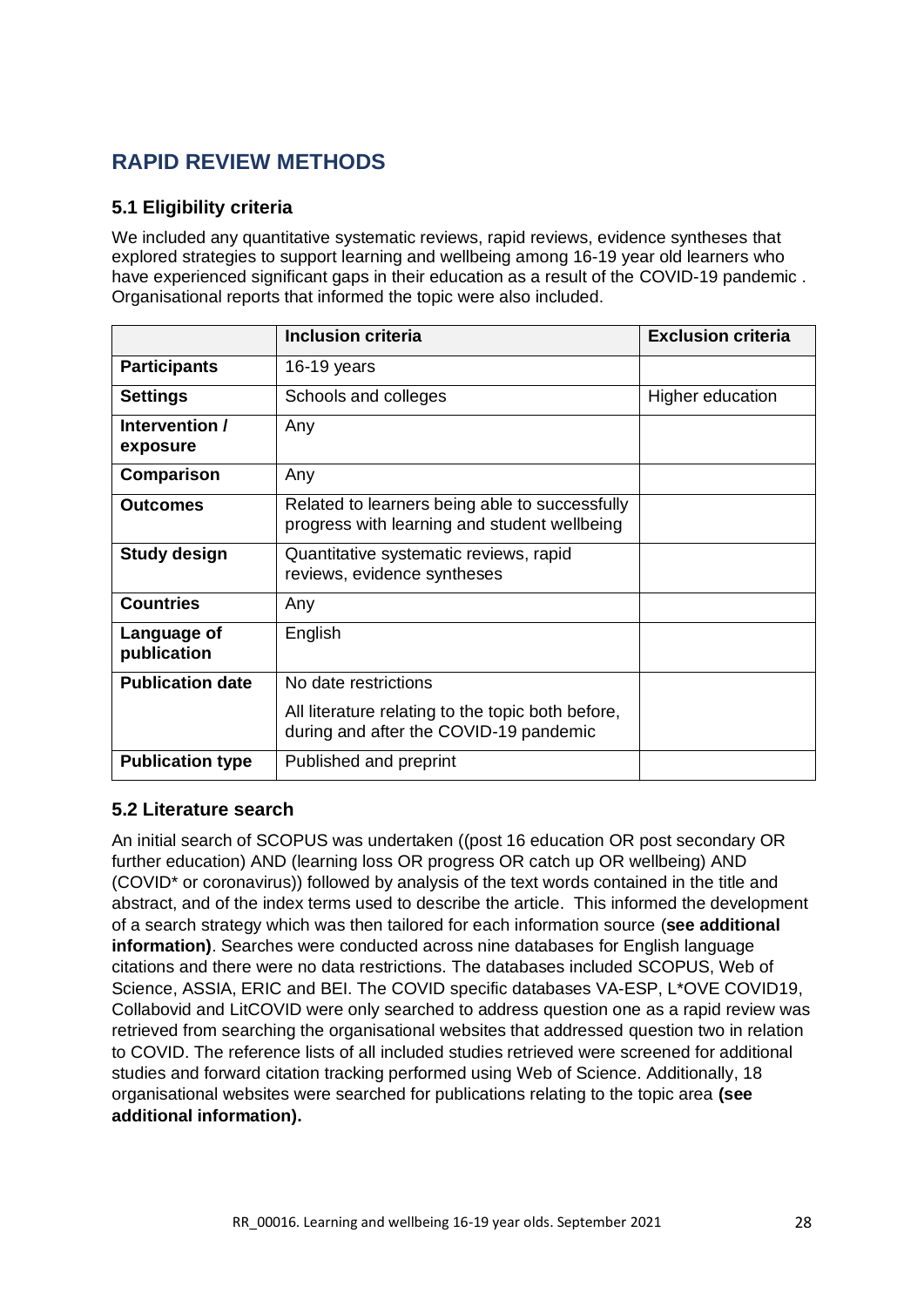### <span id="page-28-0"></span>**5.3 Study selection process**

All citations retrieved from the database searches were imported or entered manually into EndNoteTM (Thomson Reuters, CA, USA) and duplicates removed. Irrelevant citations were removed by searching for keywords within the title using the search feature within the Endnote software. The project team agreed which keywords to use to identify papers which do not meet the inclusion criteria. At the end of this process the citations that remained were exported as an XML file and then imported to Covidence™. Two reviewers dual screened 20% of the citations using the information provided in the title and abstract, using the software package Covidence™, and resolved all conflicts. The remaining citations were then screened by a single reviewer, screening with categories of "include" and "exclude". To streamline the review process, the project team decided against a third category of 'unsure' and instead, where there was uncertainty about a citation, it was categorised as 'include' to enable a decision to be made based on the full text.

For citations that appeared to meet the inclusion criteria, or in cases in which a definite decision could not be made based on the title and/or abstract alone, the full text of all citations was retrieved.

The full texts were screened for inclusion by one reviewer using a purposely designed form which was piloted using approximately 10 manuscripts. One reviewer then screened full text manuscripts, and another reviewer checked all excluded manuscripts.

### <span id="page-28-1"></span>**5.4 Data extraction**

All demographic data were extracted directly into tables by one reviewer and checked by another. The data extracted included specific details about the interventions, populations, outcomes, and findings of significance to the review question and specific objectives. A template for the data extraction process was piloted on manuscripts for each of the included study designs before use. All outcome data were extracted directly into tables by one reviewer and checked by another.

## <span id="page-28-2"></span>**5.6 Quality appraisal**

The Assessing the Methodological Quality of Systematic Reviews (AMSTAR-2) tool (Shea et al. 2017) was used to assess the methodological quality of the included systematic reviews. The AMSTAR-2 is a rating system that classify all reviews' quality level into critically low, low, moderate and high. (1) high—No, or one non-critical weakness: the systematic review provides an accurate and comprehensive summary of the results; (2) moderate—more than one non-critical weakness but no critical flaws: the systematic review provides an accurate summary of the results; (3) low—one critical flaw, with or without non-critical weaknesses: the systematic review may not provide an accurate and comprehensive summary of the results; (4) critically low—more than one critical flaw, with or with-out non-critical weaknesses: the review should not be relied on to provide an accurate and comprehensive summary of the results. The quality of each eligible systematic review was conducted by two reviewers and any disagreements resolved by a third person.

The Rapid Peer Reviewer Checklist for Rapid Reviews (RaPeer) tool (Hunter 2020) was used to assess the methodological quality of the included rapid reviews. Originally developed for journal reviewers to make rapid decisions, RAPeer is a 15-item checklist that can be divided into two parts. The first part is a 9-item reporting checklist, while the second part is a 6-item quality appraisal tool. This 6-item quality appraisal section was used in this rapid review. Answers to the questions can be yes, partial yes, or no, depending on the information available on methodology in the included rapid reviews. The quality of each eligible rapid review conducted by two reviewers and any disagreements resolved by a third person.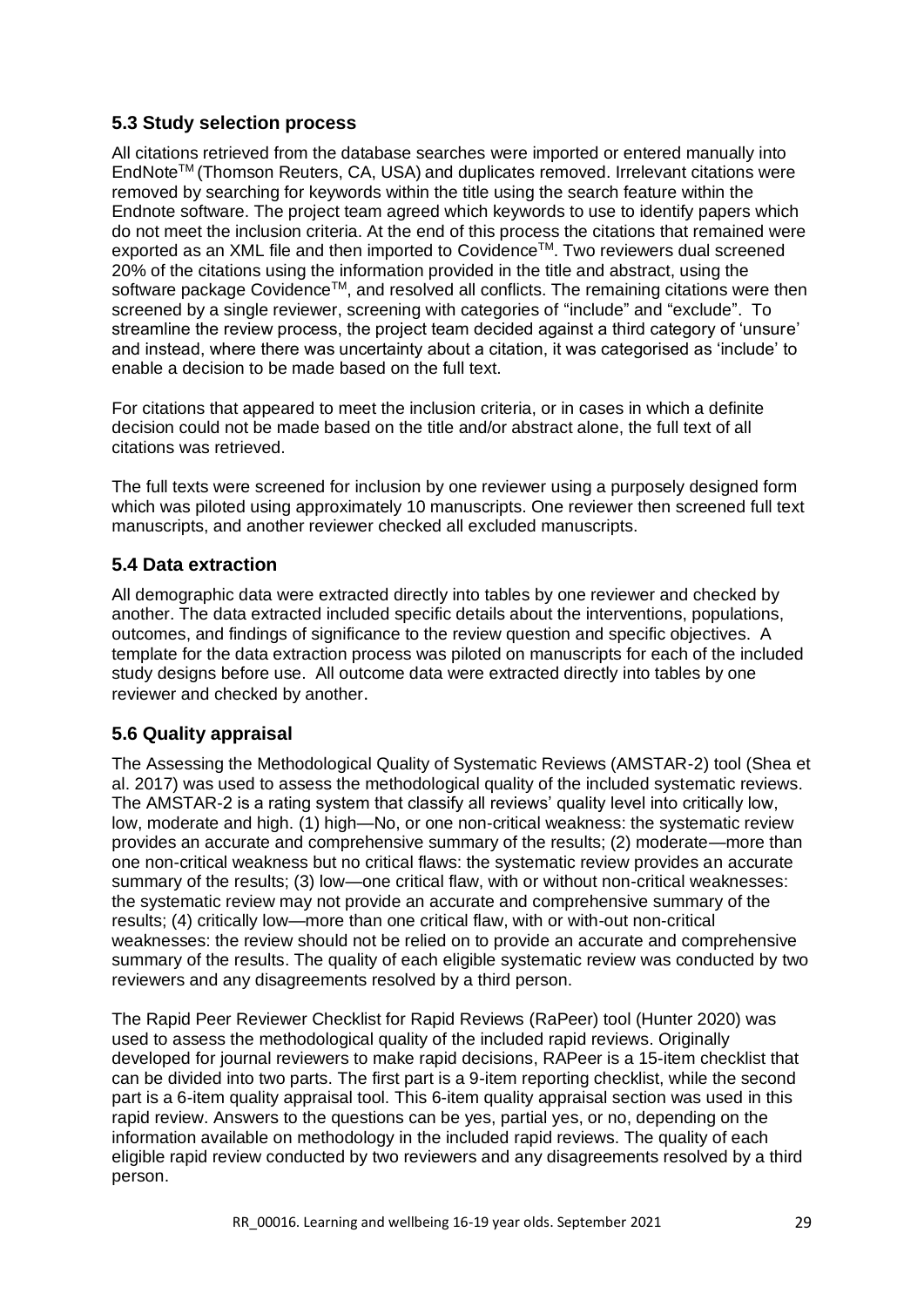#### <span id="page-29-0"></span>**5.7 Data presentation and summary**

The data were presented as two interactive summary tables with hyperlinks to the main data extraction table. The framework for this table was provided by the stakeholders. This was accompanied by a narrative summary.

#### **5.9 Assessment of body of evidence**

<span id="page-29-1"></span>Due to time constraints this rapid review only presents the original review authors own interpretation of the quality of evidence.

## **EVIDENCE**

#### <span id="page-29-2"></span>**6.1 Study selection flow chart**

The flow of citations through each stage of the review process is displayed in a PRISMA flowchart (Page et al. 2021), see Figure 1.

#### <span id="page-29-3"></span>**6.2 Information available on request**

- 1. Full search strategies
- 2. Critical appraisal scores
- <span id="page-29-4"></span>3. Excluded studies

## **ADDITIONAL INFORMATION**

#### <span id="page-29-5"></span>**7.1 Conflicts of interest**

The authors declare they have no conflicts of interest to report.

#### <span id="page-29-6"></span>**7.2 Acknowledgements**

The authors would like to thank Sion Peters-Flynn for his contribution in guiding the focus of the review and interpretation of findings. Also to Zakhyia Begum, Lian Baker and Jennifer Hampton for their contributions in stakeholder meetings.

#### <span id="page-29-7"></span>**7.3 Disclaimer**

The views expressed in this publication are those of the authors, not necessarily Health and Care Research Wales. The WCEC and authors of this work declare that they have no conflict of interest.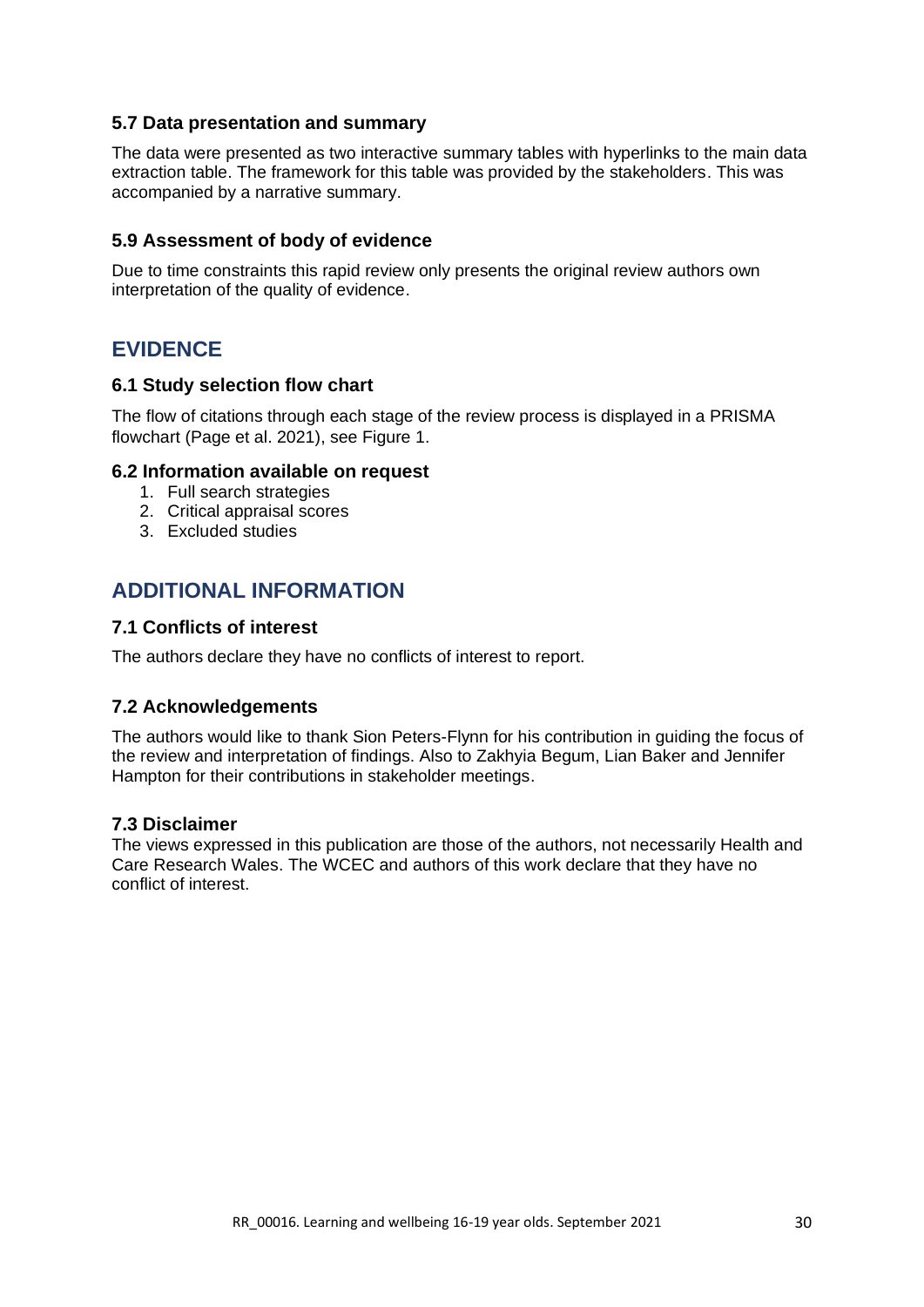#### **Figure 1: PRISMA 2020 flow diagram for new systematic reviews and rapid reviews which included searches of databases and other sources**

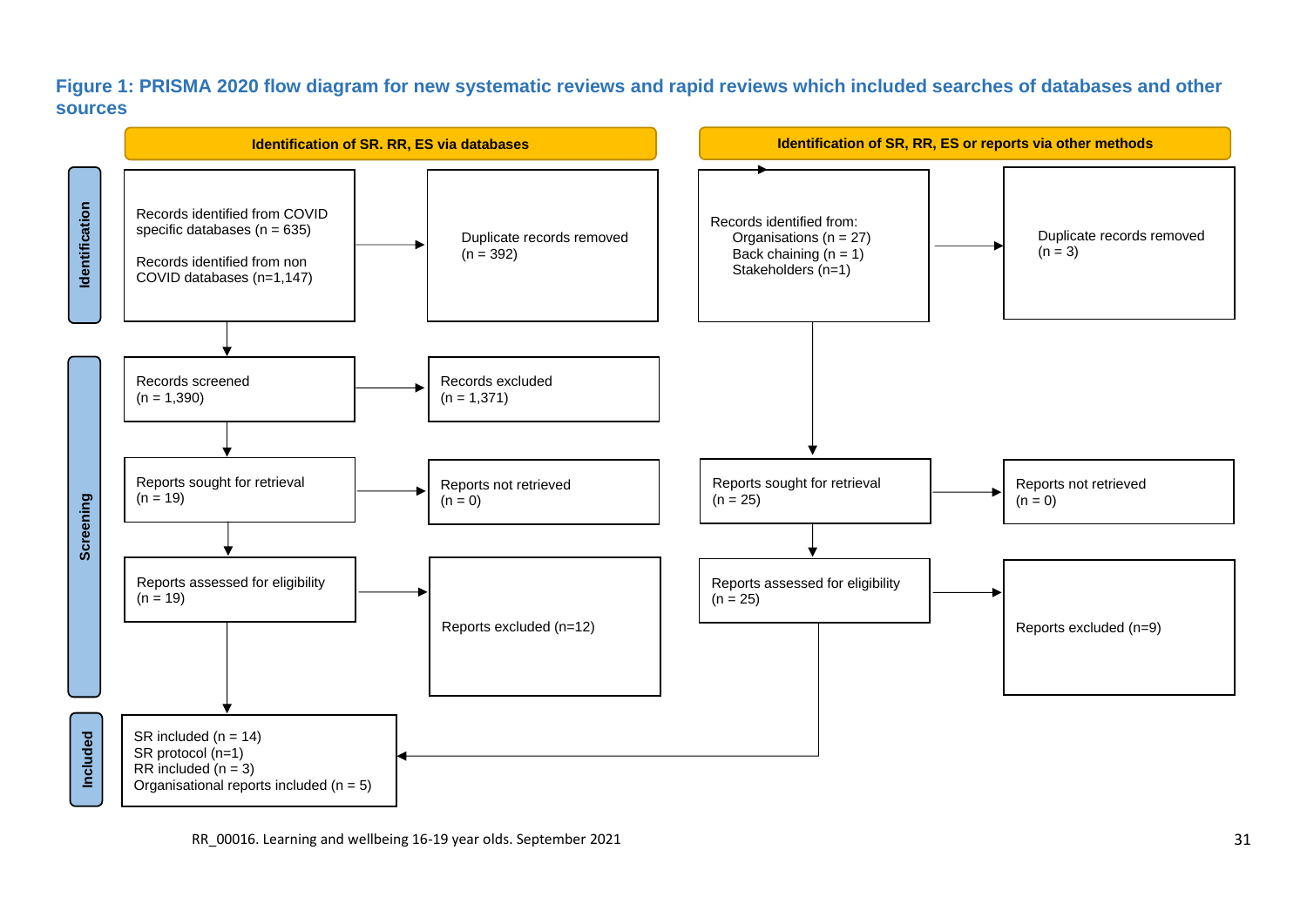## <span id="page-31-0"></span>**ABOUT THE WALES COVID-19 EVIDENCE CENTRE (WCEC)**

The WCEC integrates with worldwide efforts to synthesise and mobilise knowledge from research.

We operate with a core team as part of [Health and Care Research Wales,](https://healthandcareresearchwales.org/about-research-community/wales-covid-19-evidence-centre) are hosted in the [Wales Centre for Primary and Emergency Care Research \(PRIME\),](http://www.primecentre.wales/) and are led by [Professor Adrian Edwards of Cardiff University.](https://www.cardiff.ac.uk/people/view/123022-edwards-adrian)

The core team of the centre works closely with collaborating partners in [Health Technology](https://www.healthtechnology.wales/)  [Wales,](https://www.healthtechnology.wales/) [Wales Centre for Evidence-Based Care,](https://www.cardiff.ac.uk/research/explore/research-units/wales-centre-for-evidence-based-care) [Specialist Unit for Review](https://www.cardiff.ac.uk/specialist-unit-for-review-evidence)  [Evidence](https://www.cardiff.ac.uk/specialist-unit-for-review-evidence) [centre,](https://www.cardiff.ac.uk/specialist-unit-for-review-evidence) [SAIL Databank,](https://healthandcareresearchwales.org/about-research-community/secure-anonymised-information-linkage-sail-databank) [Bangor Institute for Health & Medical Research/](https://www.bangor.ac.uk/health-sciences/research/index.php.en) Health and Care Economics Cymru, and the [Public Health Wales Observatory.](https://phw.nhs.wales/services-and-teams/observatory/)

Together we aim to provide around 50 reviews per year, answering the priority questions for policy and practice in Wales as we meet the demands of the pandemic and its impacts.

#### **Director:**

Professor Adrian Edwards

#### **Contact Email:**

[WC19EC@cardiff.ac.uk](mailto:WC19EC@cardiff.ac.uk)

#### **Website:**

[https://healthandcareresearchwales.org/about-research-community/wales-COVID-19](https://healthandcareresearchwales.org/about-research-community/wales-covid-19-evidence-centre) [evidence-centre](https://healthandcareresearchwales.org/about-research-community/wales-covid-19-evidence-centre)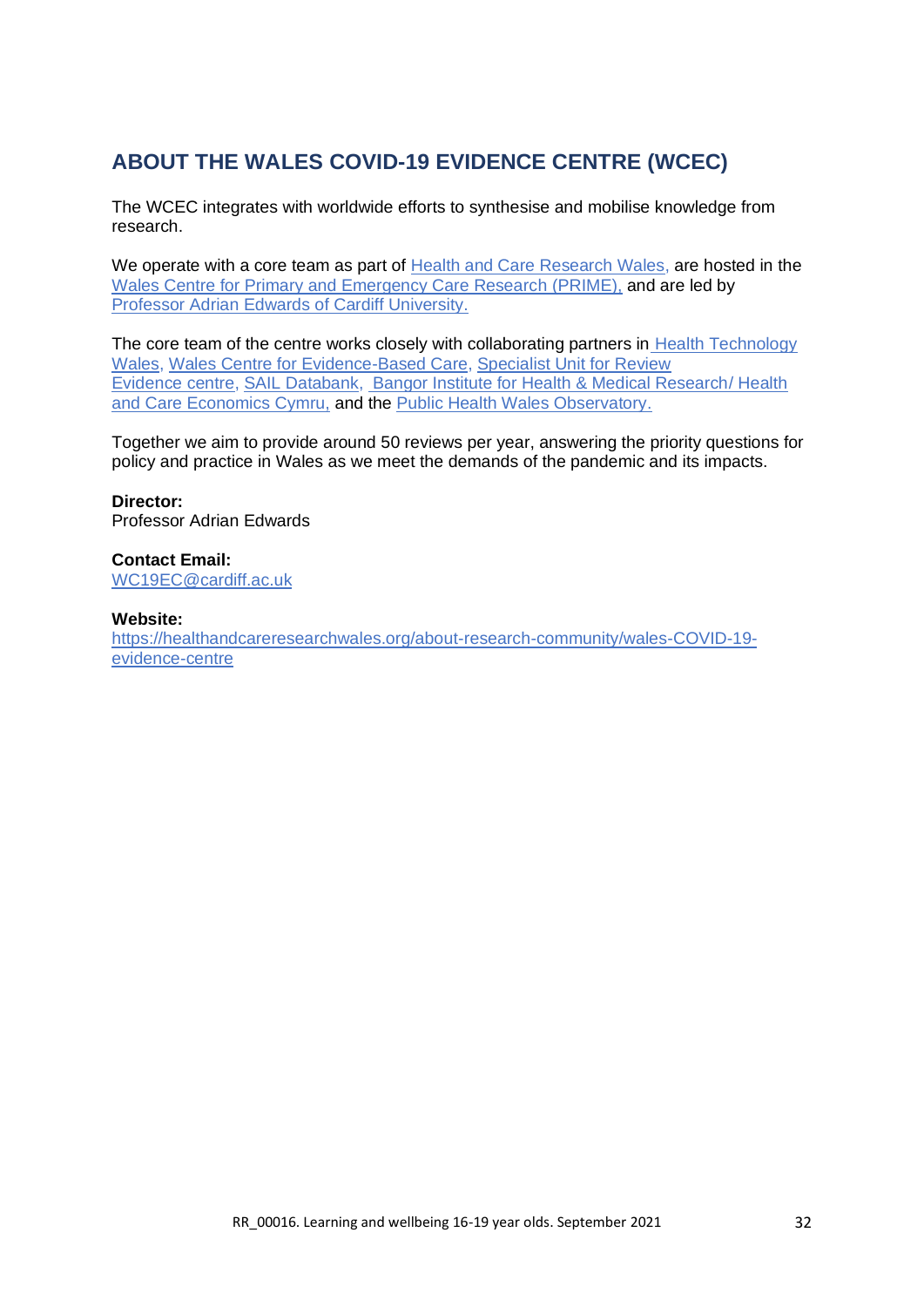## **APPENDIX**

## **Summary table of characteristics of systematic reviews and rapid reviews**

<span id="page-32-1"></span><span id="page-32-0"></span>

| <b>Citation</b>                                                                                                                                                                                                                                                                                                                                              | Review type and                                                                                                                                                                                                                                                                   | Objective                                                                                                                                                                                                                                                                                                                                                                                                                                                                                                                                             | Key features of interventions                                                                                                                                                                                                                                                                                                                                       |
|--------------------------------------------------------------------------------------------------------------------------------------------------------------------------------------------------------------------------------------------------------------------------------------------------------------------------------------------------------------|-----------------------------------------------------------------------------------------------------------------------------------------------------------------------------------------------------------------------------------------------------------------------------------|-------------------------------------------------------------------------------------------------------------------------------------------------------------------------------------------------------------------------------------------------------------------------------------------------------------------------------------------------------------------------------------------------------------------------------------------------------------------------------------------------------------------------------------------------------|---------------------------------------------------------------------------------------------------------------------------------------------------------------------------------------------------------------------------------------------------------------------------------------------------------------------------------------------------------------------|
|                                                                                                                                                                                                                                                                                                                                                              | methodology                                                                                                                                                                                                                                                                       | <b>Outcomes</b>                                                                                                                                                                                                                                                                                                                                                                                                                                                                                                                                       | <b>Findings</b>                                                                                                                                                                                                                                                                                                                                                     |
| <b>Citation retrieval source</b>                                                                                                                                                                                                                                                                                                                             |                                                                                                                                                                                                                                                                                   | <b>Quality appraisal rating</b>                                                                                                                                                                                                                                                                                                                                                                                                                                                                                                                       |                                                                                                                                                                                                                                                                                                                                                                     |
| Post 16 education pre COVID                                                                                                                                                                                                                                                                                                                                  |                                                                                                                                                                                                                                                                                   |                                                                                                                                                                                                                                                                                                                                                                                                                                                                                                                                                       |                                                                                                                                                                                                                                                                                                                                                                     |
| Bangpan et al. 2020<br>Understanding the impact of<br>policies/interventions in preparing for,<br>responding to, and recovering from the<br>COVID-19 and other public health<br>emergencies on quality and equity in<br>education.<br>https://www.crd.york.ac.uk/prospero/display_re<br>cord.php?ID=CRD42020196650<br>Retrieved from COVID specific database | Systematic review and narrative<br>synthesis<br>Protocol registered on PROSPERO<br>database<br>Population<br>Primary and secondary school<br>students, teachers, and school<br>management staff/authorities                                                                       | <b>Objectives</b><br>What is the impact of COVID-19 on<br>education systems?<br>What evidence is there, on<br>$\bullet$<br>educational policies and<br>interventions relating to COVID-19<br>and other public health<br>emergencies, aiming to improve<br>quality and inclusiveness in<br>education?<br>What are the effects such<br>$\bullet$<br>educational policies and<br>interventions?<br>Outcomes<br>Learning, access to education, equality,<br>and education systems during the<br>COVID-19 pandemic, and other public<br>health emergencies | Authors contacted output expected<br>December 2021                                                                                                                                                                                                                                                                                                                  |
| Lindsay et al. 2016<br>A systematic review of mentorship programs to<br>facilitate transition to post-secondary<br>education and employment for youth and<br>young adults with disabilities<br>https://pubmed.ncbi.nlm.nih.gov/26497325/<br><b>Retrieved from SCOPUS</b>                                                                                     | Systematic review and narrative<br>synthesis<br>22 studies investigated several<br>types of intervention including:<br>School-based, community-based,<br>work- based, family employment<br>awareness training, online, multi-<br>component, and other mentorship<br>interventions | <b>Objectives</b><br>To identify the effective components of<br>mentorship programmes in facilitating<br>the transition to post-secondary<br>education (PSE) or employment for<br>youth and young adults with disabilities,<br>and describe participants' experiences<br>Outcome<br>Self-determination<br>Empowerment                                                                                                                                                                                                                                 | For seven mentorship interventions, at<br>least one significant improvement<br>was reported in school- or work-<br>related outcome (self-determination<br>(large effect), empowerment (medium<br>effect), self-efficacy (large effect), or<br>self-confidence or self-advocacy)<br>Facilitators to implementing mentorship<br>programs for youth with disabilities. |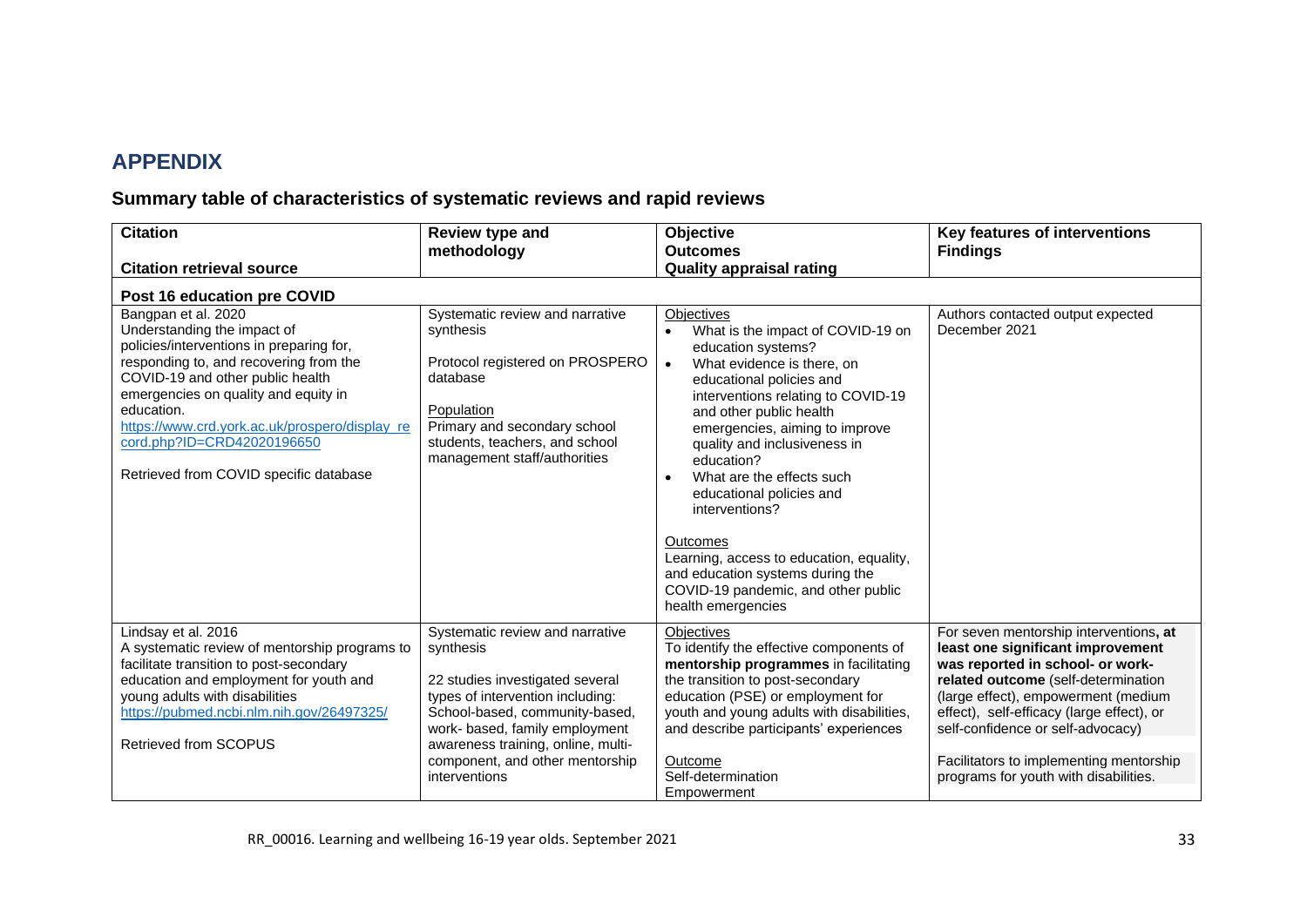<span id="page-33-1"></span><span id="page-33-0"></span>

|                                                                                                                                                                                               | Population<br>Youth and young adults with<br>learning disabilities                                                                                                                                                                                                                                                                                                                                                                   | Self-efficacy<br>Self-confidence<br>Self-advocacy<br><b>Quality appraisal rating</b><br>Critically low<br>Focused on a sub set of studies that<br>showed positive outcomes                                                                                                                                                                                                                                                                                                                                 | Having routine contact either online<br>or face-to-face<br>Structured with trained mentors as<br>well as paid staff<br>Delivered in group-based or mixed<br>formats, and longer in duration (46<br>months)<br>Mentors acted as role models,<br>offered advice, and provided<br>mentees with social and emotional<br>support                                      |
|-----------------------------------------------------------------------------------------------------------------------------------------------------------------------------------------------|--------------------------------------------------------------------------------------------------------------------------------------------------------------------------------------------------------------------------------------------------------------------------------------------------------------------------------------------------------------------------------------------------------------------------------------|------------------------------------------------------------------------------------------------------------------------------------------------------------------------------------------------------------------------------------------------------------------------------------------------------------------------------------------------------------------------------------------------------------------------------------------------------------------------------------------------------------|------------------------------------------------------------------------------------------------------------------------------------------------------------------------------------------------------------------------------------------------------------------------------------------------------------------------------------------------------------------|
| Lindsay et al. 2019<br>A systematic review of post-secondary<br>transition interventions for youth with<br>disabilities<br>https://pubmed.ncbi.nlm.nih.gov/29726294/<br>Retrieved from SCOPUS | Systematic review and narrative<br>synthesis<br>18 studies investigated several<br>types of intervention including:<br>Curriculum-based programmes,<br>online programmes, immersive<br>college residential programmes,<br>mentoring programmes,<br>simulations, self-directed<br>programmes, technology-based<br>programmes, and multi-component<br>programmes<br>Population<br>Youth and young adults with<br>learning disabilities | Objectives<br>To understand the best practices and<br>components of post-secondary transition<br>programmes for youth with disabilities<br>Outcomes<br>College enrolment, self-determination,<br>self-confidence, social and vocational<br>self-efficacy, autonomy, social support,<br>career exploration, and transition skills<br><b>Quality appraisal rating</b><br><b>Critically low</b><br>Reported that studies were positive for at<br>least one positive outcome and ignored<br>the other outcomes | Although the outcomes of the post-<br>secondary transition programmes varied<br>across the studies, all of them reported<br>an improvement in at least one of the<br>following: college enrolment, self-<br>determination, self-confidence, social<br>and vocational self-efficacy, autonomy,<br>social support, career exploration, and<br>transition skills    |
| Renbarger and Long 2019<br>Interventions for postsecondary success for<br>low-income and high-potential students<br>https://journals.sagepub.com/doi/10.1177/1932                             | Systematic review<br>Thematic analysis used to<br>synthesise findings narratively. No<br>formal quality appraisal but                                                                                                                                                                                                                                                                                                                | Objectives<br>What are the interventions that<br>$\bullet$<br>support low-income, gifted students'<br>college success?                                                                                                                                                                                                                                                                                                                                                                                     | Findings mixed, with evidence of Native<br>American and African American students<br>benefiting less than White students                                                                                                                                                                                                                                         |
| 202X19828744<br>Retrieved from: SCOPUS                                                                                                                                                        | included studies had to be<br>published in peer-reviewed journals<br>Sixteen studies of programmes that<br>served a gifted population in the<br>USA, and that evaluated an<br>intervention related to college<br>access were included                                                                                                                                                                                                | What are the outcomes associated<br>$\bullet$<br>with these interventions?<br>Outcomes<br>Accessing college, persisting and<br>attaining degrees<br>Non cognitive support<br><b>Quality appraisal rating</b>                                                                                                                                                                                                                                                                                               | Summer intervention (1 study):<br>Summer program for gifted and talented<br>students. Project Promise serves<br>students from fourth grade to 12th grade<br>for up to 3 weeks on a local college<br>campus. Findings reported were high<br>rates of college enrolment, students felt<br>better prepared and reported better peer,<br>mentor and parental support |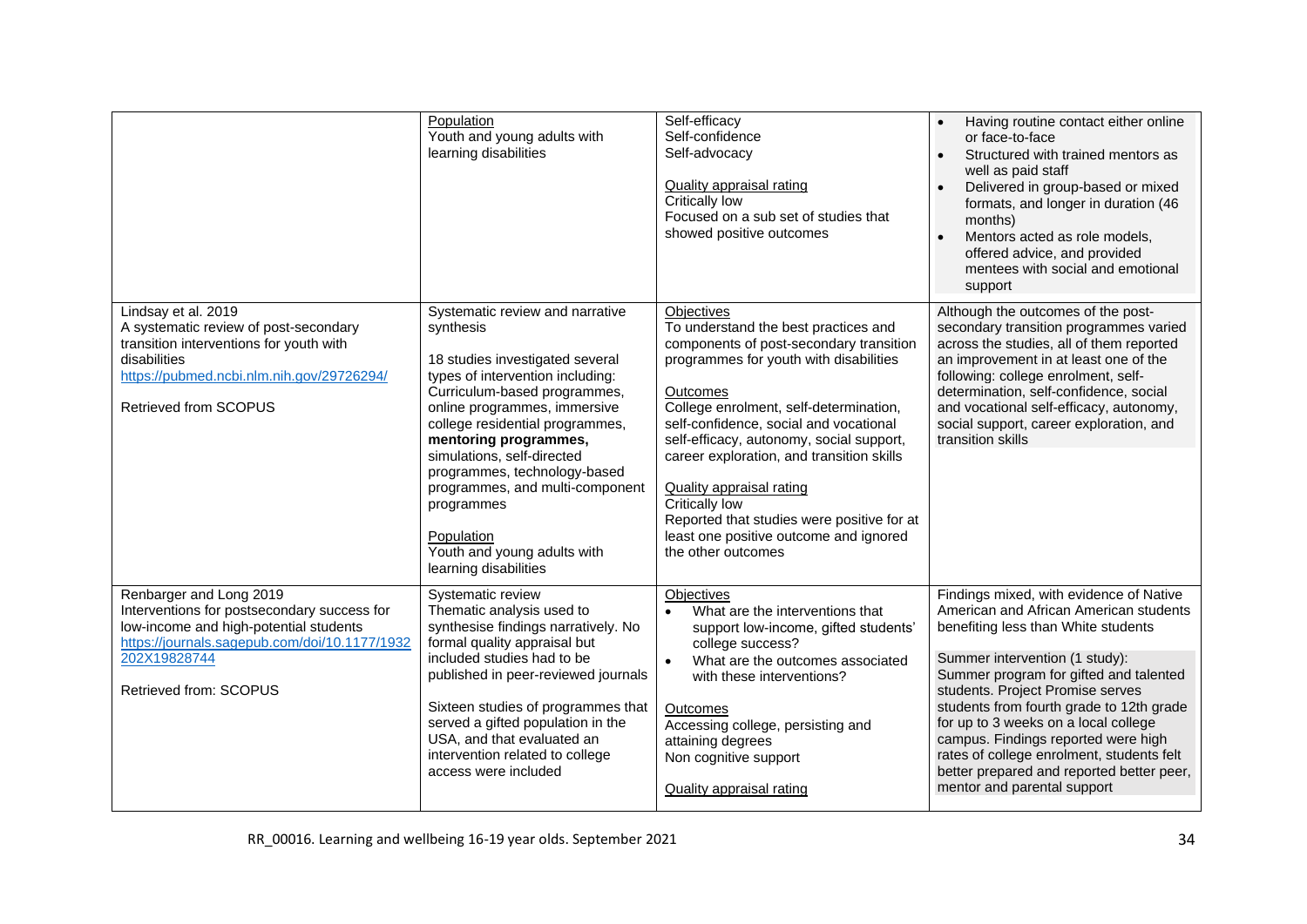<span id="page-34-2"></span><span id="page-34-1"></span><span id="page-34-0"></span>

|                                                                                                                                                                                                                                                    | Types of intervention were: a<br>summer intervention, advanced<br>coursework, financial aid, college<br>information, and year-round<br>support<br>Population<br>Low-income and high-potential<br>postsecondary students | Critically low                                                                                                                                                                      | Advanced coursework (5 Studies):<br>Early access to college work (Advanced<br>Placement [AP]/ International<br>Baccalaureate [IB] and dual credit),<br>Findings were mixed depending on the<br>type of course but did not consistently<br>improve either the student experience or<br>students' success<br>College information (1 study):<br>This intervention included information<br>about applying to colleges, calculating<br>the cost of colleges, and utilizing fee<br>waivers<br>Findings showed that students submitted<br>more college applications to more<br>selective institutions<br>Financial aid (4 studies):<br>These programs gave aid to students but<br>seemed to provide little other support to<br>low-income students<br>Findings showed improved choice and<br>access to college but did note always<br>improve success<br>Year-round support (1 study):<br>A particular group of articles analysed<br>the GMS program. The GMS program is<br>a grant program that provides college<br>tuition for up to 10 years for qualifying<br>members.<br>Findings showed that all students worked<br>better at high school, 90% pursued |
|----------------------------------------------------------------------------------------------------------------------------------------------------------------------------------------------------------------------------------------------------|-------------------------------------------------------------------------------------------------------------------------------------------------------------------------------------------------------------------------|-------------------------------------------------------------------------------------------------------------------------------------------------------------------------------------|-------------------------------------------------------------------------------------------------------------------------------------------------------------------------------------------------------------------------------------------------------------------------------------------------------------------------------------------------------------------------------------------------------------------------------------------------------------------------------------------------------------------------------------------------------------------------------------------------------------------------------------------------------------------------------------------------------------------------------------------------------------------------------------------------------------------------------------------------------------------------------------------------------------------------------------------------------------------------------------------------------------------------------------------------------------------------------------------------------------------------------------------------------|
|                                                                                                                                                                                                                                                    |                                                                                                                                                                                                                         |                                                                                                                                                                                     | higher education, benefited from peer<br>support and personal development.                                                                                                                                                                                                                                                                                                                                                                                                                                                                                                                                                                                                                                                                                                                                                                                                                                                                                                                                                                                                                                                                            |
| Schmidt and Park 2021<br>Non-academic interventions for postsecondary<br>enrolment and success in rural high-poverty<br>schools: A systematic evidence review<br>https://ies.ed.gov/ncee/edlabs/regions/appalac<br>hia/resources/pdfs/Nonacademic- | Systematic review and narrative<br>synthesis<br>17 Studies (across nine<br>interventions)                                                                                                                               | <b>Objectives</b><br>What is the evidence for positive<br>effects of non-academic<br>interventions on student post-<br>secondary enrolment, academic<br>performance and completion? | Eight (five interventions) of the 17<br>studies found statistically significant<br>positive effects of non-academic<br>interventions on postsecondary<br>outcomes. Only reported on these eight                                                                                                                                                                                                                                                                                                                                                                                                                                                                                                                                                                                                                                                                                                                                                                                                                                                                                                                                                       |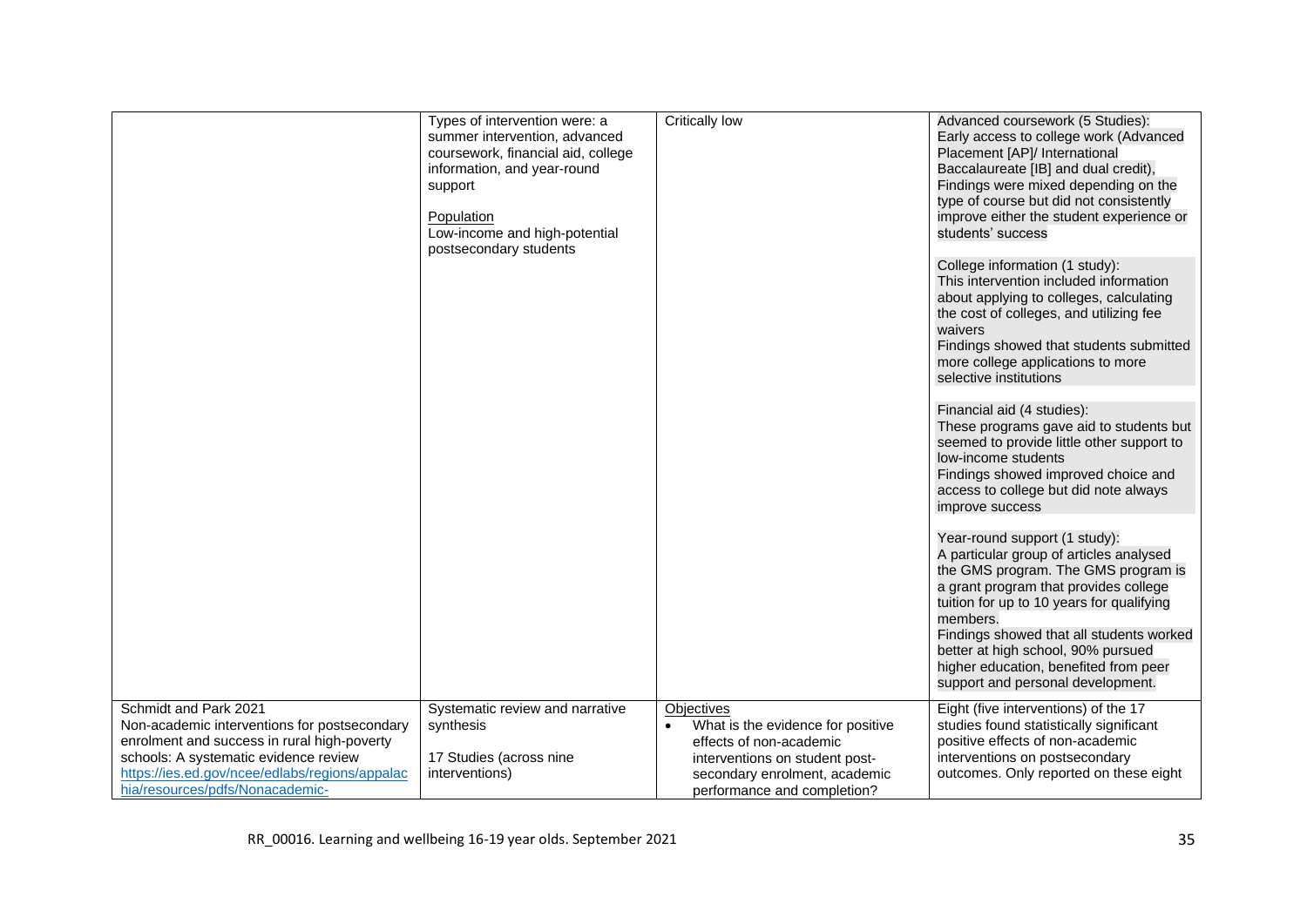<span id="page-35-0"></span>

| interventions-for-postsecondary-enrollment-<br>and-success_acc.pdf<br>Retrieved from ERIC | Free application for Federal<br>$\bullet$<br>Student Aid (FAFSA)<br><b>Facilitating Long-term</b><br>$\bullet$<br>Improvements in Graduation<br>and Higher Education for<br>Tomorrow (FLIGHT)<br><b>College Counselling</b><br>$\bullet$<br>interventions<br><b>Summer Counselling</b><br>interventions | What is the evidence for positive<br>$\bullet$<br>effects of non-academic<br>interventions on student post-<br>secondary outcomes for rural and<br>high-poverty populations?<br>What additional research is needed<br>$\bullet$<br>to address the evidence gap<br>Outcomes<br>Student post-secondary enrolment, | FAFSA interventions provide students<br>and families with information on the<br>importance of completing the FAFSA to<br>obtain college aid, send reminders on<br>key financial aid deadlines, and may<br>assist low-income families in completing<br>the application. Two studies Two studies<br>demonstrated positive effects on post-<br>secondary enrolment and persistence. p.<br>10 |
|-------------------------------------------------------------------------------------------|---------------------------------------------------------------------------------------------------------------------------------------------------------------------------------------------------------------------------------------------------------------------------------------------------------|-----------------------------------------------------------------------------------------------------------------------------------------------------------------------------------------------------------------------------------------------------------------------------------------------------------------|-------------------------------------------------------------------------------------------------------------------------------------------------------------------------------------------------------------------------------------------------------------------------------------------------------------------------------------------------------------------------------------------|
|                                                                                           | academic performance and completion<br>Summer Bridge interventions<br><b>Quality appraisal rating</b><br>Population<br>Critically low<br>5 to 19 years from rural and high<br>Only reported on sub set of studies that<br>poverty populations                                                           | FLIGHT is a school-based program that<br>provides mentoring and other supports to<br>middle and high school students to<br>improve their chances of enrolling and<br>succeeding in college. p.11                                                                                                                |                                                                                                                                                                                                                                                                                                                                                                                           |
|                                                                                           |                                                                                                                                                                                                                                                                                                         | showed positive outcomes                                                                                                                                                                                                                                                                                        | <b>College Counselling interventions</b><br>provide high school seniors with<br>mentoring and assistance with<br>completing college applications. p. 11                                                                                                                                                                                                                                   |
|                                                                                           |                                                                                                                                                                                                                                                                                                         |                                                                                                                                                                                                                                                                                                                 | Summer counselling broadly refers to<br>programs aimed at ensuring that high<br>school graduates successfully<br>matriculate in college in the fall after high<br>school graduation. p. 11                                                                                                                                                                                                |
|                                                                                           |                                                                                                                                                                                                                                                                                                         |                                                                                                                                                                                                                                                                                                                 | Summer Bridge interventions bridge<br>programs aim to support students'<br>postsecondary transition by connecting<br>students to social resources that can<br>help them succeed in college. p. 12                                                                                                                                                                                         |
|                                                                                           |                                                                                                                                                                                                                                                                                                         |                                                                                                                                                                                                                                                                                                                 | FLIGHT, college counselling, summer<br>counselling, and summer bridge<br>programs showed positive effects on<br>lone outcome each: Post-secondary<br>enrolment for FLIGHT and College<br>Counselling, persistence for Summer<br>Counselling, and completion for Summer<br>Bridge programmes)                                                                                              |
|                                                                                           |                                                                                                                                                                                                                                                                                                         |                                                                                                                                                                                                                                                                                                                 | The extent of FAFSA interventions on<br>post-secondary enrolment was medium                                                                                                                                                                                                                                                                                                               |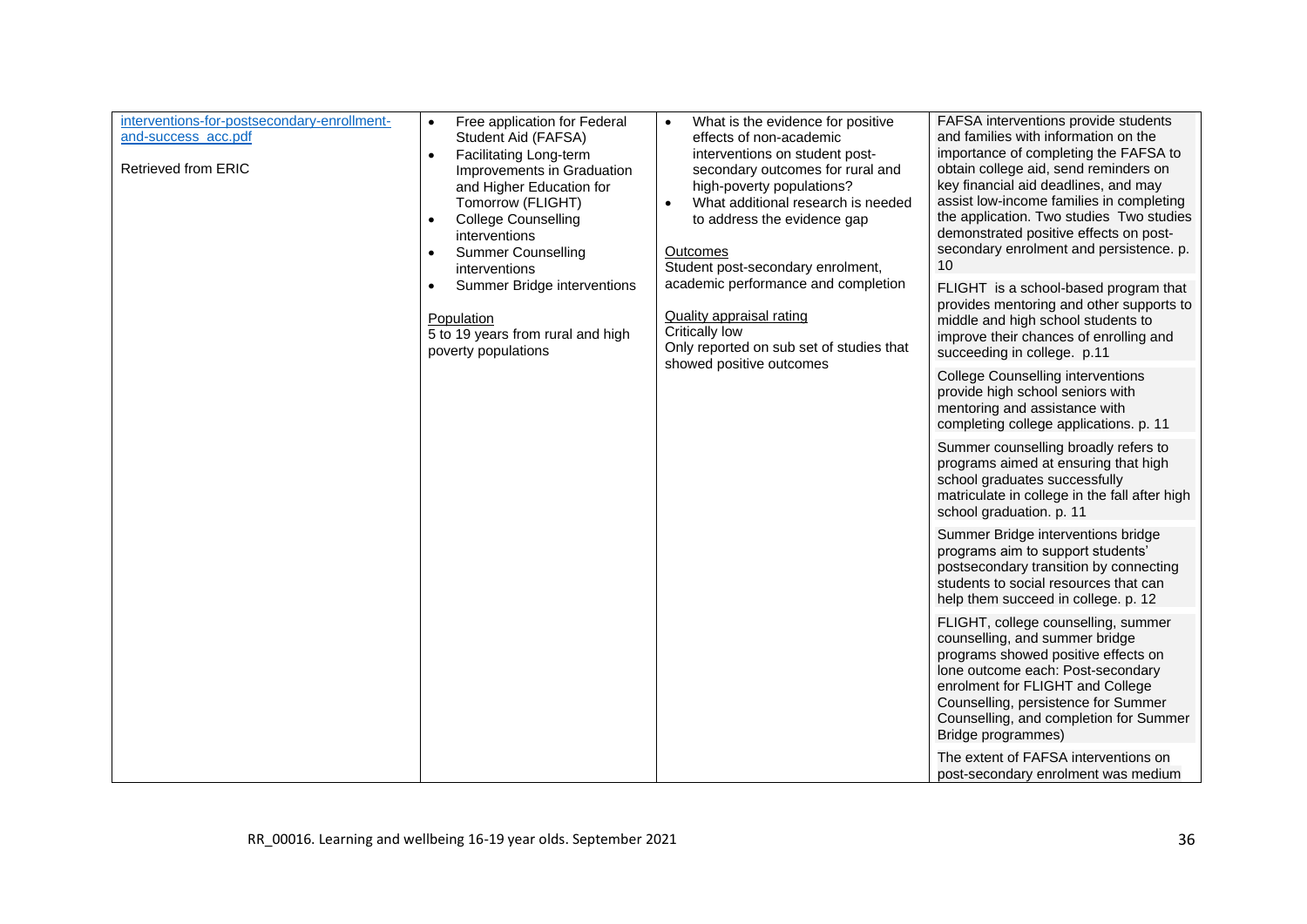<span id="page-36-0"></span>

|                                                                                                                                                                                                                       |                                                                                                                                                                                                                                                                                                                                                                                                                                                                                                                                                                                                                                                                                                                                                                                                                                                                                                                                                                                                                           |                                                                                                                                                                                                                                                                                                                                                                                                                                                                                                                                                                                                                 | to large; the extent of evidence for each<br>of the other findings was small                                                                                                                                                                                                                                                                                                                                                                                                                                                                                                                                                                                                                                                                                                                                                                                                                                                                                                                                                                                                                                                                                                                                                                                                                |
|-----------------------------------------------------------------------------------------------------------------------------------------------------------------------------------------------------------------------|---------------------------------------------------------------------------------------------------------------------------------------------------------------------------------------------------------------------------------------------------------------------------------------------------------------------------------------------------------------------------------------------------------------------------------------------------------------------------------------------------------------------------------------------------------------------------------------------------------------------------------------------------------------------------------------------------------------------------------------------------------------------------------------------------------------------------------------------------------------------------------------------------------------------------------------------------------------------------------------------------------------------------|-----------------------------------------------------------------------------------------------------------------------------------------------------------------------------------------------------------------------------------------------------------------------------------------------------------------------------------------------------------------------------------------------------------------------------------------------------------------------------------------------------------------------------------------------------------------------------------------------------------------|---------------------------------------------------------------------------------------------------------------------------------------------------------------------------------------------------------------------------------------------------------------------------------------------------------------------------------------------------------------------------------------------------------------------------------------------------------------------------------------------------------------------------------------------------------------------------------------------------------------------------------------------------------------------------------------------------------------------------------------------------------------------------------------------------------------------------------------------------------------------------------------------------------------------------------------------------------------------------------------------------------------------------------------------------------------------------------------------------------------------------------------------------------------------------------------------------------------------------------------------------------------------------------------------|
| Valentine et al. 2009<br>Systematic reviews of research:<br>postsecondary transitions. identifying<br>effective models and practices<br>https://files.eric.ed.gov/fulltext/ED507727.pdf<br><b>Retrieved from ERIC</b> | Systematic review and meta-<br>analysis<br>The search strategy aimed to find<br>studies regarding transition<br>programs designed to help<br>disadvantaged youth move into<br>and through to post-secondary<br>education:<br>- High school to community college<br>or technical college<br>- High school to 4-year<br>college/university<br>- Completion of community or<br>technical college<br>- Completion of 4-year<br>college/university<br>- Pre-college education to<br>community technical college<br>- High school to related<br>employment<br>-College/university to related<br>employment<br>- Community or technical college to<br>4-year college/university<br>19 studies which involved<br>interventions designed to keep<br>students in college once they<br>got there and 18 were included in<br>meta-analysis<br>Population<br>All studies included students who<br>were either at increased risk for<br>college failure (e.g., were identified<br>as high-risk admits) or were on<br>academic probation | <b>Objectives</b><br>What models or programmes of<br>$\bullet$<br>transition exist?<br>How is successful transition<br>$\bullet$<br>defined?<br>How are transition models and<br>$\bullet$<br>programmes evaluated?<br>What is the impact of transition<br>$\bullet$<br>programmes, specifically those that<br>aim to facilitate transition from one<br>educational system to another, to<br>programme completion, or to<br>specific, career-related employment<br>for disadvantaged youth?<br><b>Outcomes</b><br>Short term grades and persistence<br><b>Quality appraisal rating</b><br><b>Critically low</b> | <b>Definition</b><br>Transition defined as individual<br>movement from pre-college educational<br>systems into and through the first two<br>years of postsecondary education or into<br>related employment<br>Due to poor reporting of the primary<br>studies, the authors were unable to<br>assess studies on most quality<br>dimensions and it was not possible to<br>determine how or why programs might<br>be effective<br>Interventions ranged from relatively<br>comprehensive interventions (e.g., a<br>seminar designed to facilitate college<br>adjustment, coupled with limitations on<br>the number of credit hours students<br>could enrol in, smaller classes, and<br>tutoring) to those that were much smaller<br>in scale, such as adding a journaling<br>component to an English composition<br>class. Most interventions fell between<br>these two poles, with a freshman<br>orientation/adjustment seminar being the<br>strategy most often adopted (either alone<br>or in conjunction with other activities<br>such as tutoring)<br>The data did suggest that<br>comprehensive interventions might affect<br>short term grades and persistence but<br>there was little information as to which<br>elements in the comprehensive<br>interventions might be more effective |
| Spours et al. 2021                                                                                                                                                                                                    | Rapid review                                                                                                                                                                                                                                                                                                                                                                                                                                                                                                                                                                                                                                                                                                                                                                                                                                                                                                                                                                                                              | <b>Objectives: Harms</b>                                                                                                                                                                                                                                                                                                                                                                                                                                                                                                                                                                                        | Themes identified:                                                                                                                                                                                                                                                                                                                                                                                                                                                                                                                                                                                                                                                                                                                                                                                                                                                                                                                                                                                                                                                                                                                                                                                                                                                                          |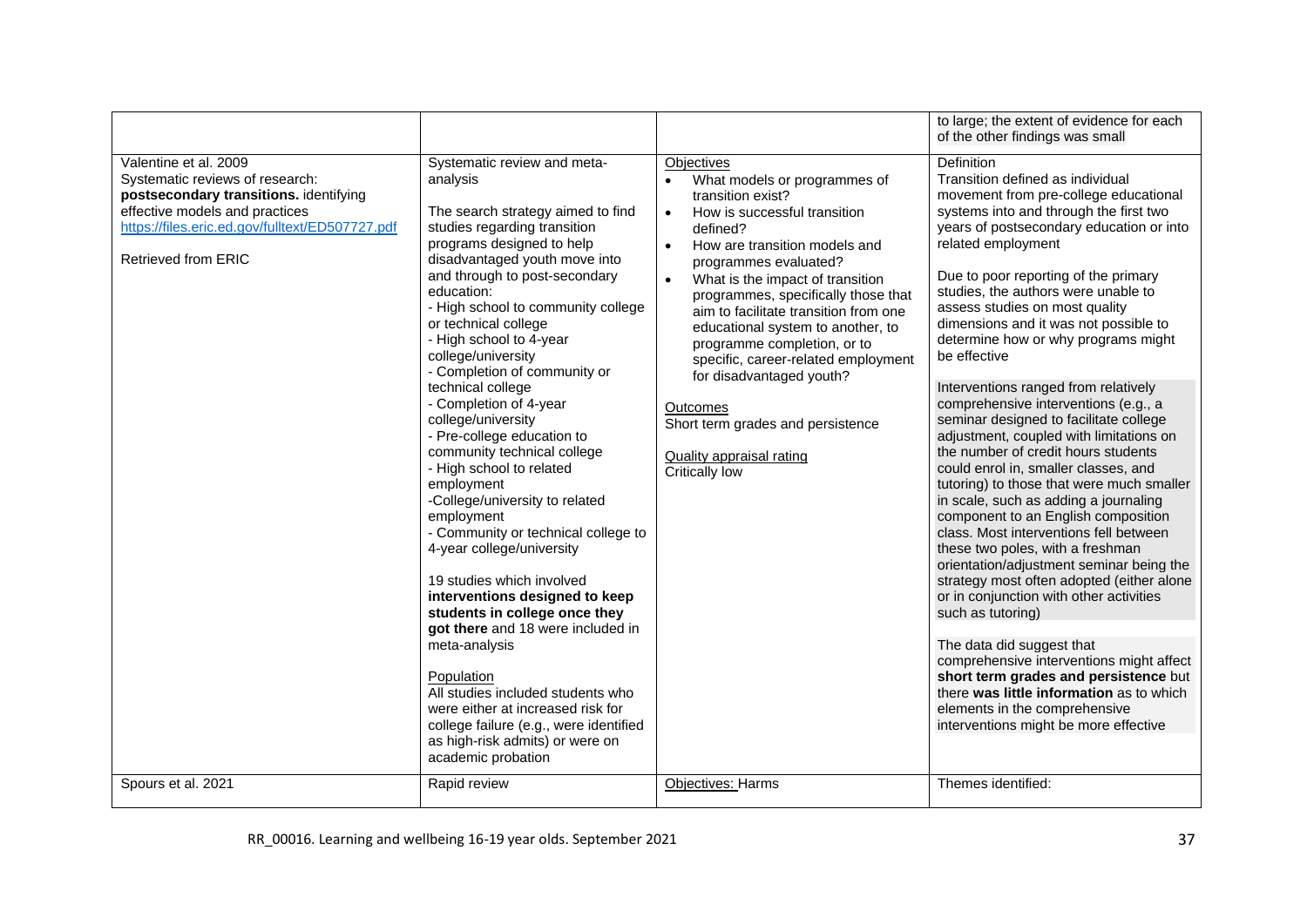<span id="page-37-0"></span>

| Mitigating impacts of the COVID19 pandemic    | Population                            | What is the nature and extent of the UK      | Theme 1. Vocational disruption for young   |
|-----------------------------------------------|---------------------------------------|----------------------------------------------|--------------------------------------------|
| on the further education sector: a rapid      | Further education sector: UK          | FE Sector experience of harms reported       | people, economic participation, and        |
| evidence review. UCL Social Research          | <b>Students and Staff</b>             | in research on impacts of COVID 19?          | apprenticeships.                           |
| Institute                                     |                                       |                                              | Theme 2. The mental health and             |
| http://eppi.ioe.ac.uk/cms/Portals/0/Lot%204%2 | "Evidence from systematic reviews     | Sub questions:                               | wellbeing of young people.                 |
| 0-%20FE%20-%20090921_LO.pdf?ver=2021-         | has been limited but with significant | - What short-term harms have been            | Theme 3. Changes to modes of learning,     |
| 09-09-114634-593                              | mitigation messages- given the        | reported by those involved in the Sector?    | assessment, and qualifications.            |
|                                               | specificities of the FE Sector in the | To what degree are the reported harms        | Theme 4. Inequalities disadvantaged        |
| Stakeholders                                  | UK and the novelty of the crisis      | evidence-based or perception-based?          | young people, and NEETs.                   |
|                                               | evidence from systematic reviews      |                                              | Theme 5. Problematical transitions and     |
|                                               | has not been able to cast light on    | - In what ways do the specific features      | access to higher education and post-16     |
|                                               | COVID harms but has provided          | of the Sector inform particular harms        | systems.                                   |
|                                               | possible transferable mitigations     | (e.g. in relation to its social composition, | Theme 6. A responsive but 'stressed' FE    |
|                                               | focused on targeted investment in     | transitions to work; assessment and          | Sector.                                    |
|                                               | vulnerable groups; joined-up and      | qualification and transitions to higher      |                                            |
|                                               | collaborative interventions leading   | study)?                                      | Theme 2:                                   |
|                                               | to personalised support packages."    |                                              | Harms: Based off surveys of individuals    |
|                                               | p.43                                  | - What relationship can be found             | and surveys of institutions which have     |
|                                               |                                       | between direct/indirect and short/long-      | not been peer reviewed. The mental         |
|                                               | "A novel crisis in an under-          | term harms (e.g., connections between        | health and wellbeing of young people       |
|                                               | researched sector - the density of    | pre-existing social/educational divisions    | has suffered with particular concerns      |
|                                               | grey literature and the paucity of    | and new divisions)?                          | about personal futures: job opportunities, |
|                                               | peer-reviewed studies- the vast       |                                              | nature of society/economy during           |
|                                               | majority of the extant evidence       | <b>Objectives: Mitigations</b>               | recovery. p. 19-21                         |
|                                               | underpinning COVID-related            | What systematic review evidence is           | <b>Mitigations:</b>                        |
|                                               | research in the FE Sector comes       | there to mitigate these UK experienced       | Link to AoC and SCFA reports pulling out   |
|                                               | from 'grey literature' (e.g. non-peer | harms in the research literature and         | their recommendations. p.33                |
|                                               | reviewed surveys, sector-based        | those identified by those involved in the    |                                            |
|                                               | statistics; research by sector        | Sector?                                      | Theme 3:                                   |
|                                               | representative organisations;         |                                              | Harms: Based on evidence from case         |
|                                               | perceptions of key actors and         | Sub questions                                | studies and more college-based             |
|                                               | policy proposals of an array of civil | - What counter measures are being            | research is required. Little is known      |
|                                               | society organisations)" p. 43         | reported by those involved in the Sector     | about the impact of remote learning        |
|                                               |                                       | in relation to                               | on class gaps. The presumption is that     |
|                                               | "The challenge with grey literatures  | short-term harms and long-term harms?        | these will deepen, but issues of learner   |
|                                               | is the degree of trustworthiness.     | - How far can these measures be              | engagement require more research.          |
|                                               | Here the picture is uneven. The       | classified as emergent or established by     | p.21-22                                    |
|                                               | findings concerning vocational        | research evidence?                           |                                            |
|                                               | disruption are firmly rooted in       |                                              | Mitigations: Evidence from one             |
|                                               | national and sector-based statistics  | <b>Quality appraisal rating</b>              |                                            |
|                                               | whereas findings regarding mental     | 6-items all answered Yes                     | systematic review suggested improved       |
|                                               | health and wellbeing are based on     |                                              | training, collaborative learning & more    |
|                                               | surveys by sector organisations or    |                                              | blended learning are required to           |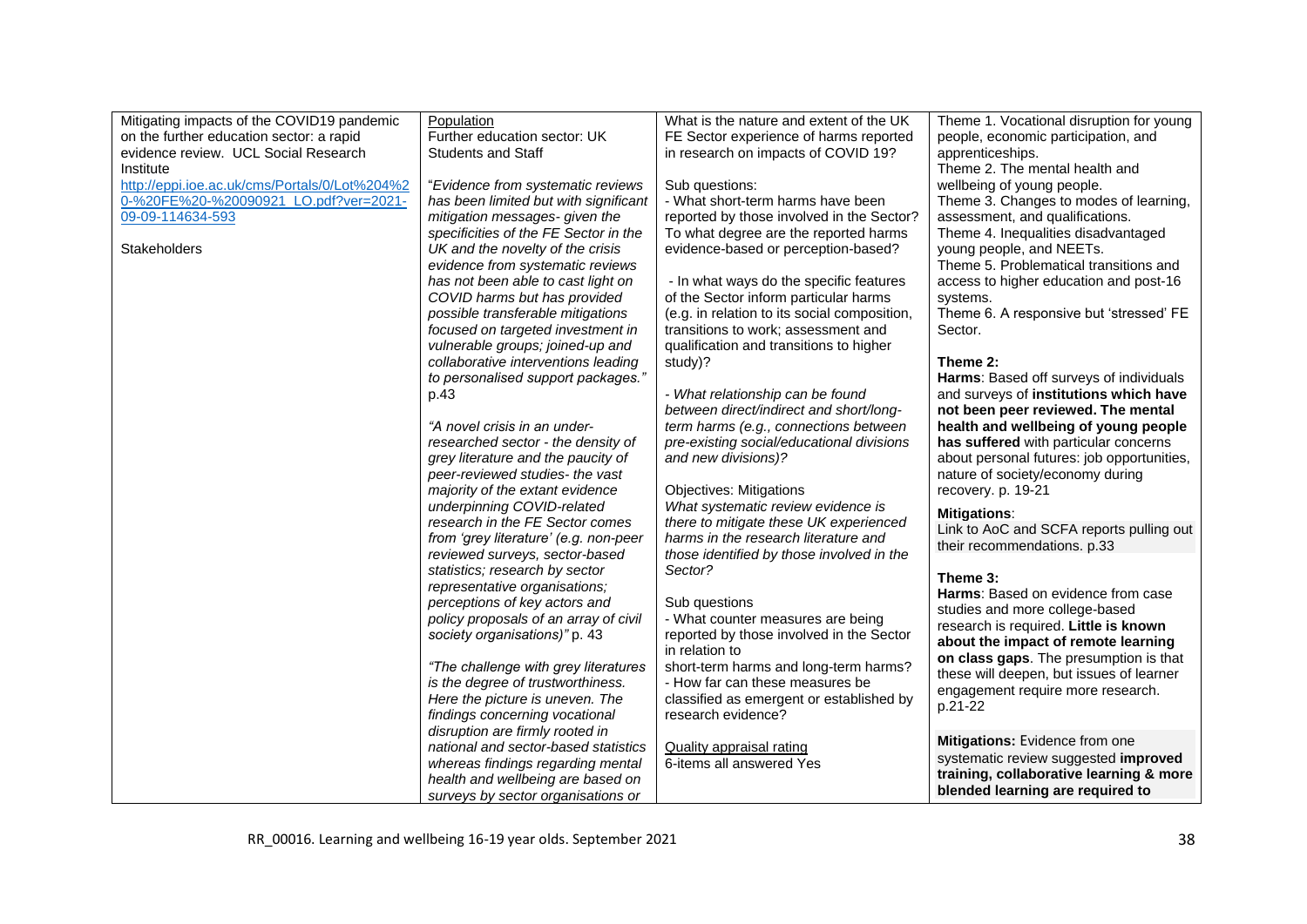<span id="page-38-0"></span>

|                                                                                                                                                                                                                                             | the perceptions of sector leaders<br>and young people. These are not<br>to be discounted (concerns about<br>the mental wellbeing of young<br>people come from a variety of<br>sources), but there may be<br>methodological shortcomings of<br>these kind of sources that have to<br>be taken into consideration when<br>assessing the strength and<br>reliability of the evidence".p.43                                                                                                                                                                                       |                                                                                                                                                                                                                                                                                                                                                                                                                                                                                                                                                                                                                                                                                                                                                              | support catch-up. The degree to which<br>losses/disruption to vocational learning<br>are remedied will depend on the scale of<br>the economic recovery.<br>Theme 4:<br>Harms: Evidence from systematic<br>reviews and primary research suggests<br>that disrupted/losses to learning have<br>magnified class gaps and this is<br>supported by a broadly held perception<br>in the sector. p.23-25<br>Mitigations: There were no systematic<br>review evidence on mitigating the<br>increased educational inequalities<br>directly relevant to the FE Sector                                                                                                                                                                                                                                                                                                 |
|---------------------------------------------------------------------------------------------------------------------------------------------------------------------------------------------------------------------------------------------|-------------------------------------------------------------------------------------------------------------------------------------------------------------------------------------------------------------------------------------------------------------------------------------------------------------------------------------------------------------------------------------------------------------------------------------------------------------------------------------------------------------------------------------------------------------------------------|--------------------------------------------------------------------------------------------------------------------------------------------------------------------------------------------------------------------------------------------------------------------------------------------------------------------------------------------------------------------------------------------------------------------------------------------------------------------------------------------------------------------------------------------------------------------------------------------------------------------------------------------------------------------------------------------------------------------------------------------------------------|-------------------------------------------------------------------------------------------------------------------------------------------------------------------------------------------------------------------------------------------------------------------------------------------------------------------------------------------------------------------------------------------------------------------------------------------------------------------------------------------------------------------------------------------------------------------------------------------------------------------------------------------------------------------------------------------------------------------------------------------------------------------------------------------------------------------------------------------------------------|
| Halladay et al. 2019<br>Mindfulness for the Mental Health and<br>Wellbeing of Post-Secondary Students: A<br>Systematic Review and Meta-Analysis<br>https://link.springer.com/article/10.1007/s1267<br>1-018-0979-z<br>Retrieved from PubMed | Systematic review and meta-<br>analysis<br>49 studies were included in the<br>systematic review, out of which 41<br>studies were RCTs.<br>Intervention<br>Mindfulness-based interventions<br>(MBI) at least two weeks in<br>duration.<br>No restriction to traditional<br>mindfulness-based stress reduction<br>(MBSR) or mindfulness-based<br>cognitive therapy (MBCT).<br>Authors ensured that interventions<br>in the included papers contained<br>the core components of<br>mindfulness:<br>Grounding in the present<br>moment<br>Being open and accepting<br>experiences | <b>Objectives</b><br>Primary objective is to address<br>limitations of previous reviews and<br>synthesize the current literature<br>regarding the effectiveness of<br>MBIs for all post-secondary students on:<br>Anxiety<br>$\bullet$<br>Depression<br>$\bullet$<br>Secondary objective was to explore if<br>MBIs are effect at:<br>Reducing perceived stress<br>$\bullet$<br>Improving sleep parameters<br>$\bullet$<br>Reducing substance use<br>Improving emotion regulation in<br>post-secondary students<br>Outcomes<br>Primary outcomes:<br>Anxiety and depressive symptoms<br>excluding diagnosed anxiety disorder or<br>depression<br>Secondary outcomes:<br>Perceived stress, sleep parameters,<br>substance use frequency, emotion<br>regulation. | Findings:<br>The results of this meta-analysis indicate<br>that, in postsecondary students, MBIs<br>appear to produce small to moderate<br>reductions in symptoms of<br>depression, anxiety, and perceived<br>stress post-intervention when compared<br>to passive control.<br>Results were similar for shorter versus<br>longer interventions.<br>Studies using MBCT appeared to<br>produce larger effect sizes for<br>depression and anxiety symptoms when<br>comparing to passive control.<br>MBIs of at least 2 weeks in duration<br>appear to be a better alternative than<br>no intervention for students,<br>particularly for reducing symptoms of<br>depression, anxiety, and perceived<br>stress.<br>When comparing to no intervention,<br>traditional MBCT appears to be the<br>most effective for symptoms of<br>depression and anxiety compared |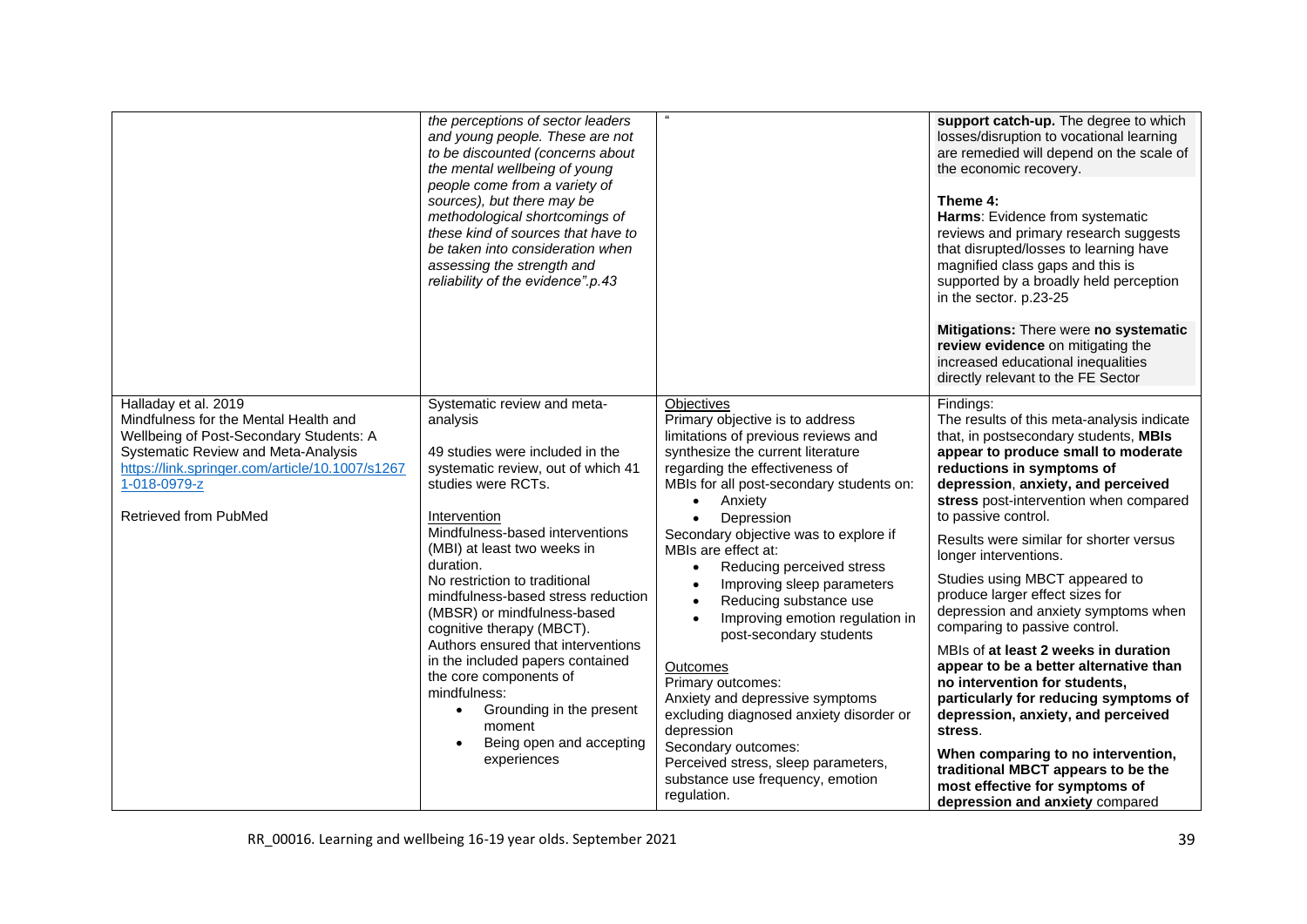| No restriction of methods of                                                                                                                                                                                                                                                                                                                                                                                                                                                                     |                                                                                        | to other MBIs.                                                                                                                                                                                                                                                                                                                                                                                                                                                                                                                                                                                                                                                                                                                                                                                                                                                                                            |
|--------------------------------------------------------------------------------------------------------------------------------------------------------------------------------------------------------------------------------------------------------------------------------------------------------------------------------------------------------------------------------------------------------------------------------------------------------------------------------------------------|----------------------------------------------------------------------------------------|-----------------------------------------------------------------------------------------------------------------------------------------------------------------------------------------------------------------------------------------------------------------------------------------------------------------------------------------------------------------------------------------------------------------------------------------------------------------------------------------------------------------------------------------------------------------------------------------------------------------------------------------------------------------------------------------------------------------------------------------------------------------------------------------------------------------------------------------------------------------------------------------------------------|
| delivery (online, in person, guided,<br>unguided), length, or frequency.<br>Combined approaches were only<br>used if controls got the same co-<br>intervention<br>Population<br>Postsecondary students, including<br>undergraduates, graduates, college<br>and health professional students.<br>Population only included healthy<br>students who internalise symptoms<br>Students with diagnosed<br>conditions, such as ADHD, or<br>developmental disabilities were<br>excluded from this review | <b>Quality appraisal rating</b><br>High (only one non-critical weakness<br>Item $10$ ) | It is important to note that this review<br>found no significant difference between<br>shorter and longer interventions (apart<br>from MBCT), and therefore shorter<br>interventions may provide feasible, brief,<br>and effective strategies for reducing<br>student anxiety, depression, and<br>perceived stress.<br>These findings suggest that MBIs may<br>be an appropriate intervention for<br>students who are waiting for<br>counselling services for depression,<br>anxiety, and stress. There is insufficient<br>evidence at this time to evaluate the<br>effectiveness of MBIs in students<br>presenting to health and counselling<br>services for sleep difficulties, substance<br>use problems, or emotion dysregulation<br>or to make recommendations on<br>mindfulness compared to other<br>psychotherapeutic interventions in<br>reducing common mental health<br>concerns among students |

Key: ADHD: Attention hyper deficit disorder; AoC: Association of Colleges; FE: further education; SFCA: Sixth Form College Association; MBI: mindfulnessbased interventions; MBSR: mindfulness-based stress reduction; MBCT: mindfulness-based cognitive therapy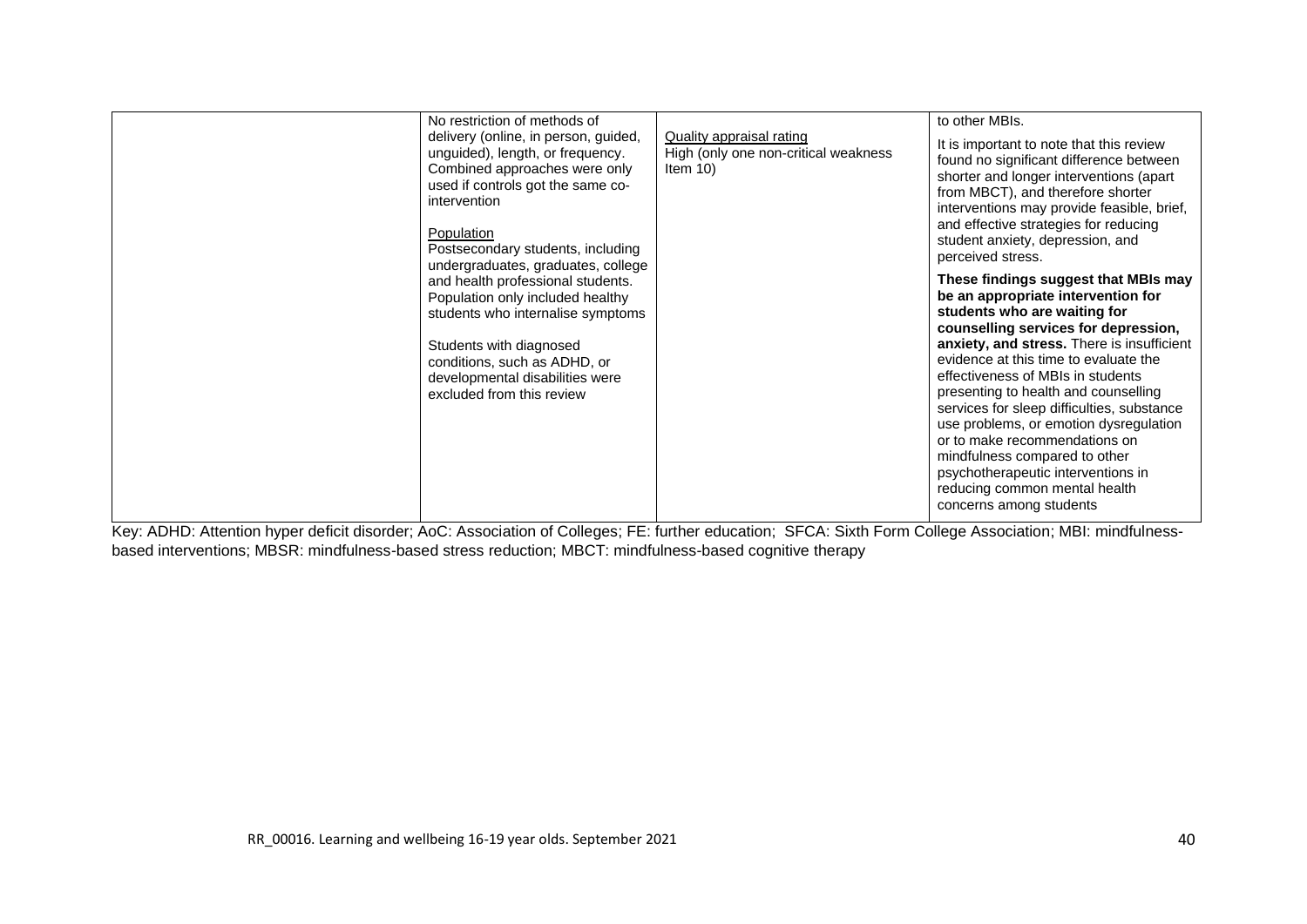## **Summary table of characteristics of systematic reviews produced by educational organisations**

<span id="page-40-0"></span>

| <b>Citation</b>                                                                                                                                                                                                                                                                                                                                          | Review type and                                                                                                                                                                                                                                                                                                                                                   | Objective                                                                                                                                                                                                                                                                                      | Key features of interventions                                                                                                                                                                                                                                                                                                                                                                                                                                                                                                                                                                                                                                                                                                                                                                                                                                                                                                                                                                                                                                          |
|----------------------------------------------------------------------------------------------------------------------------------------------------------------------------------------------------------------------------------------------------------------------------------------------------------------------------------------------------------|-------------------------------------------------------------------------------------------------------------------------------------------------------------------------------------------------------------------------------------------------------------------------------------------------------------------------------------------------------------------|------------------------------------------------------------------------------------------------------------------------------------------------------------------------------------------------------------------------------------------------------------------------------------------------|------------------------------------------------------------------------------------------------------------------------------------------------------------------------------------------------------------------------------------------------------------------------------------------------------------------------------------------------------------------------------------------------------------------------------------------------------------------------------------------------------------------------------------------------------------------------------------------------------------------------------------------------------------------------------------------------------------------------------------------------------------------------------------------------------------------------------------------------------------------------------------------------------------------------------------------------------------------------------------------------------------------------------------------------------------------------|
|                                                                                                                                                                                                                                                                                                                                                          |                                                                                                                                                                                                                                                                                                                                                                   |                                                                                                                                                                                                                                                                                                |                                                                                                                                                                                                                                                                                                                                                                                                                                                                                                                                                                                                                                                                                                                                                                                                                                                                                                                                                                                                                                                                        |
| <b>Citation retrieval source</b><br>Education Endowment Foundation 2021a<br>One to one tuition<br>(Teaching and Learning Toolkit)<br>https://educationendowmentfoundation.org.uk/<br>education-evidence/teaching-learning-<br>toolkit/one-to-one-tuition<br>Retrieved from organisational web site<br>(Report for the Education Endowment<br>foundation) | methodology<br><b>Population</b><br>Systematic review and meta-<br>analysis<br>Population<br>The EEF Teaching and Learning<br>Toolkit comprises a series of<br>accessible summaries of<br>international evidence on teaching<br>3 to 18 year olds, including the<br>cost, evidence strength, and impact<br>of interventions, in this case, one-<br>to-one tuition | <b>Outcomes</b><br>Objectives<br>Provides evidence on the cost, evidence<br>strength and impact of one-to-one<br>tuition, and guidance on what to<br>consider before implementation<br>Outcomes<br>Additional months progress in learning<br><b>Quality appraisal rating</b><br>Critically low | <b>Findings</b><br>Definition: a teacher, teaching assistant<br>or other adult giving a pupil intensive<br>tuition on a one-to-one basis<br>High impact for moderate cost based<br>on moderate evidence<br>• One-to-one tuition is very effective at<br>improving pupil outcomes, delivering<br>approximately 4 months' additional<br>progress in secondary schools.<br>• It might be an effective strategy for<br>providing targeted support to pupils with<br>low prior attainment or struggling in<br>particular areas<br>· Short, regular sessions (about 30<br>minutes 3-5 times a week) appear to<br>result in optimum impact<br>• Tuition is more likely to make an impact<br>if it is additional to, but explicitly linked<br>with, normal lessons<br>• One to one tuition can be expensive,<br>particularly when delivered by teachers.<br>Approaches that use teaching assistants<br>or in small groups rather than one to one<br>have smaller positive effect on average,<br>but may be a cost-effective option<br>• For one-to-one tuition led by teaching |
|                                                                                                                                                                                                                                                                                                                                                          |                                                                                                                                                                                                                                                                                                                                                                   |                                                                                                                                                                                                                                                                                                | assistants, interventions are likely to be<br>more beneficial when teaching<br>assistants, are experienced, well-trained                                                                                                                                                                                                                                                                                                                                                                                                                                                                                                                                                                                                                                                                                                                                                                                                                                                                                                                                               |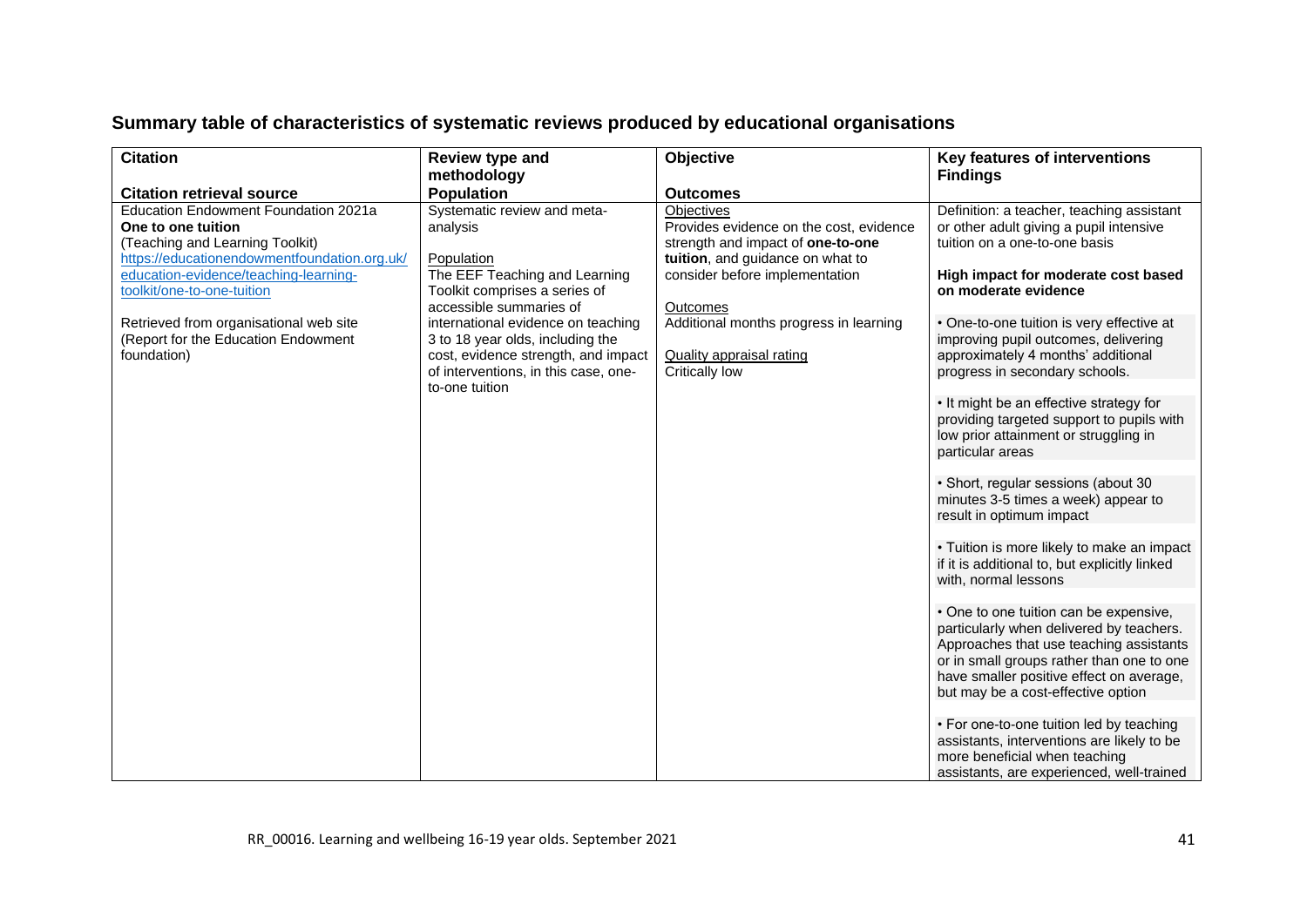<span id="page-41-0"></span>

|                                                                                              |                                                                                                               |                                                                           | and supported - e.g. delivering a<br>structured intervention                                                                                                                                                                          |
|----------------------------------------------------------------------------------------------|---------------------------------------------------------------------------------------------------------------|---------------------------------------------------------------------------|---------------------------------------------------------------------------------------------------------------------------------------------------------------------------------------------------------------------------------------|
|                                                                                              |                                                                                                               |                                                                           | Studies in England have shown that                                                                                                                                                                                                    |
|                                                                                              |                                                                                                               |                                                                           | pupils eligible for free school meals<br>typically receive additional benefits from                                                                                                                                                   |
|                                                                                              |                                                                                                               |                                                                           | one to one tuition. Low attaining pupils                                                                                                                                                                                              |
|                                                                                              |                                                                                                               |                                                                           | are particularly likely to benefit.                                                                                                                                                                                                   |
|                                                                                              |                                                                                                               |                                                                           | • The average cost is moderate; lower for<br>online delivery (15 hours for £167-£180<br>per pupil via the National Tutoring<br>Programme year 1 (2020-2021)); higher<br>for in-person tuition and qualified or<br>specialist teachers |
| Education Endowment Foundation 2021b<br><b>Small group tuition</b>                           | Systematic review and meta-<br>analysis                                                                       | Objective<br>Provides evidence on the cost, evidence                      | Definition: one teacher or professional<br>educator working with 2-5 pupils                                                                                                                                                           |
| (Teaching and Learning Toolkit)<br>https://educationendowmentfoundation.org.uk/              | Population                                                                                                    | strength and impact of small group<br>tuition, and guidance on what to    | together, usually in a separate working<br>area. Intensive tuition in small groups is                                                                                                                                                 |
| education-evidence/teaching-learning-<br>toolkit/small-group-tuition                         | The EEF Teaching and Learning<br>Toolkit comprises a series of                                                | consider before implementation.                                           | often provided to support lower attaining<br>learners or those who are falling behind,                                                                                                                                                |
|                                                                                              | accessible summaries of                                                                                       | <b>Outcomes</b>                                                           | but it can also be used as a more                                                                                                                                                                                                     |
| Retrieved from organisational web site<br>(Report for the Education Endowment<br>foundation) | international evidence on teaching<br>3-18 year olds, including the cost,<br>evidence strength, and impact of | Additional months progress in learning<br><b>Quality appraisal rating</b> | general strategy to ensure effective<br>progress, or to teach challenging topics<br>or skills                                                                                                                                         |
|                                                                                              | interventions, in this case, small                                                                            | Critically low                                                            |                                                                                                                                                                                                                                       |
|                                                                                              | group tuition                                                                                                 |                                                                           | Moderate impact for low cost based<br>on moderate evidence                                                                                                                                                                            |
|                                                                                              |                                                                                                               |                                                                           | • Small group tuition has an impact of 2                                                                                                                                                                                              |
|                                                                                              |                                                                                                               |                                                                           | months' additional progress over the<br>course of a year in secondary schools                                                                                                                                                         |
|                                                                                              |                                                                                                               |                                                                           | • It is more likely to be effective if                                                                                                                                                                                                |
|                                                                                              |                                                                                                               |                                                                           | targeted at pupils' specific needs,<br>identified by diagnostic assessment                                                                                                                                                            |
|                                                                                              |                                                                                                               |                                                                           | • The cost-effectiveness of teaching in                                                                                                                                                                                               |
|                                                                                              |                                                                                                               |                                                                           | small groups (compared with one-to-one<br>tuition) indicates that greater use of this                                                                                                                                                 |
|                                                                                              |                                                                                                               |                                                                           | approach may be worthwhile                                                                                                                                                                                                            |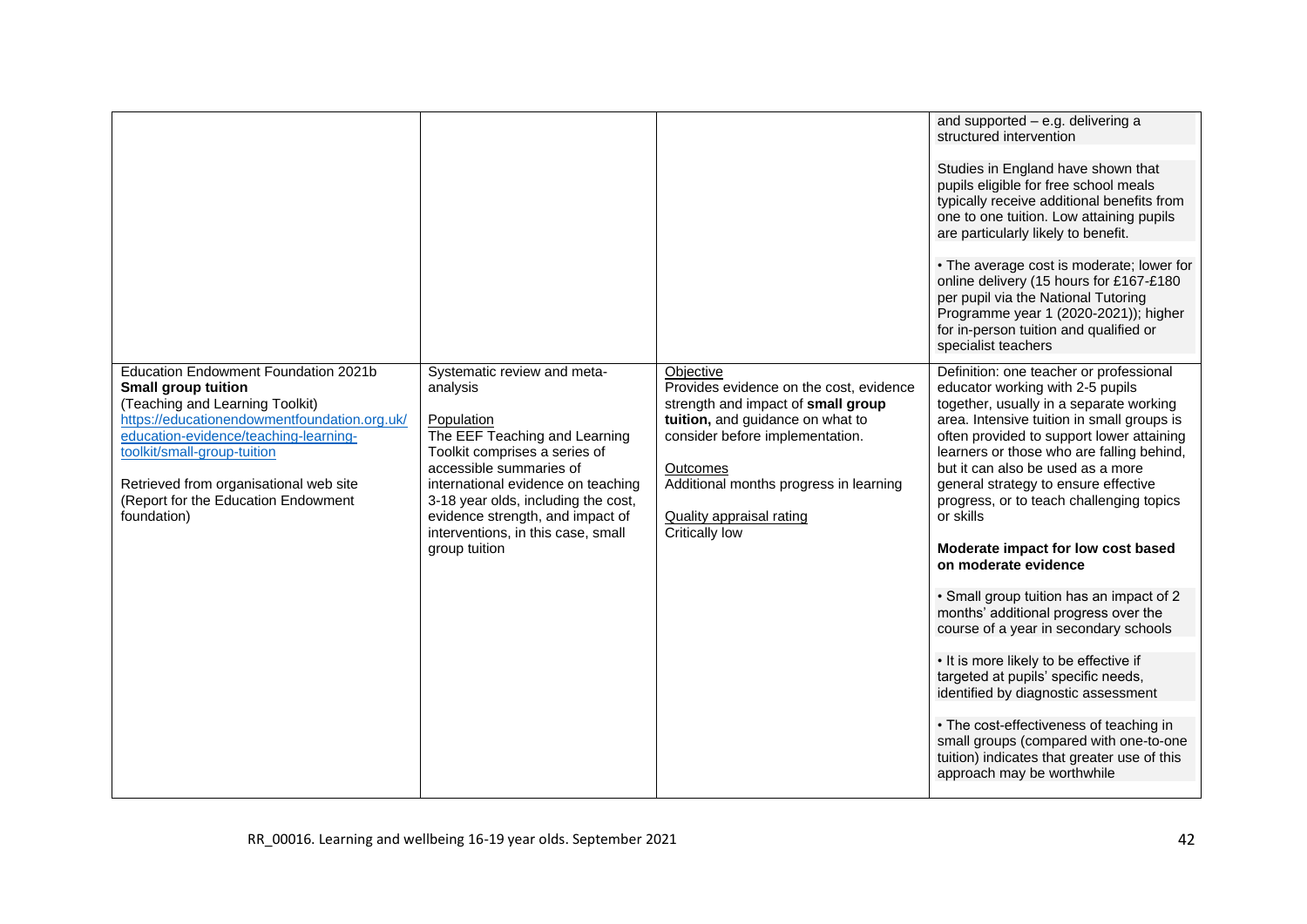<span id="page-42-0"></span>

|                                                                                                                                                                                                                                                                                                                   |                                                                                                                                                                                                                                                                                                                      |                                                                                                                                                                                                                                                                       | • Providing training to the staff that<br>deliver small group tuition is likely to<br>increase impact<br>• Additional small group support can be<br>effectively targeted at pupils from<br>disadvantaged backgrounds as part of a<br>school's pupil premium strategy<br>Studies in England have shown that<br>pupils eligible for free school meals<br>typically receive additional benefits from<br>small group tuition<br>• Impact is linked to group size (the<br>smaller, the better), more feedback from<br>the teacher, more sustained engagement<br>in smaller groups, or work which is more<br>closely matched to learners' needs                                                                                                                                                                                                      |
|-------------------------------------------------------------------------------------------------------------------------------------------------------------------------------------------------------------------------------------------------------------------------------------------------------------------|----------------------------------------------------------------------------------------------------------------------------------------------------------------------------------------------------------------------------------------------------------------------------------------------------------------------|-----------------------------------------------------------------------------------------------------------------------------------------------------------------------------------------------------------------------------------------------------------------------|------------------------------------------------------------------------------------------------------------------------------------------------------------------------------------------------------------------------------------------------------------------------------------------------------------------------------------------------------------------------------------------------------------------------------------------------------------------------------------------------------------------------------------------------------------------------------------------------------------------------------------------------------------------------------------------------------------------------------------------------------------------------------------------------------------------------------------------------|
| Education Endowment Foundation 2021c<br><b>Peer tutoring</b><br>(Teaching and Learning Toolkit)<br>https://educationendowmentfoundation.org.uk/e<br>ducation-evidence/teaching-learning-toolkit/peer-<br>tutoring<br>Retrieved from organisational web site<br>(Report for the Education Endowment<br>foundation) | Systematic review and meta-<br>analysis<br>Population<br>The EEF Teaching and Learning<br>Toolkit comprises a series of<br>accessible summaries of<br>international evidence on teaching<br>3-18 year olds, including the cost,<br>evidence strength, and impact of<br>interventions, in this case, peer<br>tutoring | Objective<br>Provides evidence on the cost, evidence<br>strength and impact of peer tutoring,<br>and guidance on what to consider before<br>implementation<br>Outcomes<br>Additional months progress in learning<br><b>Quality appraisal rating</b><br>Critically low | Definition: Includes a range of<br>approaches in which learners work in<br>pairs or small groups to provide each<br>other with explicit teaching support, such<br>as: cross-age tutoring, in which an older<br>learner takes the tutoring role and is<br>paired with a younger tutee or tutees;<br>peer assisted learning, which is a<br>structured approach for mathematics and<br>reading with sessions; and reciprocal<br>peer tutoring, in which learners alternate<br>between the role of tutor and tutee. Peer<br>assessment can take different forms,<br>such as reinforcing learning or correcting<br>misunderstandings<br>High impact for very low cost based<br>on extensive evidence<br>• Peer tutoring approaches appear to<br>have an average positive effect<br>equivalent to approximately five<br>additional months' progress. |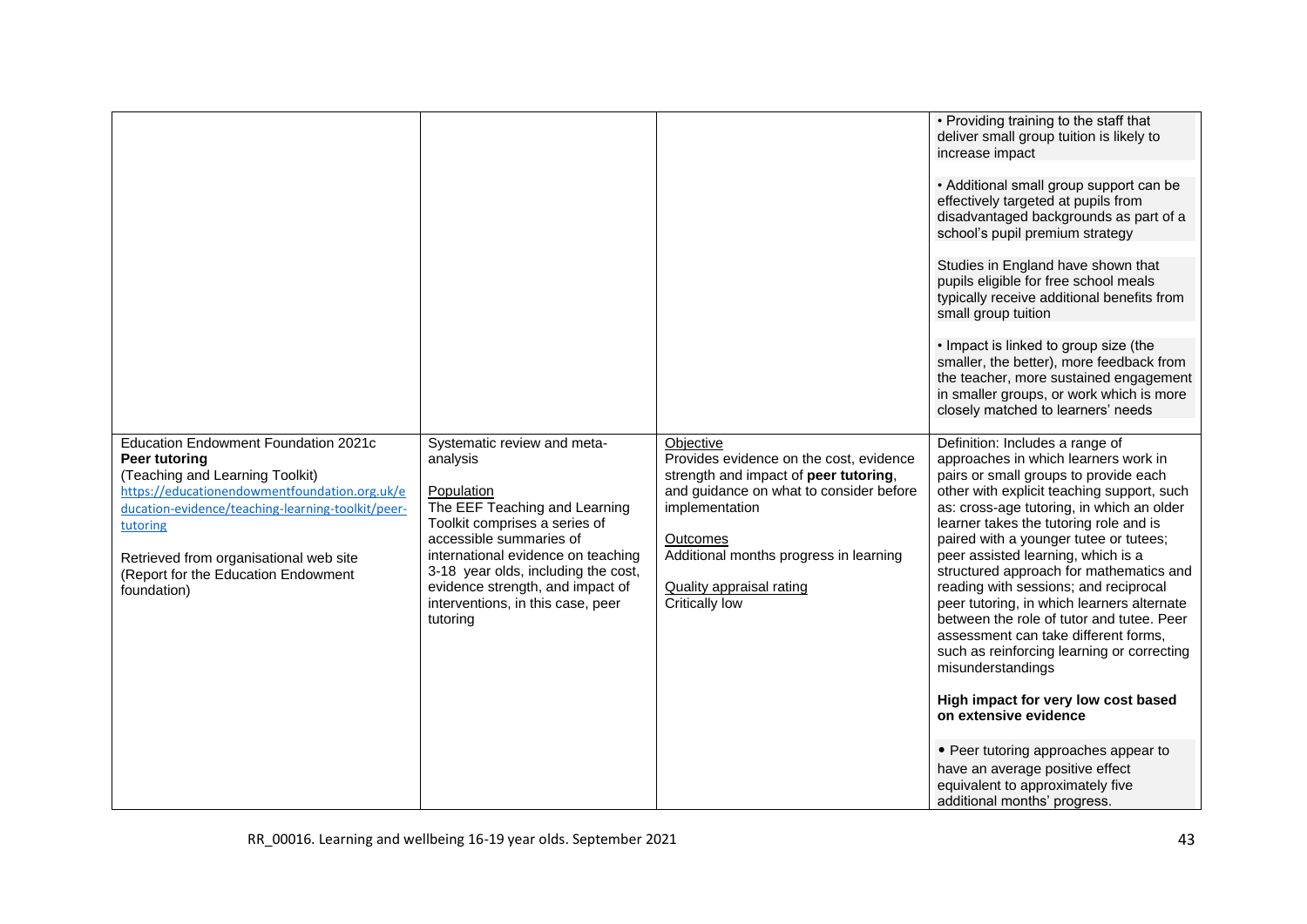|  | . It has an impact on both tutors and<br>tutees and may be a cost-effective<br>approach to delivering one-to-one or<br>small group tuition                                                                                                                                                                  |
|--|-------------------------------------------------------------------------------------------------------------------------------------------------------------------------------------------------------------------------------------------------------------------------------------------------------------|
|  | • It seems to be most effective when<br>used to review or consolidate learning,<br>rather than introducing new material                                                                                                                                                                                     |
|  | • Training for staff and tutors is essential<br>for success. It is crucial to allocate<br>sufficient time to train both staff and<br>tutors, to ensure training provides<br>structure to the tutoring, and to identify<br>and implement improvements as the<br>programme progresses                         |
|  | • Four to ten week intensive blocks with<br>regular sessions (4-5 times a week)<br>appear to provide maximum impact                                                                                                                                                                                         |
|  | • All types of pupil appear to benefit but<br>there is some evidence that pupils who<br>are low-attaining and those with special<br>educational needs make the biggest<br>gains                                                                                                                             |
|  | • It appears to be particularly effective<br>when there is support to ensure the<br>quality of peer interaction is high. An age<br>gap of less than 3 years between tutor<br>and tutee is optimal, and the work must<br>be challenging to the tutee whilst easy<br>enough for the tutor to provide support. |
|  | · Successful approaches may also<br>support the social and personal<br>development of pupils and boost their<br>self-confidence and motivation for<br>learning                                                                                                                                              |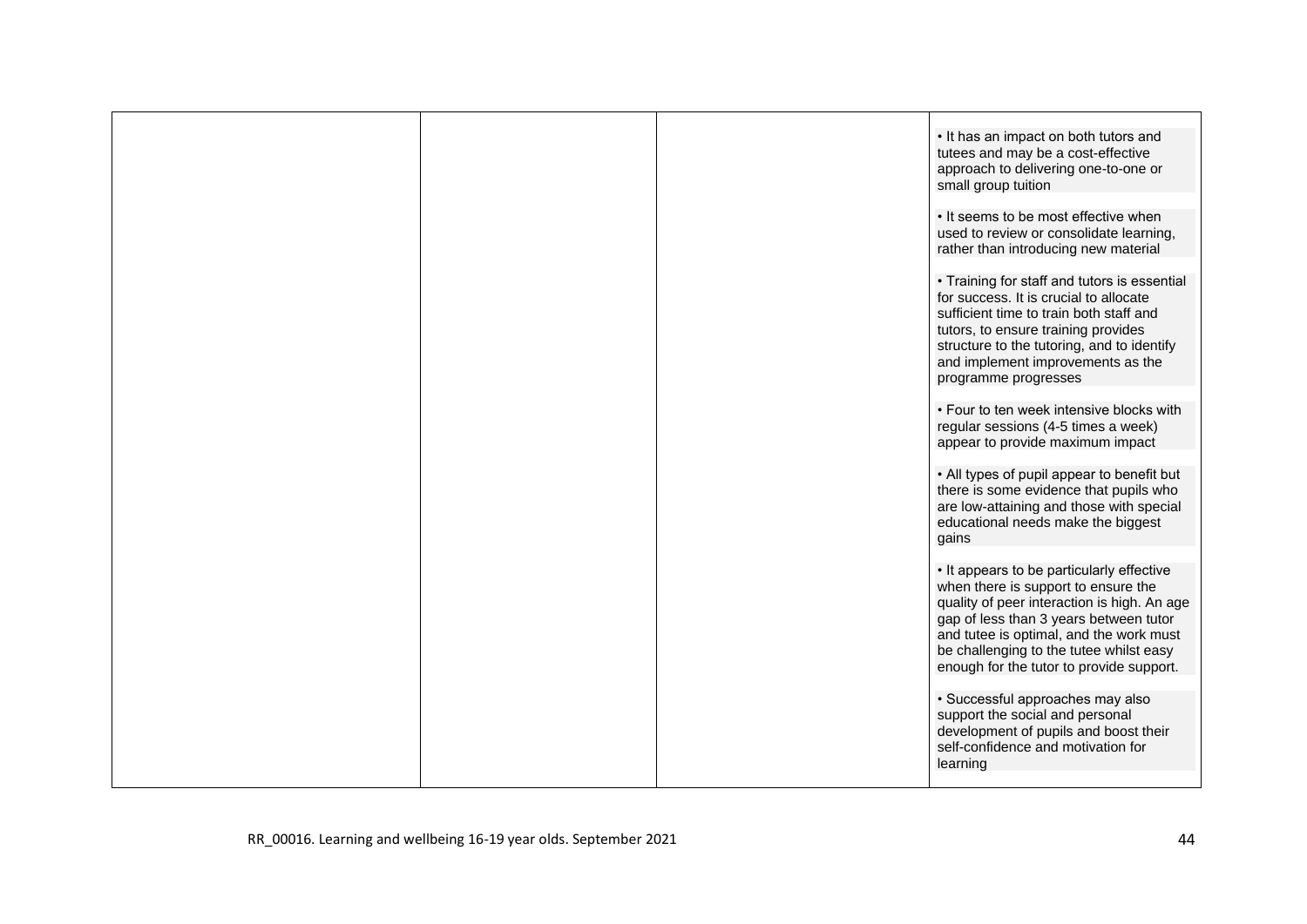<span id="page-44-0"></span>

|                                                                                                                                                                                                                                                                                                           |                                                                                                                                                                                                                                                                                                                  |                                                                                                                                                                                                                                                            | • The average cost is expected to be<br>very low                                                                                                                                                                                                                                                                                                                                                                                                                                                                                                                                                                                                                                                                                                                                                                                                                                                                                                                                                                                                                                                                                                                                                                                                                                                                                                                                                                           |
|-----------------------------------------------------------------------------------------------------------------------------------------------------------------------------------------------------------------------------------------------------------------------------------------------------------|------------------------------------------------------------------------------------------------------------------------------------------------------------------------------------------------------------------------------------------------------------------------------------------------------------------|------------------------------------------------------------------------------------------------------------------------------------------------------------------------------------------------------------------------------------------------------------|----------------------------------------------------------------------------------------------------------------------------------------------------------------------------------------------------------------------------------------------------------------------------------------------------------------------------------------------------------------------------------------------------------------------------------------------------------------------------------------------------------------------------------------------------------------------------------------------------------------------------------------------------------------------------------------------------------------------------------------------------------------------------------------------------------------------------------------------------------------------------------------------------------------------------------------------------------------------------------------------------------------------------------------------------------------------------------------------------------------------------------------------------------------------------------------------------------------------------------------------------------------------------------------------------------------------------------------------------------------------------------------------------------------------------|
| Education Endowment Foundation 2021d<br><b>Mentoring</b><br>(Teaching and Learning Toolkit)<br>https://educationendowmentfoundation.org.uk/<br>education-evidence/teaching-learning-<br>toolkit/mentoring<br>Retrieved from organisational web site<br>(Report for the Education Endowment<br>foundation) | Systematic review and meta-<br>analysis<br>Population<br>The EEF Teaching and Learning<br>Toolkit comprises a series of<br>accessible summaries of<br>international evidence on teaching<br>3-18 year olds, including the cost,<br>evidence strength, and impact of<br>interventions, in this case,<br>mentoring | Objective<br>Provides evidence on the cost, evidence<br>strength and impact of mentoring, and<br>guidance on what to consider before<br>implementation<br>Outcomes<br>Additional months progress in learning<br>Quality appraisal rating<br>Critically low | Definition: Mentoring involves pairing<br>young people with an older peer or<br>volunteer, who acts as a positive role<br>model, often to young people who are<br>deemed to be hard to reach or at risk of<br>educational failure or exclusion. In<br>general, mentoring aims to build<br>confidence, develop resilience and<br>character, or raise aspirations, rather<br>than to develop specific academic skills<br>or knowledge. Mentors typically build<br>relationships with young people by<br>meeting with them one to one for about<br>an hour a week over a sustained period<br>Low impact for moderate cost based<br>on moderate evidence<br>The impact of mentoring varies but, on<br>average, it is likely to have a small<br>positive impact on attainment. Some<br>studies have found more positive<br>impacts for students from disadvantaged<br>backgrounds, and for non-academic<br>outcomes such as attitudes to school,<br>attendance and behaviour<br>• Positive effects on attainment tend not<br>to be sustained once the mentoring<br>stops. It is important to consider how<br>pupils who have benefitted can be<br>supported to retain positive changes in<br>their confidence and behaviour<br>. Both community-based and school-<br>based approaches can be successful<br>• Mentor drop-out can have a detrimental<br>effect on mentees. It is important to<br>consider how to support mentors |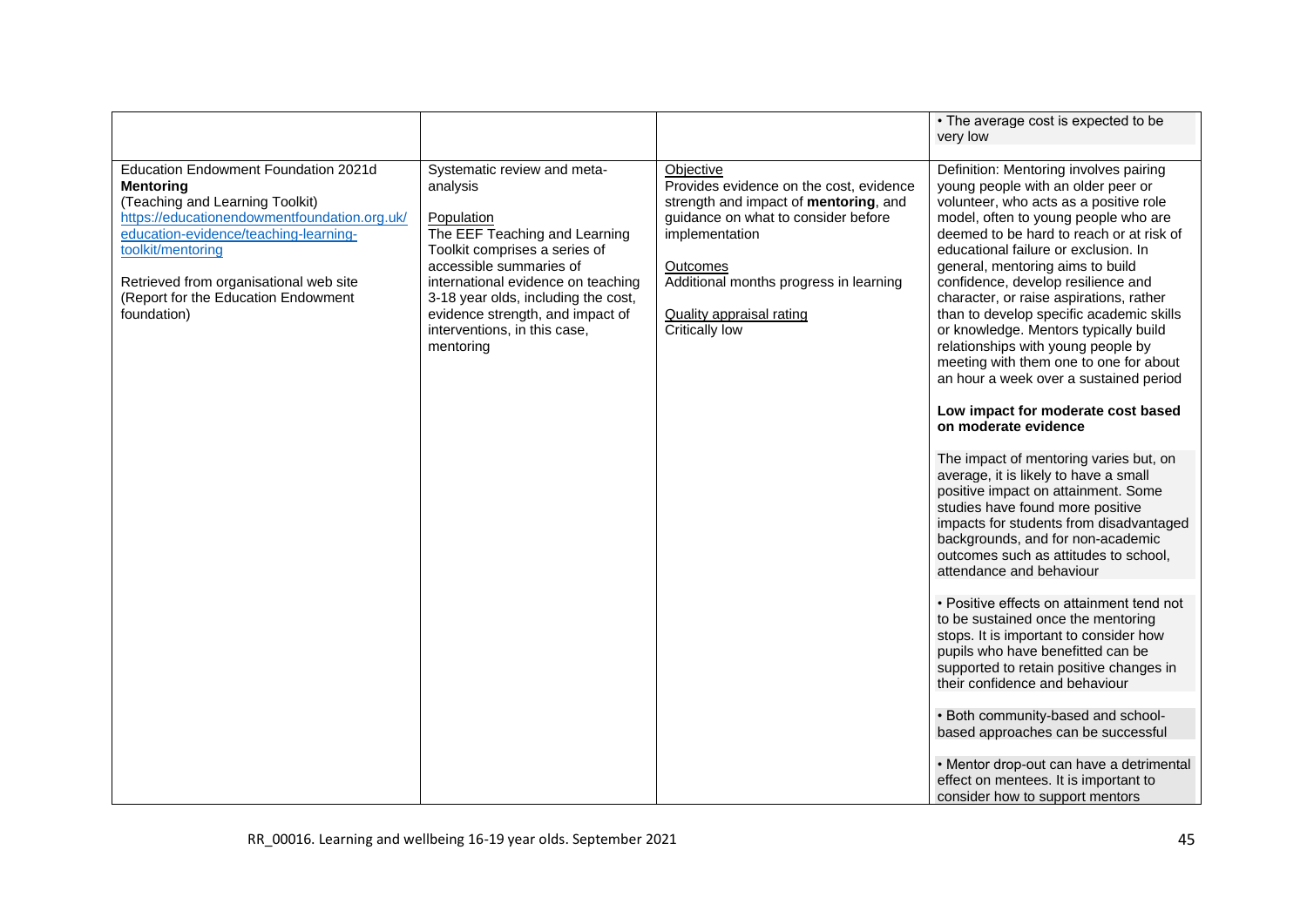<span id="page-45-0"></span>

|                                                                                                                                                                                                                                                                                                                     |                                                                                                                                                                                                                                                                                                                       |                                                                                                                                                                                                                                                                               | • There are risks associated with<br>unsuccessful mentor pairings, which may<br>have a detrimental effect on the mentee,<br>and some studies report negative overall<br>impacts                                                                                                                                                                                                                                                                                                                 |
|---------------------------------------------------------------------------------------------------------------------------------------------------------------------------------------------------------------------------------------------------------------------------------------------------------------------|-----------------------------------------------------------------------------------------------------------------------------------------------------------------------------------------------------------------------------------------------------------------------------------------------------------------------|-------------------------------------------------------------------------------------------------------------------------------------------------------------------------------------------------------------------------------------------------------------------------------|-------------------------------------------------------------------------------------------------------------------------------------------------------------------------------------------------------------------------------------------------------------------------------------------------------------------------------------------------------------------------------------------------------------------------------------------------------------------------------------------------|
|                                                                                                                                                                                                                                                                                                                     |                                                                                                                                                                                                                                                                                                                       |                                                                                                                                                                                                                                                                               | • Programmes which have a clear<br>structure and expectations, provide<br>training and support for mentors, and<br>recruit mentors who are volunteers, are<br>associated with more successful<br>outcomes                                                                                                                                                                                                                                                                                       |
|                                                                                                                                                                                                                                                                                                                     |                                                                                                                                                                                                                                                                                                                       |                                                                                                                                                                                                                                                                               | • There is no evidence that approaches<br>with a single focus on improving<br>academic attainment are more effective;<br>programmes with multiple objectives can<br>be equally or more effective                                                                                                                                                                                                                                                                                                |
|                                                                                                                                                                                                                                                                                                                     |                                                                                                                                                                                                                                                                                                                       |                                                                                                                                                                                                                                                                               | • The average cost is moderate, and<br>largely based on mentor training, salary<br>costs (for non-volunteer mentors) and<br>resources. Continuous training and<br>support increases costs. A moderate and<br>sustained amount of staff time is also<br>required                                                                                                                                                                                                                                 |
| Education Endowment Foundation 2021e<br><b>Summer schools</b><br>(Teaching and Learning Toolkit)<br>https://educationendowmentfoundation.org.uk/e<br>ducation-evidence/teaching-learning-<br>toolkit/summer-schools<br>Retrieved from organisational web site<br>(Report for the Education Endowment<br>foundation) | Systematic review and meta-<br>analysis<br>Population<br>The EEF Teaching and Learning<br>Toolkit comprises a series of<br>accessible summaries of<br>international evidence on teaching<br>3-19 year olds, including the cost,<br>evidence strength, and impact of<br>interventions, in this case, Summer<br>schools | Objective<br>Provides evidence on the cost, evidence<br>strength and impact of Summer schools,<br>and guidance on what to consider before<br>implementation<br><b>Outcomes</b><br>Additional months progress in learning<br><b>Quality appraisal rating</b><br>Critically low | Definition: Summer schools are lessons<br>or classes during the summer holidays.<br>They are often designed as catch-up<br>programmes, although some concentrate<br>on sports or other non-academic<br>activities, or have a specific aim, such as<br>supporting pupils at the transition from<br>primary to secondary school or preparing<br>high-attaining pupils for university<br>Moderate impact for moderate cost<br>based on limited evidence<br>· Summer schools have a positive impact |
|                                                                                                                                                                                                                                                                                                                     |                                                                                                                                                                                                                                                                                                                       |                                                                                                                                                                                                                                                                               | on average (3 months' additional                                                                                                                                                                                                                                                                                                                                                                                                                                                                |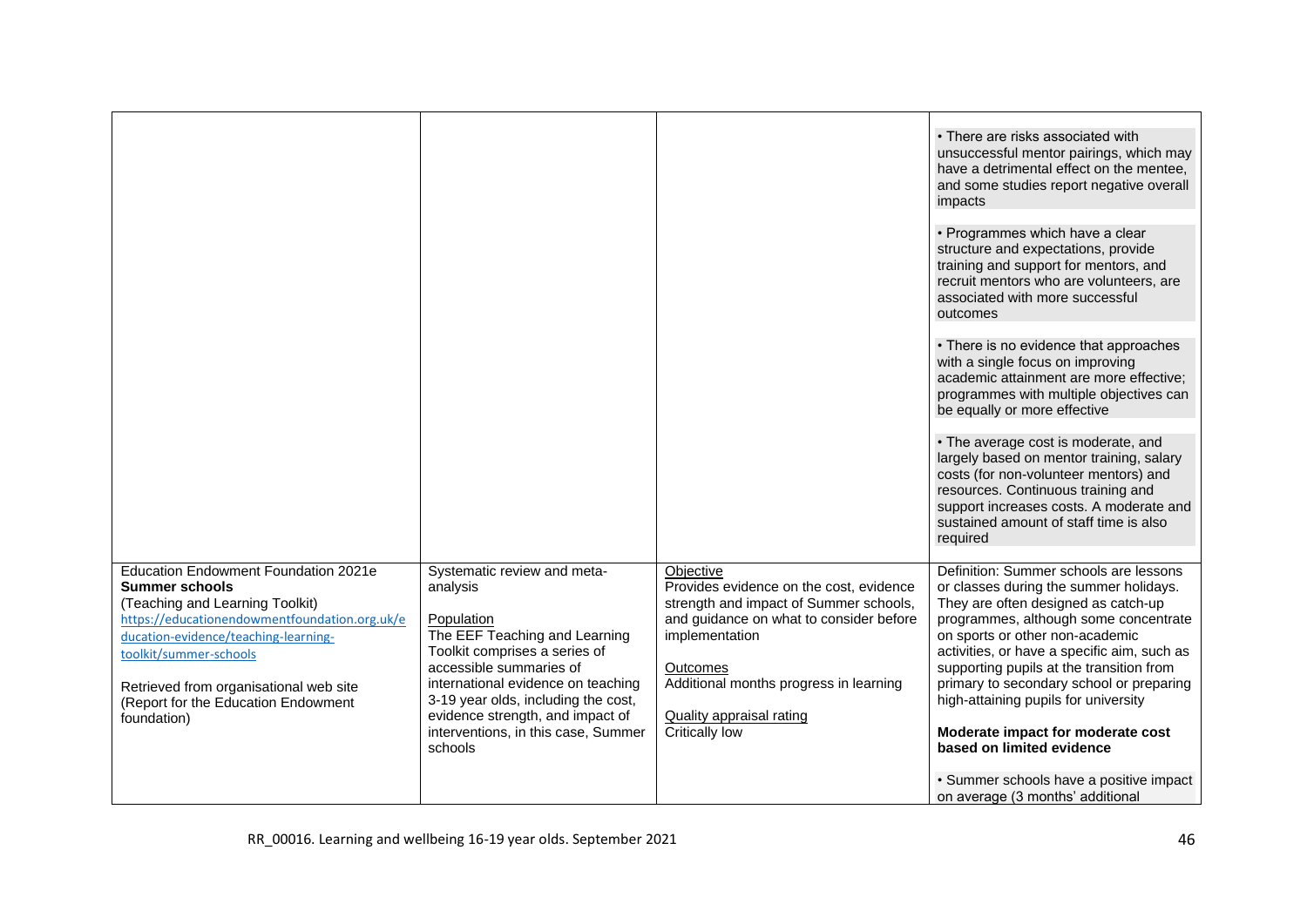|  | progress) but are expensive to<br>implement.                                                                                                                                                                                               |
|--|--------------------------------------------------------------------------------------------------------------------------------------------------------------------------------------------------------------------------------------------|
|  | • Provision that aims to improve learning<br>must have an academic component.<br>Summer schools that include an<br>intensive teaching component such as<br>using a small group or one-to-one<br>approach have higher impacts on<br>average |
|  | • Maintaining regular attendance can be<br>challenging, particularly for<br>disadvantaged students. It is crucial to<br>consider how to attract and engage<br>students to prevent attainment gaps<br>widening                              |
|  | · Summer schools can also provide<br>additional experiences and activities<br>such as arts or sports. Such activities<br>may be valuable in themselves or be<br>used to increase engagement                                                |
|  | • Greater impact can be achieved when<br>summer schools are intensive, well-<br>resourced, and involve small group or<br>one-to-one teaching by trained and<br>experienced teachers, preferably who<br>are known to the pupils             |
|  | • There is some evidence that pupils<br>from disadvantaged backgrounds can<br>benefit from summer schools, where<br>activities are focused on well-resourced,<br>small group or one to one academic<br>approaches                          |
|  | • The average cost is moderate, and<br>largely based on staff salary, facilities,<br>resources and activity costs                                                                                                                          |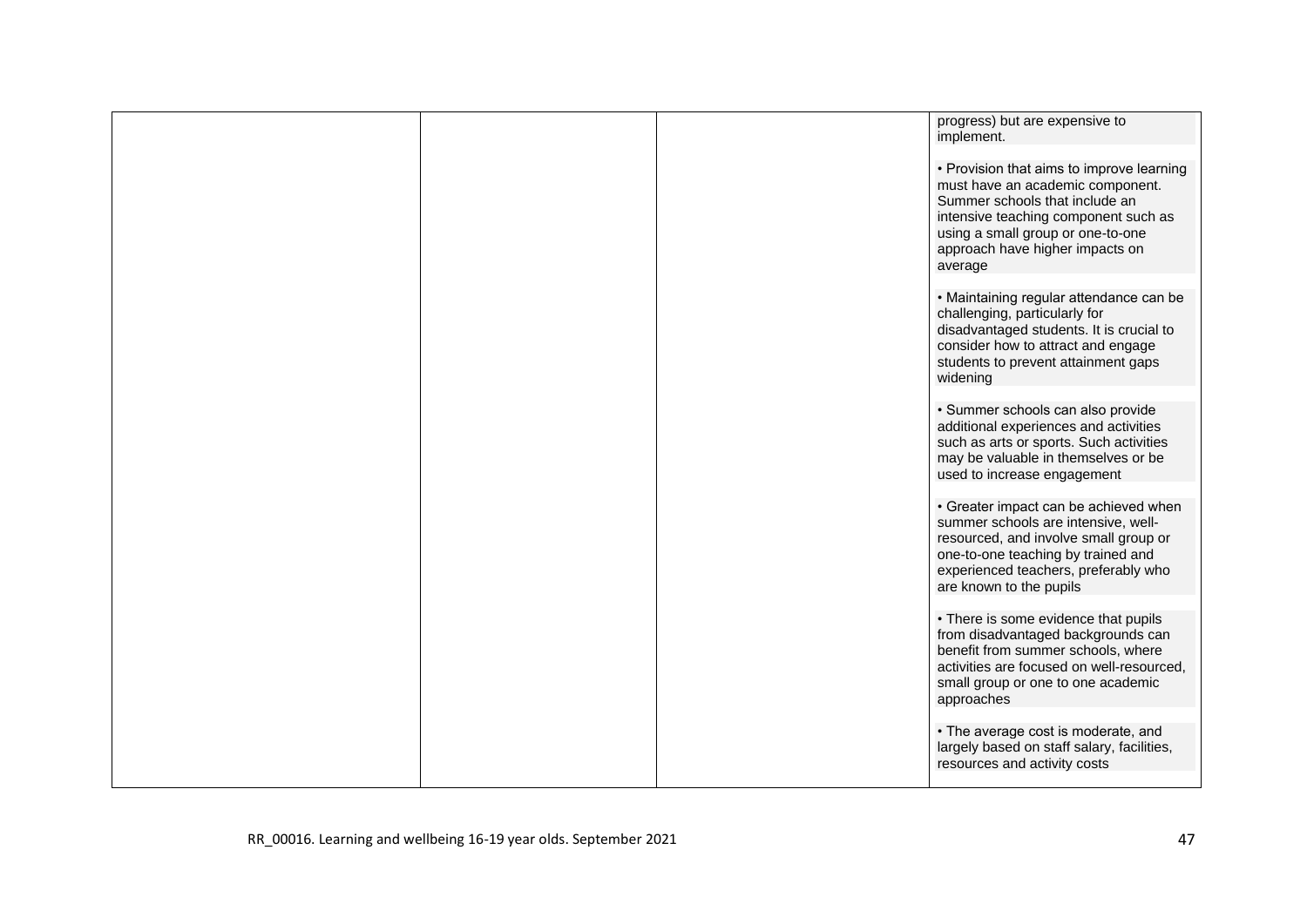<span id="page-47-0"></span>

| Education Endowment Foundation 2021f         | Systematic review and meta-         | Provides evidence on the cost, evidence | Definition: 3 main approaches are                                                |
|----------------------------------------------|-------------------------------------|-----------------------------------------|----------------------------------------------------------------------------------|
| <b>Extending school time</b>                 | analysis                            | strength and impact of extending school | 1) extending the school day,                                                     |
| (Teaching and Learning Toolkit)              |                                     | time, and guidance on what to consider  | 2) extending the school year, and                                                |
| https://educationendowmentfoundation.org.uk/ | Population                          | before implementation                   | 3) providing extra time for targeted                                             |
| education-evidence/teaching-learning-        | The EEF Teaching and Learning       |                                         | groups, particularly disadvantaged or                                            |
| toolkit/extending-school-time                | Toolkit comprises a series of       | Outcomes                                | low-attaining pupils, either before or after                                     |
|                                              | accessible summaries of             | Additional months progress in learning  | school.                                                                          |
| Retrieved from organisational web site       | international evidence on teaching  |                                         |                                                                                  |
| (Report for the Education Endowment          | 3-18 year olds, including the cost, | <b>Quality appraisal rating</b>         | Moderate impact for moderate cost                                                |
| foundation)                                  | evidence strength, and impact of    | Critically low                          | based on limited evidence                                                        |
|                                              | interventions, in this case,        |                                         |                                                                                  |
|                                              | extending school time.              |                                         | • Programmes that extend school time                                             |
|                                              |                                     |                                         | have a positive impact (2 months)                                                |
|                                              |                                     |                                         | additional progress over a year for                                              |
|                                              |                                     |                                         | secondary schools) but are expensive                                             |
|                                              |                                     |                                         | and may not be cost-effective to                                                 |
|                                              |                                     |                                         | implement. Schools will also need to                                             |
|                                              |                                     |                                         | consider the workload and wellbeing of                                           |
|                                              |                                     |                                         | staff                                                                            |
|                                              |                                     |                                         |                                                                                  |
|                                              |                                     |                                         | • Extra time should meet pupils' needs<br>and build on their capabilities. It is |
|                                              |                                     |                                         | important to monitor attendance to                                               |
|                                              |                                     |                                         | ensure that pupils who need additional                                           |
|                                              |                                     |                                         | support can benefit                                                              |
|                                              |                                     |                                         |                                                                                  |
|                                              |                                     |                                         | • Before and after school programmes                                             |
|                                              |                                     |                                         | with a clear structure, a strong link to the                                     |
|                                              |                                     |                                         | curriculum, and well-qualified and well-                                         |
|                                              |                                     |                                         | trained staff are more clearly linked to                                         |
|                                              |                                     |                                         | academic benefits than other types of                                            |
|                                              |                                     |                                         | extended hours provision                                                         |
|                                              |                                     |                                         |                                                                                  |
|                                              |                                     |                                         | • Additional time may be more effective if                                       |
|                                              |                                     |                                         | used for one-to-one support                                                      |
|                                              |                                     |                                         |                                                                                  |
|                                              |                                     |                                         | • Enrichment activities without a specific                                       |
|                                              |                                     |                                         | focus on learning can have an impact on                                          |
|                                              |                                     |                                         | attainment, but the effects tend to be                                           |
|                                              |                                     |                                         | lower and the impact of different                                                |
|                                              |                                     |                                         | interventions can vary a great deal                                              |
|                                              |                                     |                                         |                                                                                  |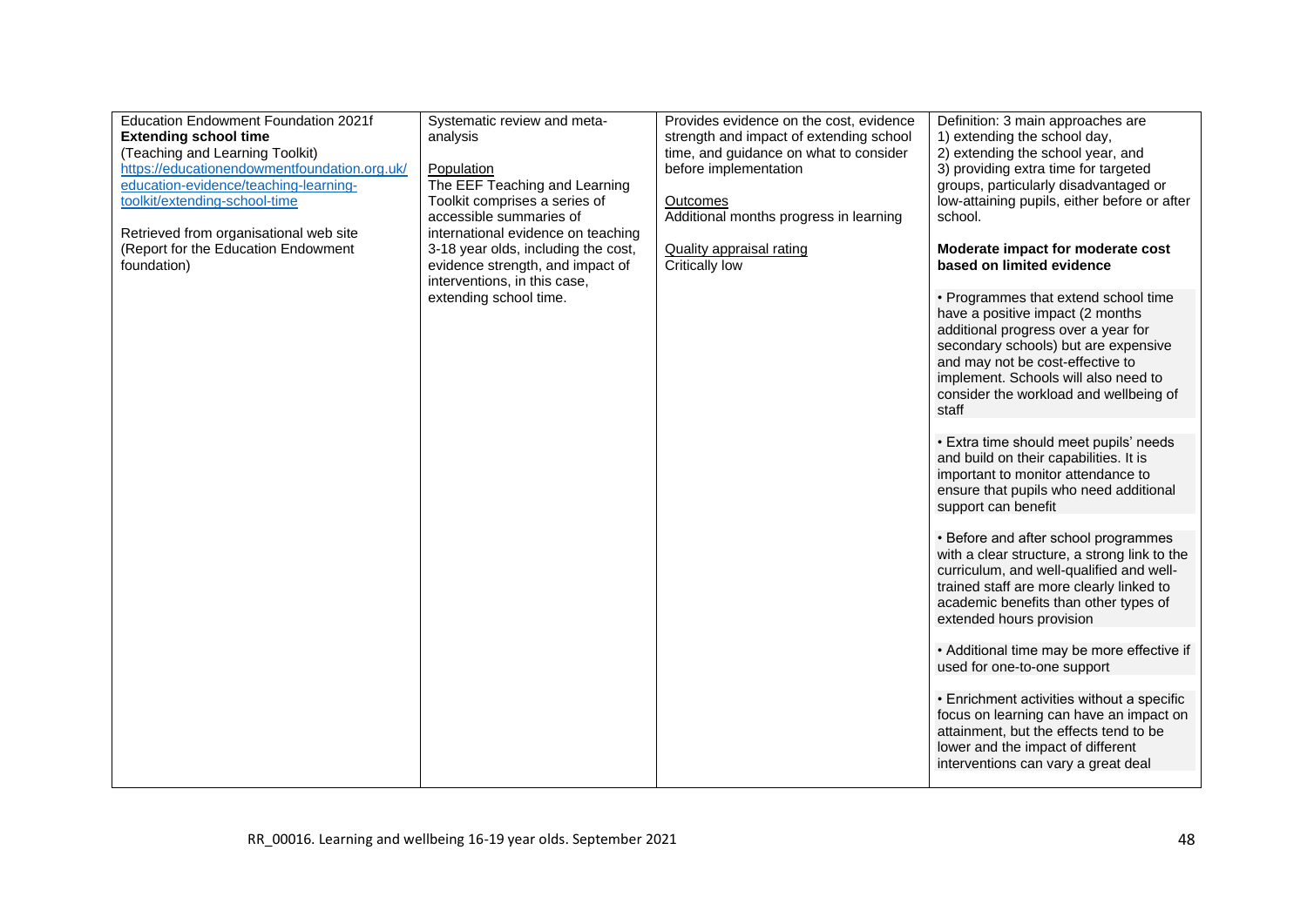<span id="page-48-0"></span>

|                                                                                                                                                                                                                                                                                                                                                           |                                                                                                                                                                                                                                                                                                                                          |                                                                                                                                                                                                                                                                         | • Overall costs are estimated a<br>moderate. Extending the school year by<br>2 weeks would cost about £250 per pupil<br>per year for secondary schools; after-<br>school clubs cost on average £7 per<br>session per pupil                                                                                                                                                                                                                                                                                                                                                                                                                                                                                                                                                                                                                                                                                                                                                                                                                                                                                                                                                                                                                                                             |
|-----------------------------------------------------------------------------------------------------------------------------------------------------------------------------------------------------------------------------------------------------------------------------------------------------------------------------------------------------------|------------------------------------------------------------------------------------------------------------------------------------------------------------------------------------------------------------------------------------------------------------------------------------------------------------------------------------------|-------------------------------------------------------------------------------------------------------------------------------------------------------------------------------------------------------------------------------------------------------------------------|----------------------------------------------------------------------------------------------------------------------------------------------------------------------------------------------------------------------------------------------------------------------------------------------------------------------------------------------------------------------------------------------------------------------------------------------------------------------------------------------------------------------------------------------------------------------------------------------------------------------------------------------------------------------------------------------------------------------------------------------------------------------------------------------------------------------------------------------------------------------------------------------------------------------------------------------------------------------------------------------------------------------------------------------------------------------------------------------------------------------------------------------------------------------------------------------------------------------------------------------------------------------------------------|
| Education Endowment Foundation 2021g<br><b>Metacognition and self-regulation</b><br>(Teaching and Learning Toolkit)<br>https://educationendowmentfoundation.org.uk/<br>education-evidence/teaching-learning-<br>toolkit/metacognition-and-self-regulation<br>Retrieved from organisational web site<br>(Report for the Education Endowment<br>foundation) | Systematic review and meta-<br>analysis<br>Population<br>The EEF Teaching and Learning<br>Toolkit comprises a series of<br>accessible summaries of<br>international evidence on teaching<br>3-19 year olds, including the cost,<br>evidence strength, and impact of<br>interventions, in this case,<br>Metacognition and self-regulation | Provides evidence on the cost, evidence<br>strength and impact of extending school<br>time, and guidance on what to consider<br>before implementation<br>Outcomes<br>Additional months progress in learning<br><b>Quality appraisal rating</b><br><b>Critically low</b> | Definition: metacognition and self-<br>regulation approaches support pupils to<br>think about their own learning more<br>explicitly, often by teaching them specific<br>strategies for planning, monitoring and<br>evaluating their learning. Interventions<br>give students a repertoire of strategies to<br>choose from and the skills to choose the<br>most suitable strategy for a given<br>learning task<br>Very high impact for very low cost<br>based on extensive evidence<br>• The potential impact of metacognition<br>and self-regulation approaches is high (7<br>months additional progress in secondary<br>schools), although it can be difficult to<br>realise this impact in practice as students<br>are required to take responsibility for<br>their learning and develop an<br>understanding of what is required to<br>succeed<br>• Explicitly teaching strategies to help<br>plan, monitor and evaluate learning can<br>be effective, particularly when they are<br>applied to challenging tasks rooted in the<br>usual curriculum content<br>• Teachers can demonstrate effective<br>strategies by modelling their own thought<br>processes. e.g., a teacher might explain<br>their thinking when interpreting a text or<br>solving a mathematical task, alongside |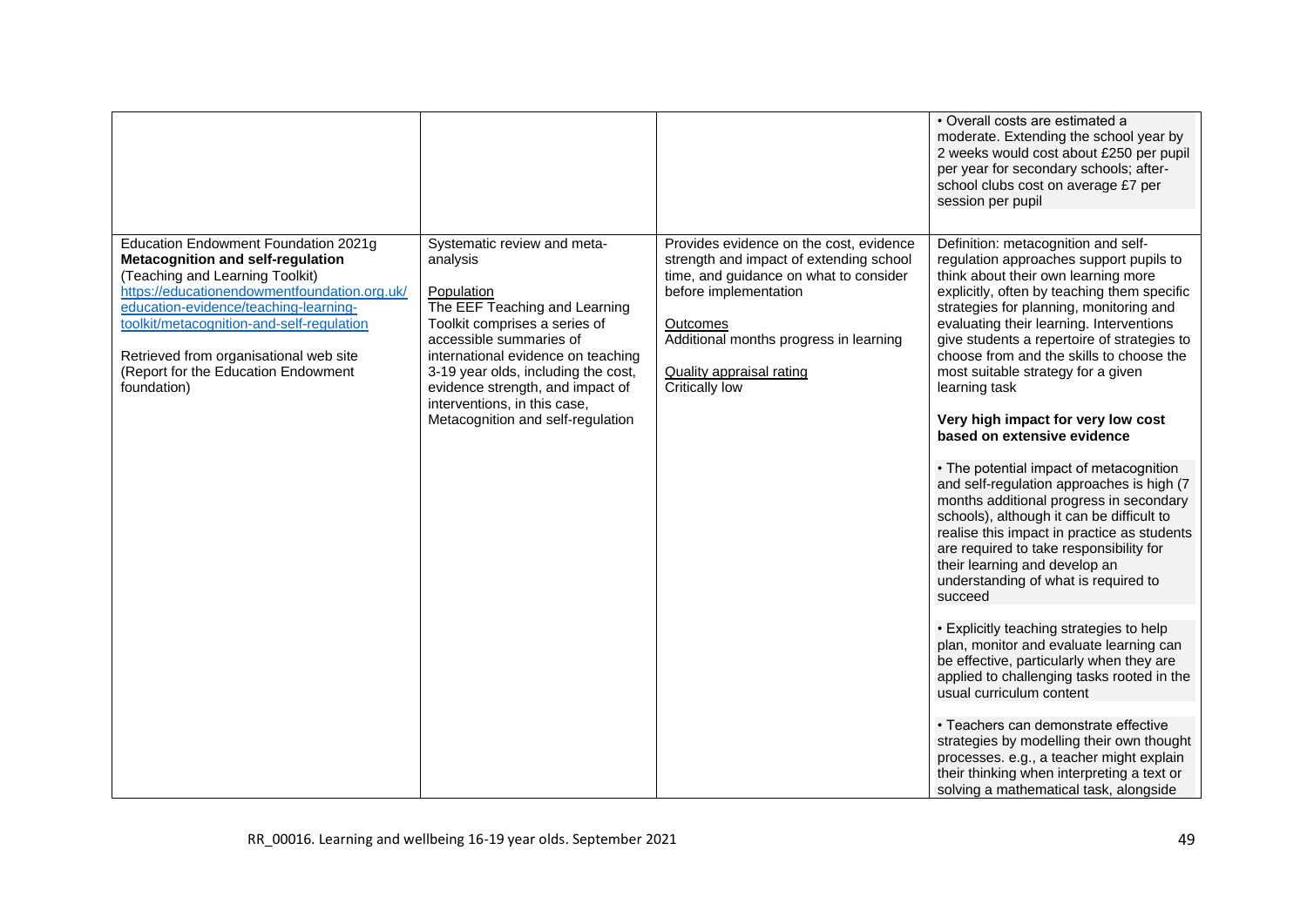<span id="page-49-1"></span><span id="page-49-0"></span>

|                                                                                                                                                                                                                                                                                                                                             |                                                                                                                                                                           |                                                                                                                                                                                                                                                                                                                                                                                                                                                                      | promoting and developing metacognitive<br>talk related to lesson objectives                                                                                                                                                                                                                                                                                                                                                                                                                                                                                                                                                                                                                                                   |
|---------------------------------------------------------------------------------------------------------------------------------------------------------------------------------------------------------------------------------------------------------------------------------------------------------------------------------------------|---------------------------------------------------------------------------------------------------------------------------------------------------------------------------|----------------------------------------------------------------------------------------------------------------------------------------------------------------------------------------------------------------------------------------------------------------------------------------------------------------------------------------------------------------------------------------------------------------------------------------------------------------------|-------------------------------------------------------------------------------------------------------------------------------------------------------------------------------------------------------------------------------------------------------------------------------------------------------------------------------------------------------------------------------------------------------------------------------------------------------------------------------------------------------------------------------------------------------------------------------------------------------------------------------------------------------------------------------------------------------------------------------|
|                                                                                                                                                                                                                                                                                                                                             |                                                                                                                                                                           |                                                                                                                                                                                                                                                                                                                                                                                                                                                                      | • Professional development can be used<br>to develop a mental model of<br>metacognition and self-regulation,<br>alongside an understanding of teaching<br>metacognitive strategies                                                                                                                                                                                                                                                                                                                                                                                                                                                                                                                                            |
|                                                                                                                                                                                                                                                                                                                                             |                                                                                                                                                                           |                                                                                                                                                                                                                                                                                                                                                                                                                                                                      | • Metacognitive and self-regulation<br>strategies can be effective when taught<br>in collaborative groups so that learners<br>can support each other and make their<br>thinking explicit through discussion                                                                                                                                                                                                                                                                                                                                                                                                                                                                                                                   |
|                                                                                                                                                                                                                                                                                                                                             |                                                                                                                                                                           |                                                                                                                                                                                                                                                                                                                                                                                                                                                                      | • Costs are estimated to be very low, and<br>mostly arise from professional<br>development training for staff                                                                                                                                                                                                                                                                                                                                                                                                                                                                                                                                                                                                                 |
| Maughan et al. 2016<br>Improving Level 2 English and maths<br>outcomes for 16-18 year olds: Literature<br>review<br>https://educationendowmentfoundation.org.uk/<br>public/files/Presentations/Publications/16-<br>18 Literature Review.pdf<br>Retrieved from organisational web site<br>(Report for the Education Endowment<br>foundation) | Systematic review<br>Population<br>16-18 years old students from<br>disadvantaged backgrounds, who<br>do not attain at least grade C<br>GCSE in these subjects in year 11 | Objectives<br>To assess the evidence on specific<br>interventions, or key features of<br>interventions, which may be effective in<br>improving English and mathematics<br>outcomes for students, who are<br>disproportionately from disadvantaged<br>backgrounds, who do not attain at least<br>grade C GCSE in these subjects in year<br>11<br>Outcomes<br>Educational attainment<br>Quality appraisal rating<br>Critically low due to poor reporting of<br>methods | Mathematics interventions<br>The mathematics articles were grouped<br>into those that<br>(a) were mathematics interventions<br>within mathematics lessons<br>b) those that were some type of support<br>intervention (such as teacher selection or<br>training)<br>(c) those that embedded mathematics<br>into vocational studies in some way<br>(d) those that involved interventions<br>outside of the main teaching (tutoring<br>interventions)<br>Specific interventions in maths<br>classrooms: "targeted increases in time<br>allocated to study can have a positive<br>impact for borderline students, and that<br>using realistic contexts and classroom<br>discussion can lead to improvements in<br>outcomes". p.4. |
|                                                                                                                                                                                                                                                                                                                                             |                                                                                                                                                                           |                                                                                                                                                                                                                                                                                                                                                                                                                                                                      | Tutoring: "importance of high quality<br>training for tutors" p.5                                                                                                                                                                                                                                                                                                                                                                                                                                                                                                                                                                                                                                                             |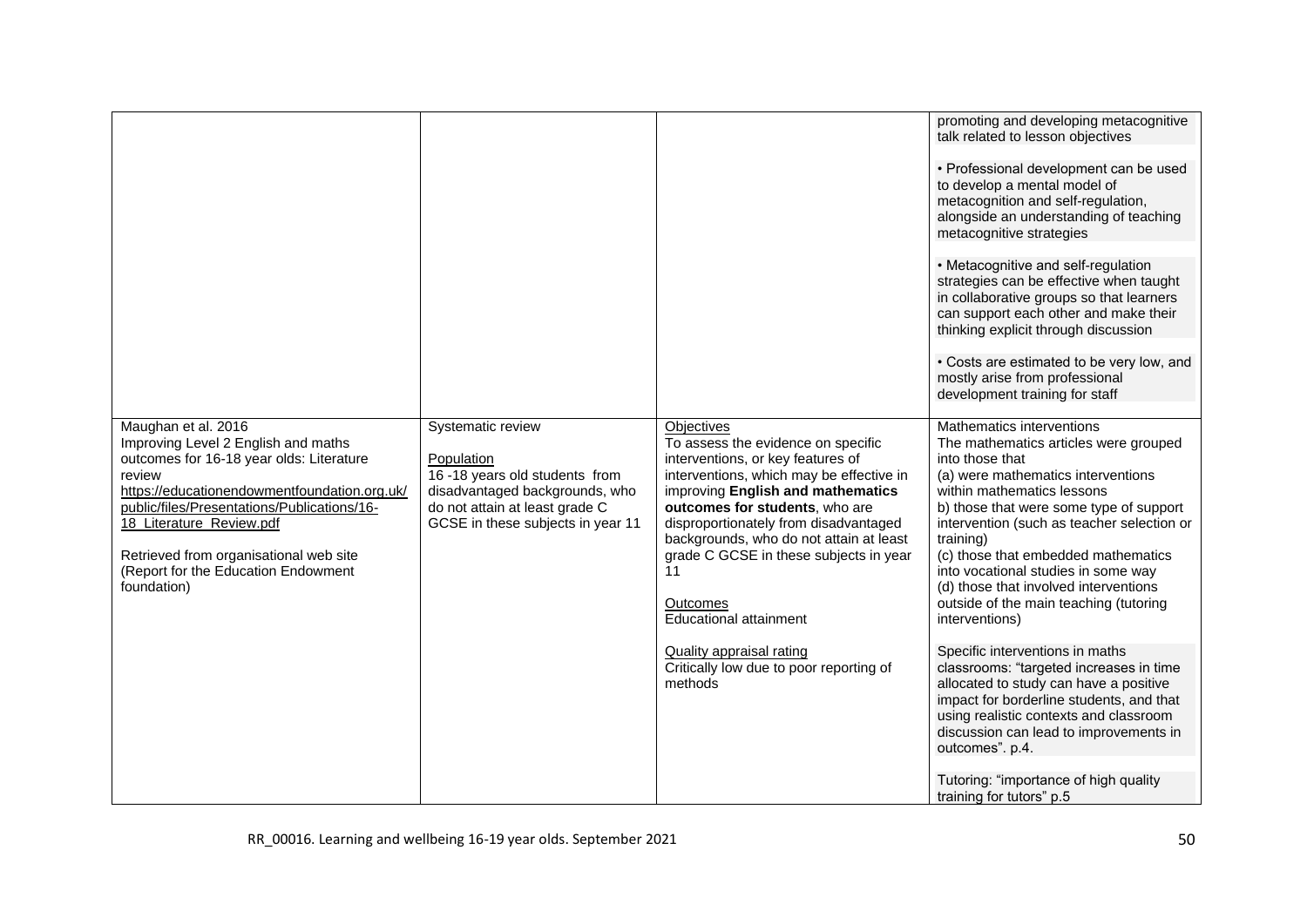<span id="page-50-1"></span><span id="page-50-0"></span>

|  | Other important features of maths<br>interventions included: an early<br>diagnosis via testing; the use of relevant<br>real-life or vocational contexts;<br>technology and e-learning; having<br>appropriately skilled teachers; targeted<br>and sustained teaching. Personal<br>relationships, building self-identity and<br>developing student motivation were also<br>likely to promote success<br>English interventions<br>The English interventions that were<br>reviewed fell into a number of different<br>categories: those that were taught in the<br>English classroom, those that were<br>taught across the curriculum, those that<br>involved withdrawing students from core |
|--|------------------------------------------------------------------------------------------------------------------------------------------------------------------------------------------------------------------------------------------------------------------------------------------------------------------------------------------------------------------------------------------------------------------------------------------------------------------------------------------------------------------------------------------------------------------------------------------------------------------------------------------------------------------------------------------|
|  | lessons, and writing interventions                                                                                                                                                                                                                                                                                                                                                                                                                                                                                                                                                                                                                                                       |
|  | Specific interventions in English<br>classrooms "professional development<br>for teachers in the content areas is<br>crucial, and sustained input for the<br>students is generally required" p.3                                                                                                                                                                                                                                                                                                                                                                                                                                                                                         |
|  | Writing interventions: "The intervention<br>was more likely to benefit those in the<br>sample who were already the more able<br>writers" p.4                                                                                                                                                                                                                                                                                                                                                                                                                                                                                                                                             |
|  | Other important features of interventions<br>likely to have a positive impact on<br>English were: peer-mediated support;<br>support sustained over time; multiple<br>strategies; specific teaching of literacy<br>skills; within-class or cross-curricular<br>approaches (not withdrawing students<br>from mainstream lessons); focus on<br>fluency, comprehension or vocabulary, or<br>a combination                                                                                                                                                                                                                                                                                    |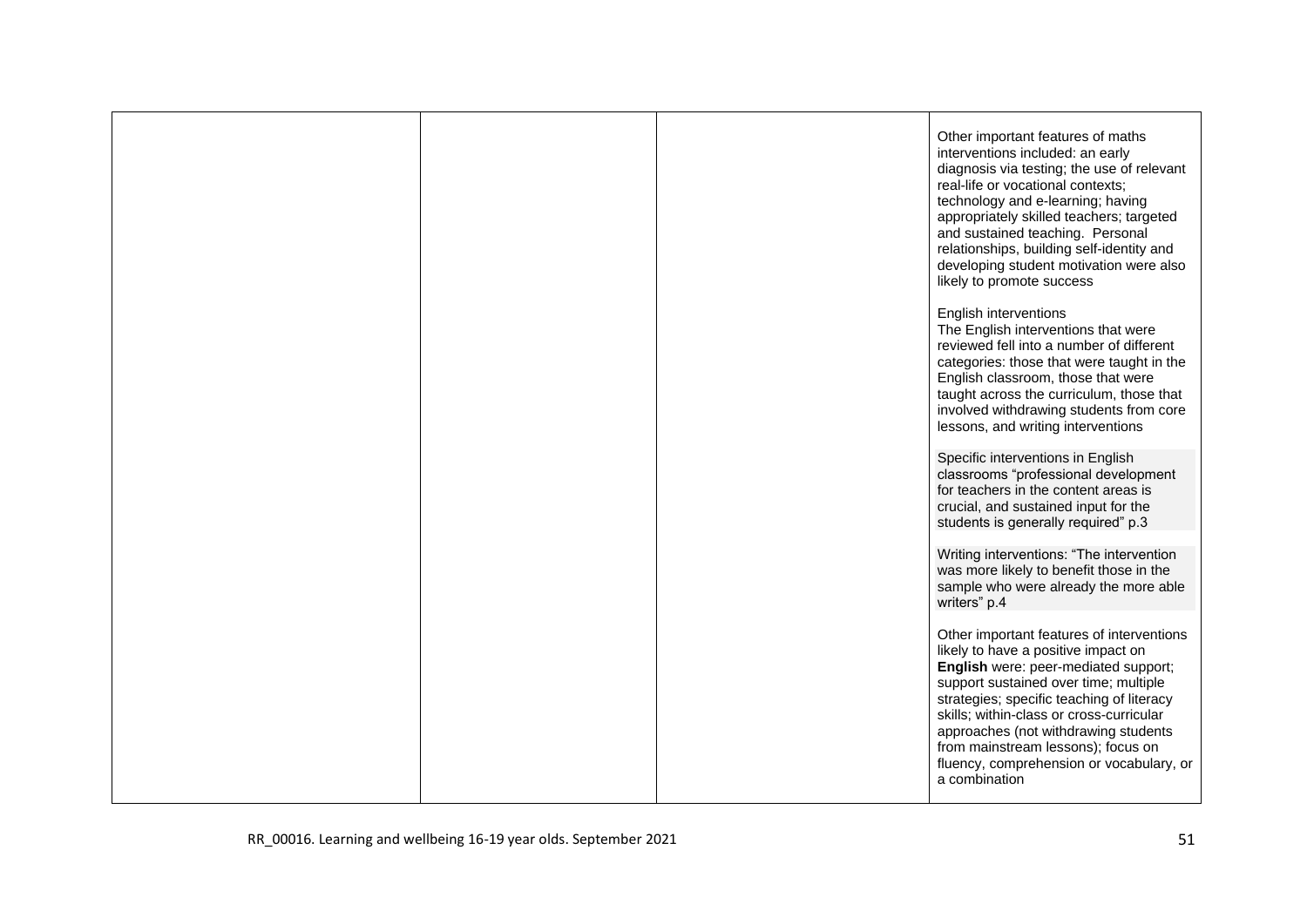<span id="page-51-8"></span><span id="page-51-7"></span><span id="page-51-6"></span><span id="page-51-5"></span><span id="page-51-4"></span><span id="page-51-3"></span><span id="page-51-2"></span><span id="page-51-1"></span><span id="page-51-0"></span>

| Sixth Form Colleges Association 2021                                                                                                                                                                                                                                                                                                                                                                                                                                                                                                                                                                                       | Rapid review with narrative                                                                                                                                                                                                                                                                                                                                                                                                                                                                                                                                                                                                        | <b>Objectives</b>                                                                                                                                                                                                                                                                                                                    | Evidence was mixed, but the weight of                                                                                                                                                                                                                                                                                                                                                                                                                                                                                                                                                                                                |
|----------------------------------------------------------------------------------------------------------------------------------------------------------------------------------------------------------------------------------------------------------------------------------------------------------------------------------------------------------------------------------------------------------------------------------------------------------------------------------------------------------------------------------------------------------------------------------------------------------------------------|------------------------------------------------------------------------------------------------------------------------------------------------------------------------------------------------------------------------------------------------------------------------------------------------------------------------------------------------------------------------------------------------------------------------------------------------------------------------------------------------------------------------------------------------------------------------------------------------------------------------------------|--------------------------------------------------------------------------------------------------------------------------------------------------------------------------------------------------------------------------------------------------------------------------------------------------------------------------------------|--------------------------------------------------------------------------------------------------------------------------------------------------------------------------------------------------------------------------------------------------------------------------------------------------------------------------------------------------------------------------------------------------------------------------------------------------------------------------------------------------------------------------------------------------------------------------------------------------------------------------------------|
| Supporting students' mental health after the<br>lockdown<br>https://sfcawebsite.s3.amazonaws.com/upload<br>s/document/SFCA-Mental-health-in-colleges-<br>evidence-review-Updated.pdf?t=1615373296<br>Retrieved from organisational website                                                                                                                                                                                                                                                                                                                                                                                 | synthesis<br>Evidence (pre-COVID) relating to<br>the intervention delivered in<br>schools and colleges:<br>therapy-based prevention<br>programmes; mindfulness;<br>counselling; physical activity<br>interventions; improving sleep.<br>Improving access to treatment:<br>screening; increasing referrals to<br>mental health treatment<br>Population<br>Focused on the evidence for older<br>teenagers and in sixth form<br>colleges where possible. But where<br>it is particularly relevant, or<br>evidence is harder to come by, the<br>review included studies looking at<br>younger children and in secondary<br>schools too | What have the impacts of<br>$\bullet$<br>Coronavirus been on young<br>people's mental health?<br>What does the evidence say about<br>$\bullet$<br>school and college-based<br>approaches to improving students'<br>mental health?<br>Outcomes<br>Mental Health<br>Quality appraisal rating<br>6-items, 1 Yes, 1 Partial yes and 4 No | evidence suggested:<br>College-aged young people's mental<br>health has deteriorated as a result of the<br>pandemic; school-based CBT (p. 14)<br>and mindfulness programmes (p. 16)<br>may reduce anxiety and depression, at<br>least in the short term; counselling (p.<br>17), exercise (p. 19) and sleep<br>interventions (p. 20) could improve<br>mental health; the screening (p.40) of<br>students for mental health needs, and<br>the provision of effective referral<br>pathways (p. 41) to clinical treatment<br>could be helpful (though it is<br>acknowledged that mental health<br>services are severely over-stretched) |
| White 2017a<br>Evidence summary: Reducing the attainment<br>gap - the role of health and wellbeing<br>interventions in schools.<br>http://www.healthscotland.scot/media/1735/evi<br>dence-summary-reducing-the-attainment-gap-<br>the-role-of-health-and-wellbeing-interventions-<br>in-schools.pdf<br>White 2017b<br>Rapid Evidence Review: Reducing the<br>attainment gap - the role of health and<br>wellbeing interventions in schools.<br>http://www.healthscotland.scot/media/1694/red<br>ucing-the-attainment-gap-the-role-of-health-<br>and-wellbeing-interventions-in-schools.pdf<br>Retrieved from back chaining | Rapid review of programmes<br>implemented in the UK and Ireland<br>• Mindfulness and social and<br>emotional learning programmes<br>• Diet and nutrition programmes<br>(breakfast clubs, free school<br>meals)<br>• Physical activity<br>• WHO Health Promoting Schools<br>programmes<br>Population<br>General school population no<br>further details provided                                                                                                                                                                                                                                                                    | <b>Objectives</b><br>To examine the effectiveness of health<br>and wellbeing interventions in a school<br>setting to potentially reduce inequalities<br>in educational outcomes<br>Outcomes<br>Cognitive outcomes and resilience and<br>stress measures<br>Wellbeing outcomes<br>Quality appraisal rating<br>6-items, 5 Yes, 1 No    | The impact of mindfulness and social<br>and emotional learning programmes on<br>wellbeing were explored, the other<br>interventions explored academic and<br>behavioural outcomes (not extracted).<br><b>Mindfulness-based interventions</b><br>delivered in a school setting to children<br>of a range of school ages showed<br>significant effects for significant effects<br>were found for cognitive outcomes and<br>resilience and stress measures (p. 5)<br>Mixed evidence that social and<br>emotional learning programmes have<br>a positive impact on children's wellbeing<br>outcomes (p. 6)                               |